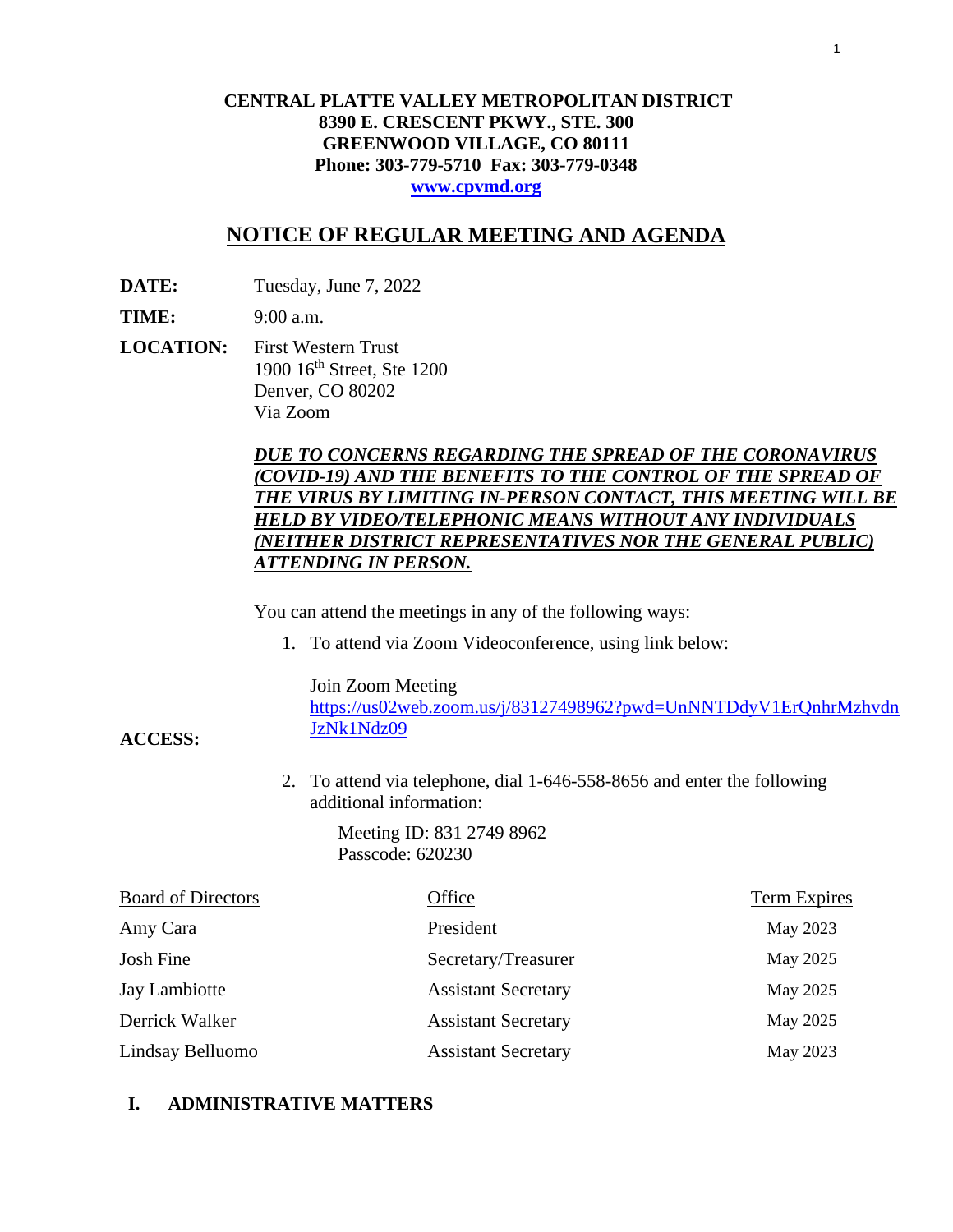- A. Call to order and approval of agenda.
- B. Present disclosures of potential conflicts of interest.
- C. Confirm quorum, location of meeting and posting of meeting notices.
- D. Public comment.

Members of the public may express their views to the Board on matters that affect the District that are otherwise not on the agenda. Comments will be limited to three (3) minutes per person.

# **II. CONSENT AGENDA**

- A. [Review and consider approval of the Minutes of the May 3, 2022 Special Meeting](#page-3-0) (enclosed).
- B. [Accept April 30, 2022 Financial Statements and Cash Position Report \(enclosed\).](#page-7-0)
- C. [Approve current Claims \(enclosed\).](#page-21-0)
- D. Accept information items.
- E. Other.

## **III. FINANCIAL ITEMS**

A. Other.

# **IV. ENGINEER'S REPORT – A.J. ZABBIA**

- A. Holiday lighting update.
- B. Other.

### **V. MANAGER ITEMS**

A. Other.

### **VI. DIRECTOR ITEMS**

A. Other.

### **VII. ATTORNEY ITEMS**

A. Consider making a final determination for Central Platte Valley Metropolitan District ("District") to issue and refund general obligation indebtedness, and to approve the adoption of a Resolution authorizing the District's Unlimited Tax General Obligation Refunding Loan, Taxable Convertible to Tax-Exempt, Series 2022A/Series2022B in a maximum principal amount not to exceed \$35,885,000 for the Series 2022A loan and a maximum principal amount not to exceed \$16,245,000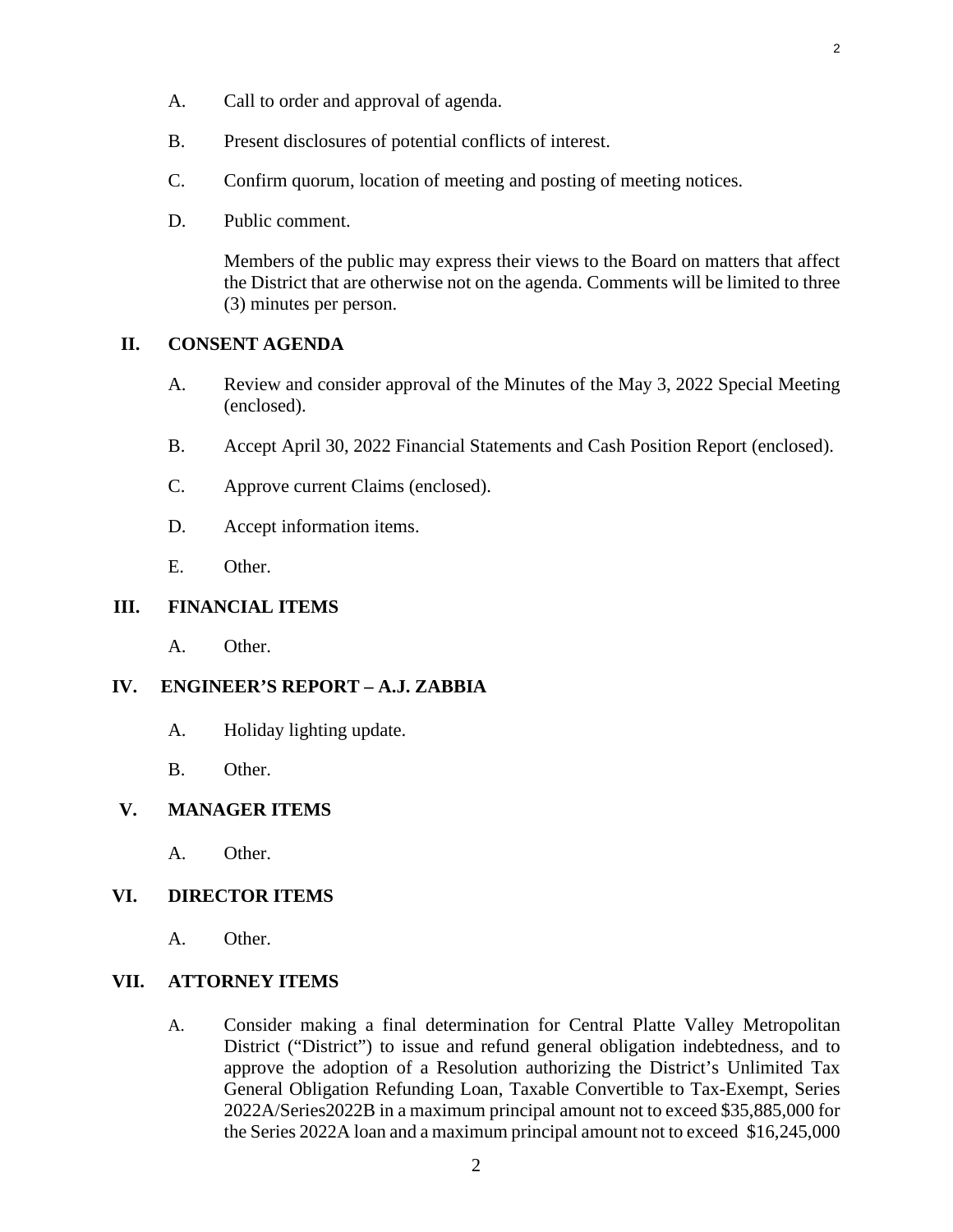[for the Series 2022B loan for the purpose of refunding outstanding bonds which](#page-23-0)  financed the costs of public improvements for the District (enclosed).

- B. Consider approval of License Agreement with Cupbop Highlands Square CO, LLC regarding a sidewalk café/kiosk in the 17th Street Gardens (to be distributed).
- C. Other.

## **VIII. OTHER BUSINESS**

A. Other.

### **XII. ADJOURNMENT**

**The next regular meeting is scheduled for Tuesday, July 5, 2022 at 9:00 a.m.**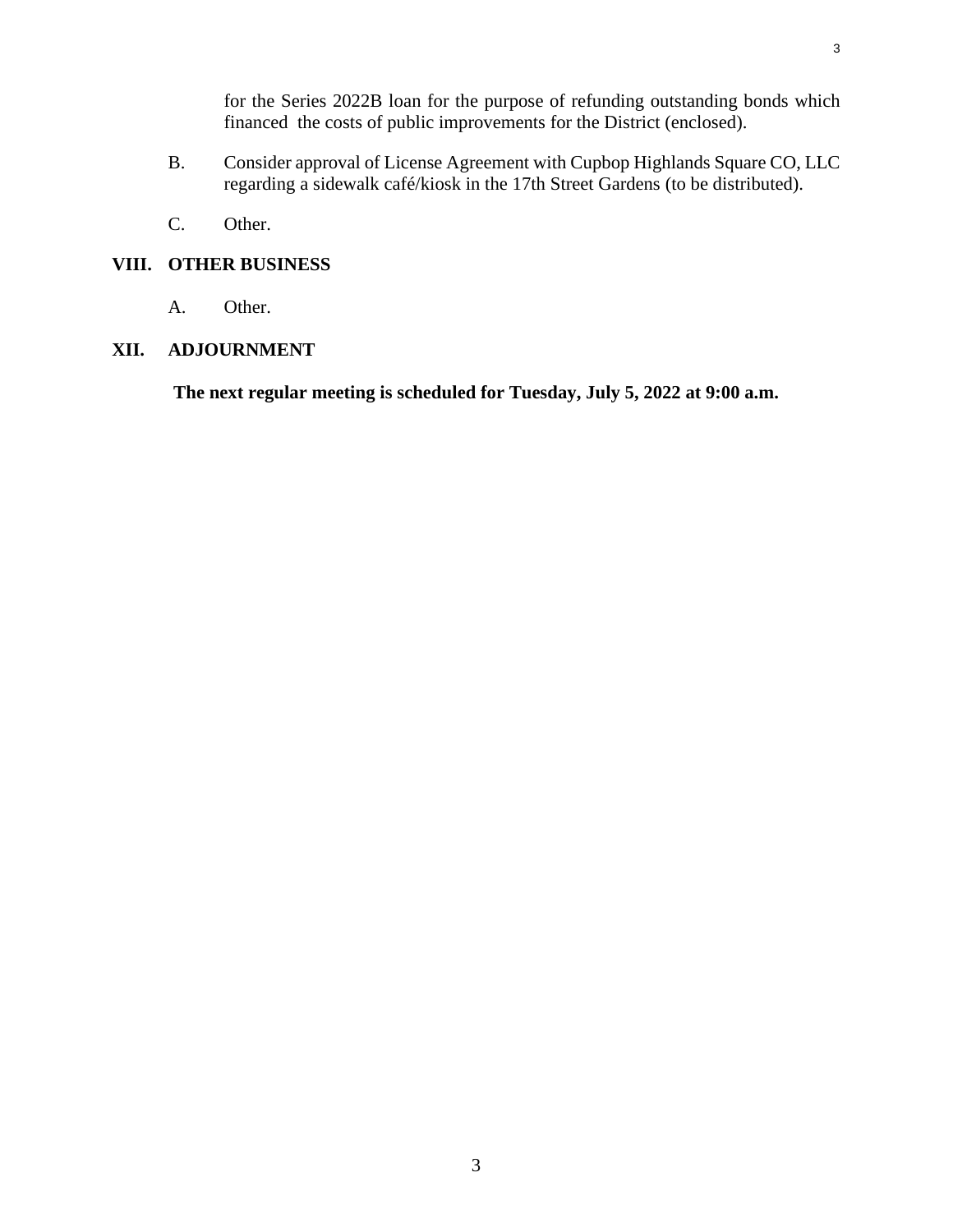# <span id="page-3-0"></span>MINUTES OF A SPECIAL MEETING OF THE BOARD OF DIRECTORS OF THE CENTRAL PLATTE VALLEY METROPOLITAN DISTRICT (THE "DISTRICT") HELD MAY 3, 2022

A special meeting of the Board of Directors of the Central Platte Valley Metropolitan District (referred to hereafter as the "Board") was convened on Tuesday, May 3, 2022, at 9:00 a.m. This District Board meeting was held via Zoom. The meeting was open to the public.

ATTENDANCE Directors In Attendance Were:

Amy Cara, President Josh Fine, Secretary/Treasurer

Derrick Walker, Assistant Secretary Lindsay Belluomo, Assistant Secretary Jay Lambiotte, Assistant Secretary

Also, In Attendance Were:

Anna Jones, Shauna D'Amato and Deb Sedgeley; CliftonLarsonAllen LLP Dianne Miller and Rhonda Bilek; Miller & Associates Law Offices, P.C. A.J. Zabbia; 68 West Engineers Brandon Fries; East West Urban Management Cole Kralik; Allied Universal Amanda Miller; Downtown Denver Partnership Mike Geiger; DaVita, Inc. Liz Viscardi; LV Events and PR Andrew Wheeler, Brooke Hutchens, Patrick Colleran, and Rachel Romansky; D.A. Davidson

ADMINISTRATIVE **MATTERS Call to order and approval of agenda:** Director Cara called the meeting to order at 9:05 a.m. Following review, upon a motion duly made by Director Lambiotte, seconded by Director Fine and, upon vote, unanimously carried, the Board approved the agenda as presented.

> **Disclosures of potential conflicts of interest:** Ms. Miller advised the Board that, pursuant to Colorado law, certain disclosures by the directors may be appropriate prior to taking official action at the meeting and that written disclosures of the interests of all directors were filed with the Secretary of State and the District prior to the meeting. The directors then reviewed the agenda for the meeting and previous written disclosures stating the fact and summary nature of any matters, as required under Colorado law, to permit official action to be taken at the meeting.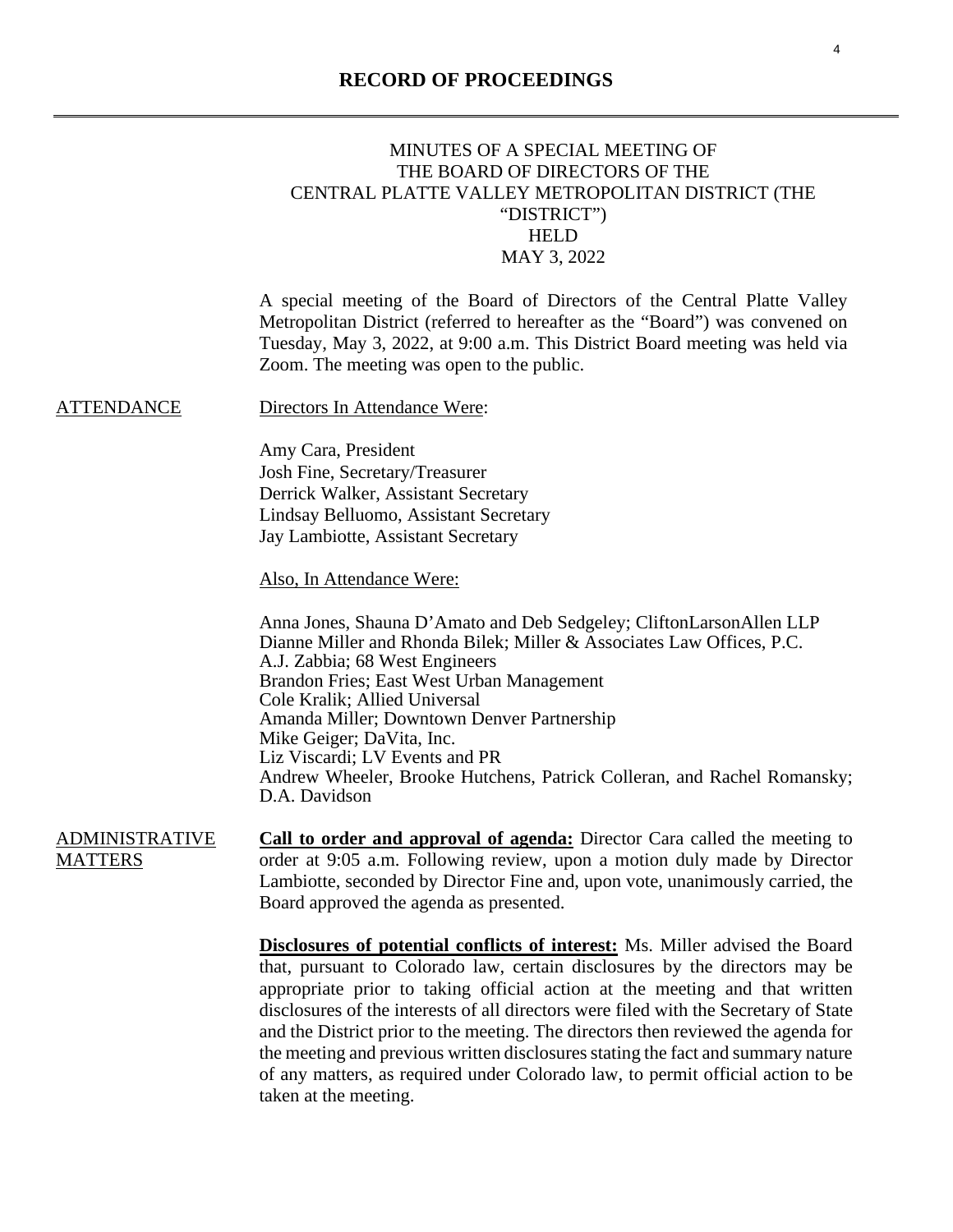Director Fine disclosed his interests as an owner of property located in the District and an employment relationship with Focus Property Group, which manages property located within and without the boundaries of the District. He also disclosed that he is on the board of the Central Platte Valley Coordination Metropolitan District and the RiNo Business Improvement District. This disclosure is associated with the approval of items on the agenda that may affect his interests.

Director Lambiotte disclosed his interests as an owner of property located in the District and an employment relationship with East West Partners (affiliate of Union Center, LLC, and hired by Chestnut Denver, LLC under a development management agreement for the 16 Chestnut Building). He also disclosed that he is on the boards of the Denver Union Station Metropolitan District Nos. 1-5 and the Central Platte Valley Metropolitan District. This disclosure is associated with the approval of items on the agenda that may affect his interests.

Director Walker disclosed his interests as an owner of property located in the District. He also disclosed that he is an owner of Infield, which has an equity interest in the operating company that owns and manages 1801 Wewatta Street, Denver, Colorado, 80202. He also disclosed that he is on the board of the Central Platte Valley Coordination Metropolitan District. This disclosure is associated with the approval of items on the agenda that may affect his interests.

Director Belluomo disclosed her interests as an owner of property located in the District. She also disclosed she is on the Board of the Central Platte Valley Metropolitan District. She also disclosure her employment as Property Manager at 1601 Wewatta (a building within the District), which is owned by Morgan Stanley. This disclosure is associated with the approval of items on the agenda that may affect her interests.

Written disclosures of the interests of all directors were filed with the Secretary of State and the District prior to the meeting.

**Quorum, location of meeting, and posting of meeting notice:** It was noted that a quorum was present allowing the Board to act on all matters to come before them at this meeting. The Board confirmed the location of the meeting and the posting of the meeting notice.

### **Public comment:** None.

FINANCIAL ITEMS **Bond refinancing update:** Ms. Hutchens reviewed the bond refinancing options for 2013/2014 Bonds with the Board. She stated that the Midwest One 2013 and 2014 Bonds will be refinanced at a 16-year term/full amortization for maturity in 2038, and at the 21-year/full amortization for maturity in 2043. The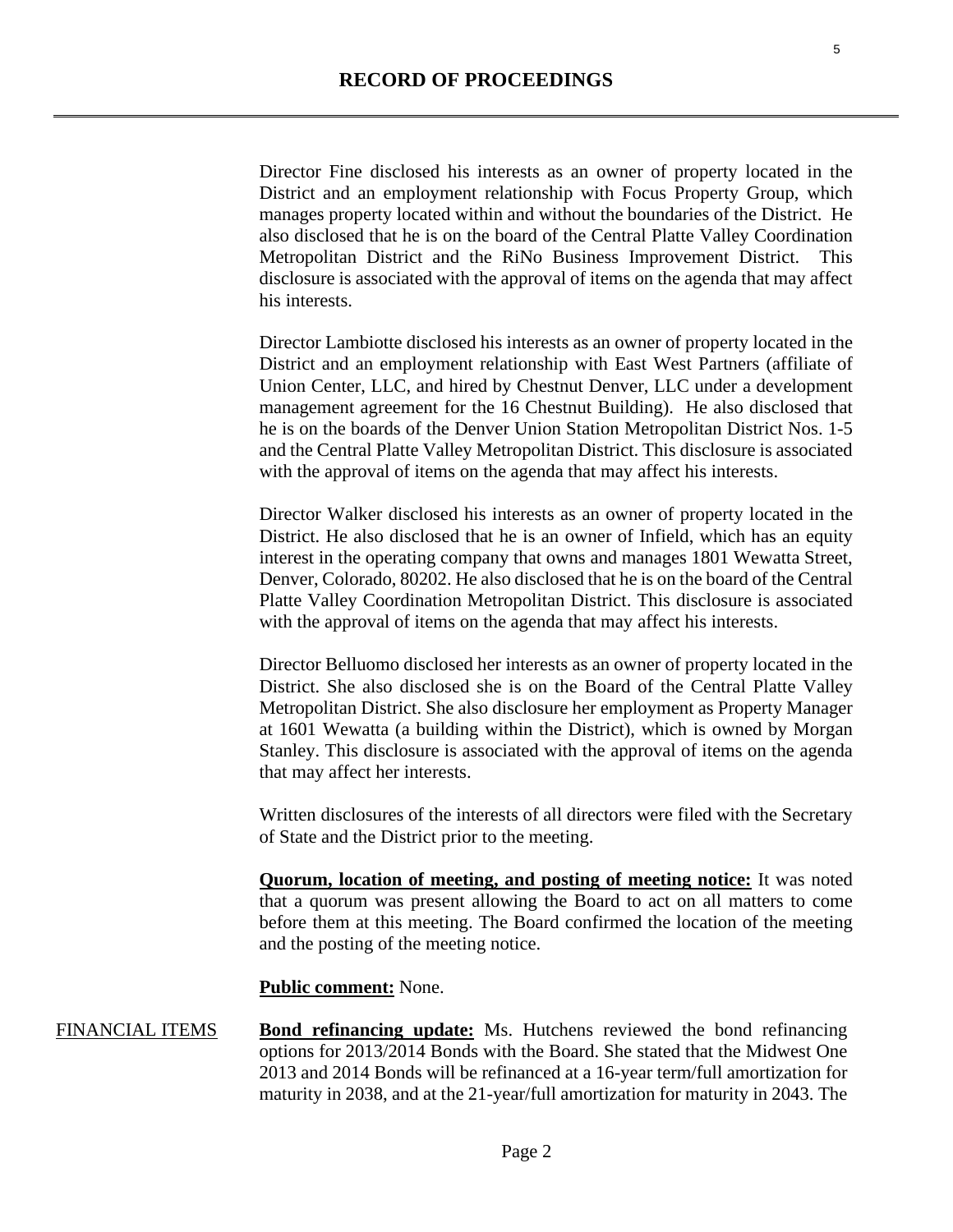Board requested that D.A. Davidson reevaluate the legal counsel fees. Following review and discussion, upon a motion duly made by Director Lambiotte, seconded by Director Walker and, upon vote, unanimously carried, the Board authorized D.A. Davidson to execute an refinancing term sheet. Following discussion, upon a motion duly made by Director Walker, seconded by Director Lambiotte and, upon vote, unanimously carried, the Board appointed Directors Lambiotte and Cara to a refinancing subcommittee to oversee the ongoing process and review and approve the term sheet. Attorney Miller noted that she recommends Mike McGuiness as primary Bond counsel and Kimberley Reed as a backup. Ms. Hutchens excused herself from the meeting at this time.

2021 **audit:** Director Cara called the Central Platte Valley Coordination Metropolitan District meeting to order at 9:34 a.m. Following review, upon a motion duly made by Director Walker, seconded by Director Belluomo and, upon vote, unanimously carried, the Board approved the Central Platte Valley Coordination Metropolitan District agenda as presented. Director Cara resumed the Board's business on the Central Platte Valley Metropolitan District agenda. Ms. Sedgeley reviewed the draft 2021 audit with the Board, noting that the auditor issued a clean opinion. Following review, upon a motion duly made by Director Fine, seconded by Director Walker and, upon vote, unanimously carried, the Board approved the draft 2021 audit as presented. At this time, the Board moved to the Central Platte Valley Coordination Metropolitan District agenda to discuss the draft 2021 audit.

**Other:** None.

#### CONSENT AGENDA **Minutes of the April 5, 2022 Special Meeting:**

#### **March 31, 2022 Financial Statements and Cash Position Report:**

## **Current Claims:**

#### **Information items:**

#### **Other:**

Following review, upon a motion duly made by Director Walker, seconded by Director Belluomo and, upon vote, unanimously carried, the Board approved and accepted the Consent Agenda items.

ENGINEER'S REPORT – A.J. ZABBIA **Holiday lighting update:** Mr. Zabbia provided an update to the Board regarding the holiday lighting, noting that the process is slowly moving. He stated that he is receiving the bid for the holiday lighting and is finishing up the specs now. No action was taken.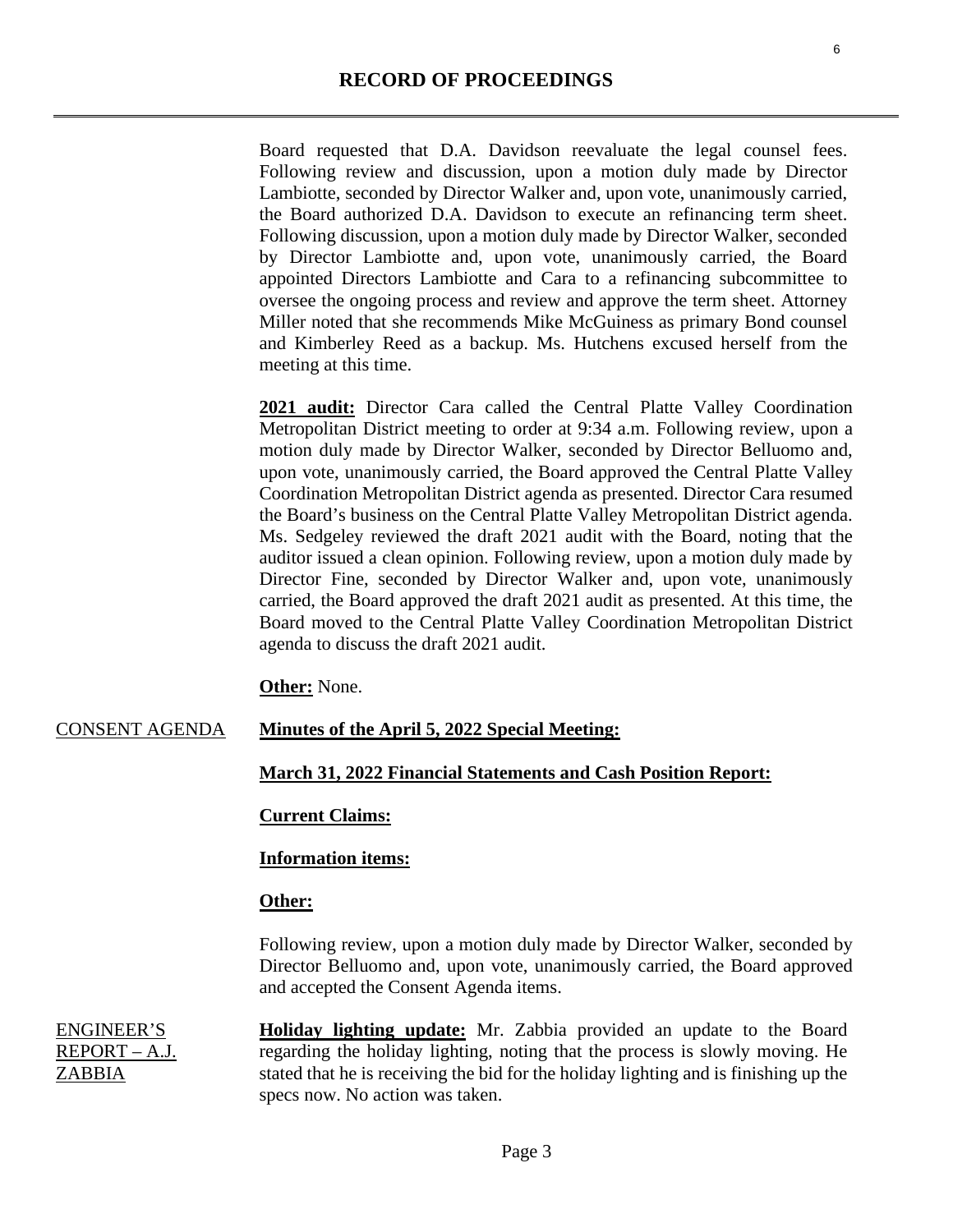**Other:** Mr. Zabbia informed the Board that he is currently coordinating the electrical irrigation/infrastructure while waiting for replacement trees.

- MANAGER ITEMS **Other:** None.
- DIRECTOR ITEMS **Other:** None.
- ATTORNEY ITEMS **Other:** None.
- OTHER BUSINESS **Other:** None.
- ADJOURNMENT There being no further business to come before the Board at this time, upon a motion duly made by Director Walker, seconded by Director Lambiotte and, upon vote, unanimously carried, the Board adjourned the meeting at 9:58 a.m.

Respectfully submitted,

Secretary for the Meeting

 $\overline{\phantom{a}}$  ,  $\overline{\phantom{a}}$  ,  $\overline{\phantom{a}}$  ,  $\overline{\phantom{a}}$  ,  $\overline{\phantom{a}}$  ,  $\overline{\phantom{a}}$  ,  $\overline{\phantom{a}}$  ,  $\overline{\phantom{a}}$  ,  $\overline{\phantom{a}}$  ,  $\overline{\phantom{a}}$  ,  $\overline{\phantom{a}}$  ,  $\overline{\phantom{a}}$  ,  $\overline{\phantom{a}}$  ,  $\overline{\phantom{a}}$  ,  $\overline{\phantom{a}}$  ,  $\overline{\phantom{a}}$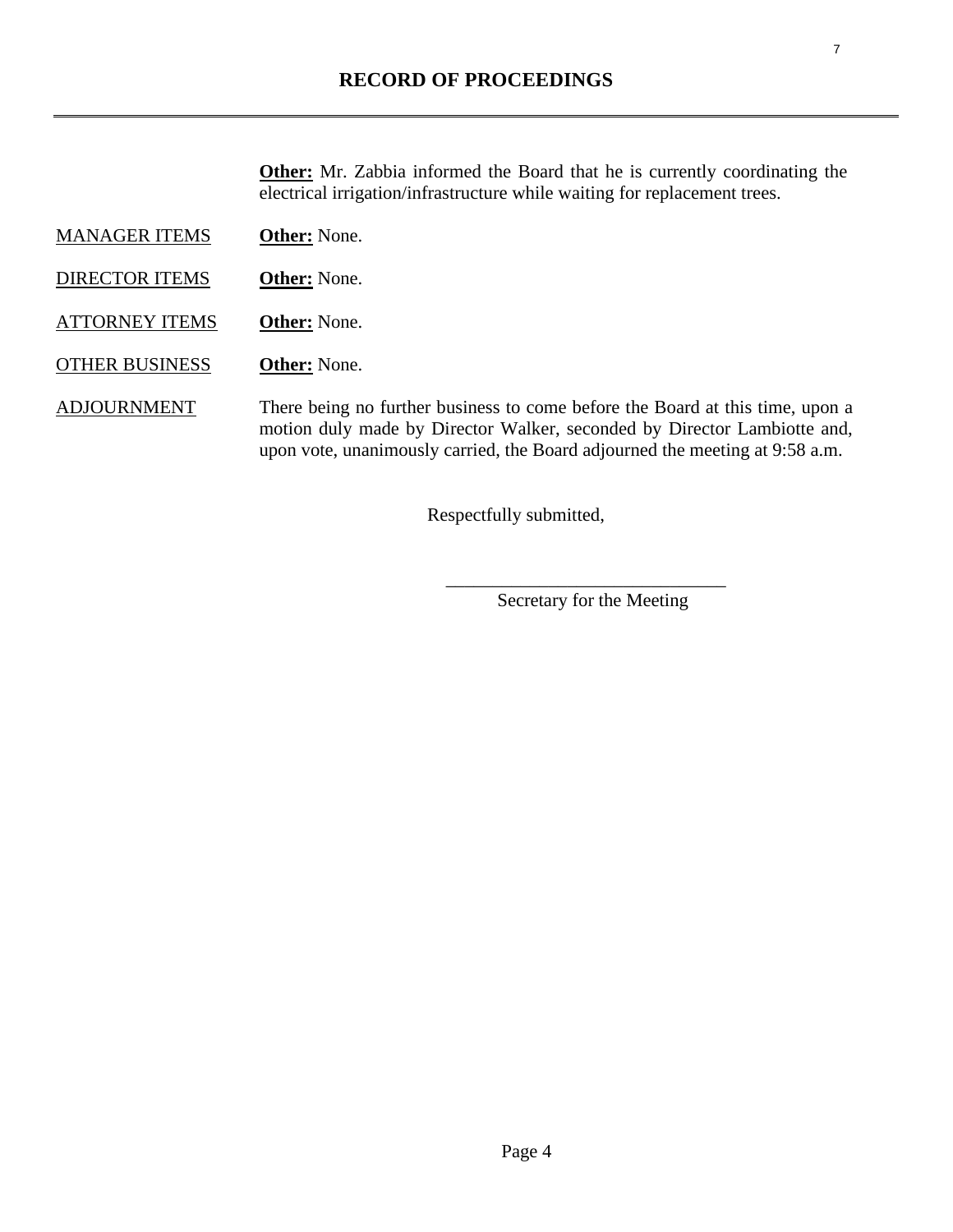# <span id="page-7-0"></span>**CENTRAL PLATTE VALLEY METRO DISTRICT**

# **FINANCIAL STATEMENTS**

**APRIL 30, 2022**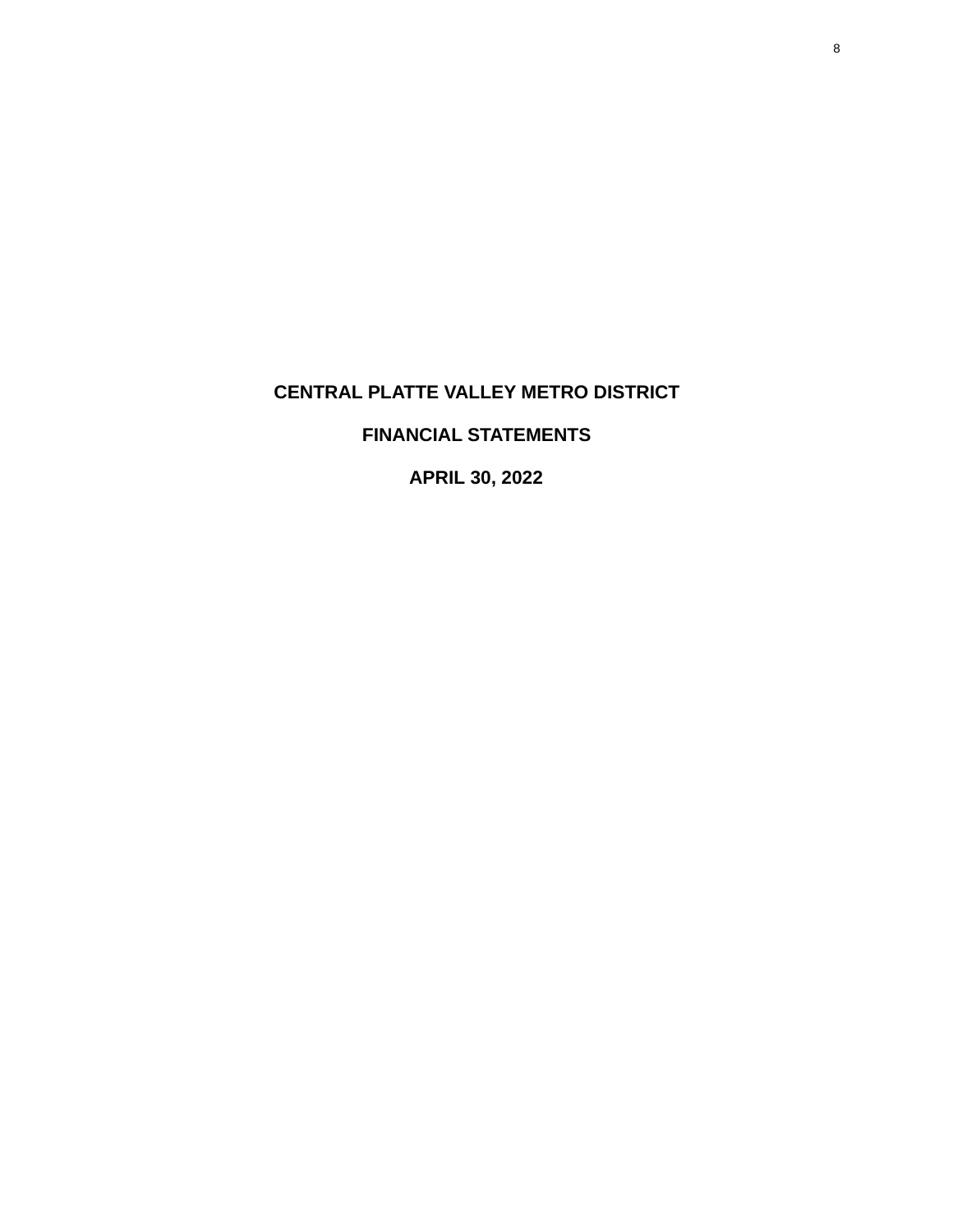# **CENTRAL PLATTE VALLEY METRO DISTRICT BALANCE SHEET - GOVERNMENTAL FUNDS**

# **APRIL 30, 2022**

|                                      | General         | <b>Debt Service</b> | Capital<br><b>Projects</b> |     | <b>Total</b> |
|--------------------------------------|-----------------|---------------------|----------------------------|-----|--------------|
| <b>ASSETS</b>                        |                 |                     |                            |     |              |
| <b>USBank checking</b>               | \$<br>3.109     | \$                  | \$                         | \$  | 3,109        |
| C - Safe                             | 2,591,540       | 2,237,320           | 1,724,655                  |     | 6,553,515    |
| Colotrust - Prime                    | 23,695          |                     |                            |     | 23,695       |
| Colotrust - Plus                     |                 |                     | 364,290                    |     | 364,290      |
| <b>Certificates of Deposit</b>       |                 |                     | 1,057,610                  |     | 1,057,610    |
| Trustee investments                  |                 | 8,314,213           |                            |     | 8,314,213    |
| Accrued interest receivable          |                 |                     | 1,600                      |     | 1,600        |
| Receivable from County Treasurer     | 434,716         | 776,038             |                            |     | 1,210,754    |
| <b>TOTAL ASSETS</b>                  | 3,053,060       | \$<br>11,327,571    | \$<br>3,148,155            | \$  | 17,528,786   |
| <b>LIABILITIES AND FUND BALANCES</b> |                 |                     |                            |     |              |
| Accounts payable                     | \$<br>36.103    | \$                  | \$<br>9,243                | -\$ | 45,346       |
| Due to CPV Coord M.D.                | 220,550         |                     |                            |     | 220,550      |
| <b>TOTAL LIABILITIES</b>             | 256,653         |                     | 9,243                      |     | 265,896      |
| <b>FUND BALANCES</b>                 |                 |                     |                            |     |              |
| <b>Fund balances</b>                 | 2,796,407       | 11,327,571          | 3,138,912                  |     | 17,262,890   |
| <b>TOTAL LIABILITIES AND</b>         |                 |                     |                            |     |              |
| <b>FUND BALANCES</b>                 | \$<br>3,053,060 | \$<br>11,327,571    | \$<br>3,148,155            |     | \$17,528,786 |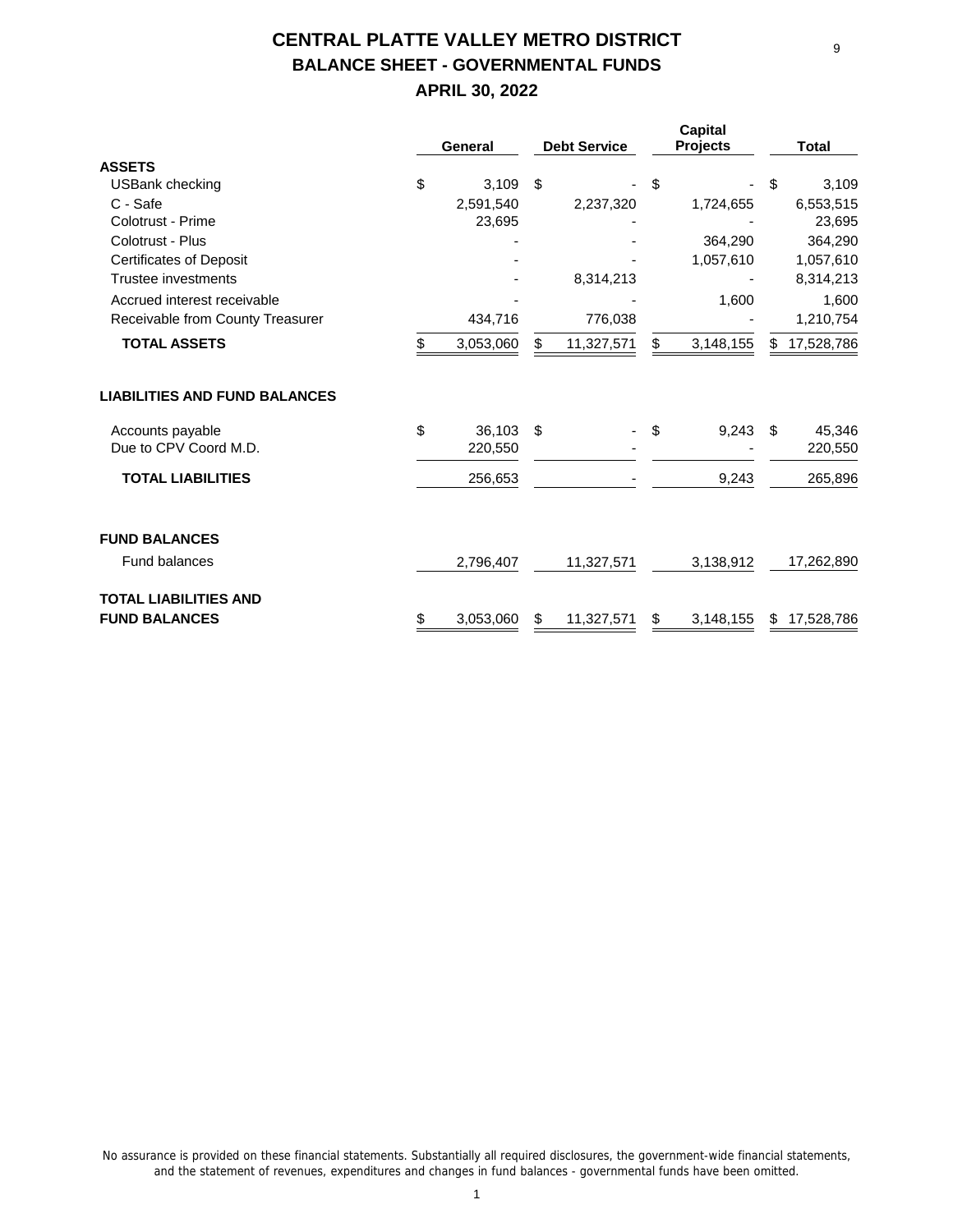# **CENTRAL PLATTE VALLEY METRO DISTRICT STATEMENT OF REVENUES, EXPENDITURES AND CHANGES IN FUND BALANCES - BUDGET AND ACTUAL FOR THE FOUR MONTHS ENDED APRIL 30, 2022**

## **GENERAL FUND**

|                                                     | Annual<br><b>Budget</b> | <b>Year to Date</b><br><b>Actual</b> | Variance      |
|-----------------------------------------------------|-------------------------|--------------------------------------|---------------|
| <b>REVENUES</b>                                     |                         |                                      |               |
| Interest income                                     | \$<br>2.600             | \$<br>1,520                          | \$<br>(1,080) |
| Other revenue                                       |                         | 1,606                                | 1,606         |
| Property taxes                                      | 818,923                 | 440,018                              | (378, 905)    |
| Specific ownership tax                              | 415,660                 | 160,280                              | (255, 380)    |
| <b>TIF Taxes</b>                                    | 2,210,587               | 1,249,020                            | (961, 567)    |
| <b>TOTAL REVENUES</b>                               | 3,447,770               | 1,852,444                            | (1,595,326)   |
| <b>EXPENDITURES</b>                                 |                         |                                      |               |
| Accounting                                          | 62,000                  | 21,640                               | 40,360        |
| Auditing                                            | 7,200                   |                                      | 7,200         |
| Contingency                                         | 15,151                  |                                      | 15,151        |
| County Treasurer's fee                              | 8,190                   | 4,397                                | 3,793         |
| Directors' fees                                     | 6,000                   | 1,700                                | 4,300         |
| District management                                 | 42,000                  | 23,060                               | 18,940        |
| Dues and licenses                                   | 4,500                   | 1,238                                | 3,262         |
| Election expense                                    | 5,000                   | 2,336                                | 2,664         |
| Engineering                                         | 10,000                  | 1,192                                | 8,808         |
| Insurance and bonds                                 | 54,000                  | 50,176                               | 3,824         |
| Legal services                                      | 52,000                  | 10,960                               | 41,040        |
| Miscellaneous                                       | 1,000                   | 331                                  | 669           |
| Payroll taxes                                       | 459                     |                                      | 459           |
| Rebate liability<br>Web site maintenance            | 2,500                   | 2,845                                | (2,845)       |
|                                                     |                         |                                      | 2,500         |
| <b>TOTAL EXPENDITURES</b>                           | 270,000                 | 119,875                              | 150,125       |
| <b>EXCESS OF REVENUES OVER (UNDER) EXPENDITURES</b> | 3,177,770               | 1,732,569                            | (1,445,201)   |
| <b>OTHER FINANCING SOURCES (USES)</b>               |                         |                                      |               |
| Transfers to CPV Coord M.D.                         | (2,380,000)             | (596,000)                            | 1,784,000     |
| Transfers to other fund                             | (560,000)               |                                      | 560,000       |
| <b>TOTAL OTHER FINANCING SOURCES (USES)</b>         | (2,940,000)             | (596,000)                            | 2,344,000     |
| <b>NET CHANGE IN FUND BALANCES</b>                  | 237,770                 | 1,136,569                            | 898,799       |
| <b>FUND BALANCES - BEGINNING</b>                    | 1,628,642               | 1,659,837                            | 31,195        |
| <b>FUND BALANCES - ENDING</b>                       | \$<br>1,866,412         | \$<br>2,796,406                      | \$<br>929,994 |

No assurance is provided on these financial statements. Substantially all required disclosures, the government-wide financial statements, and the statement of revenues, expenditures and changes in fund balances – governmental funds have been omitted. 2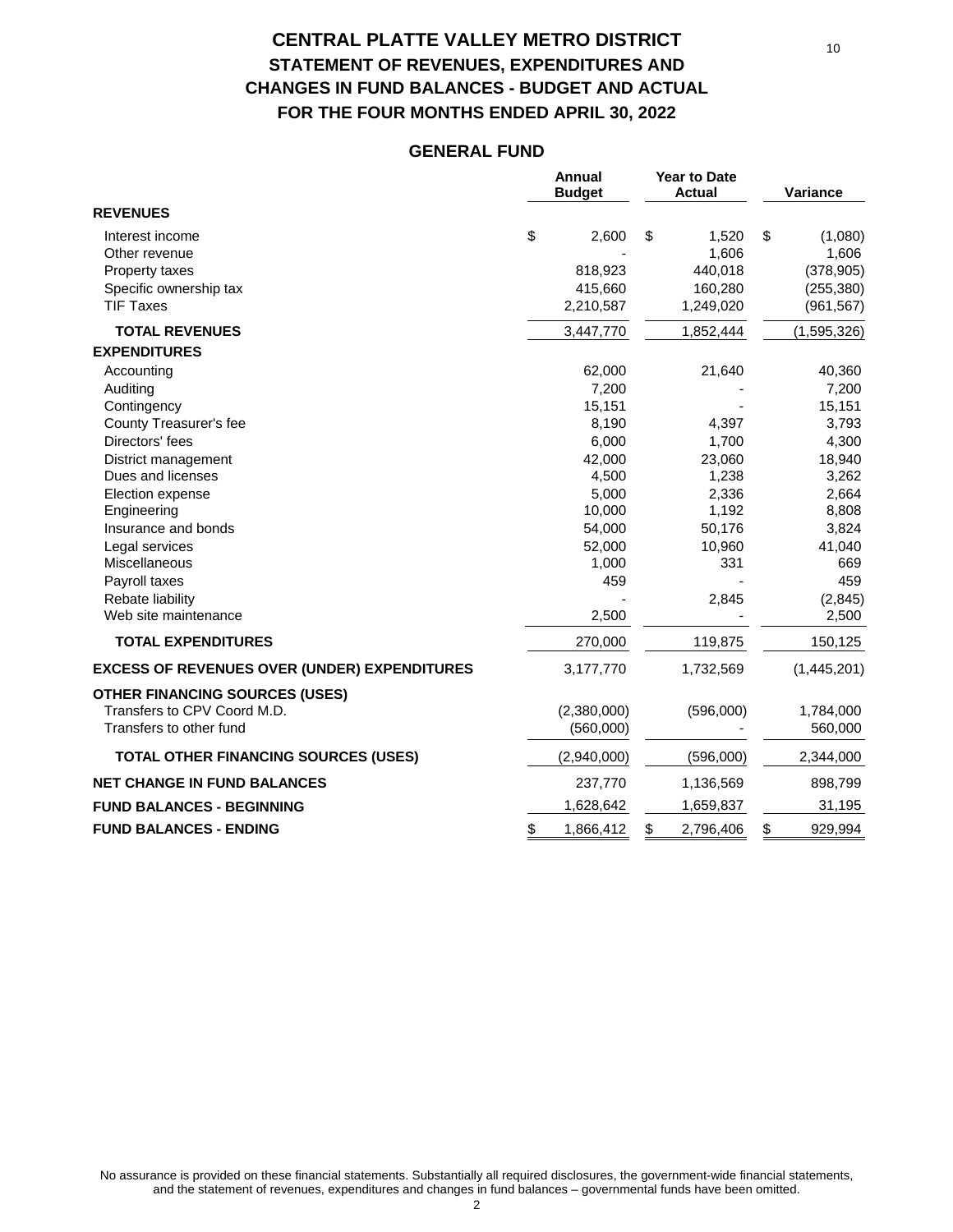**SUPPLEMENTARY INFORMATION**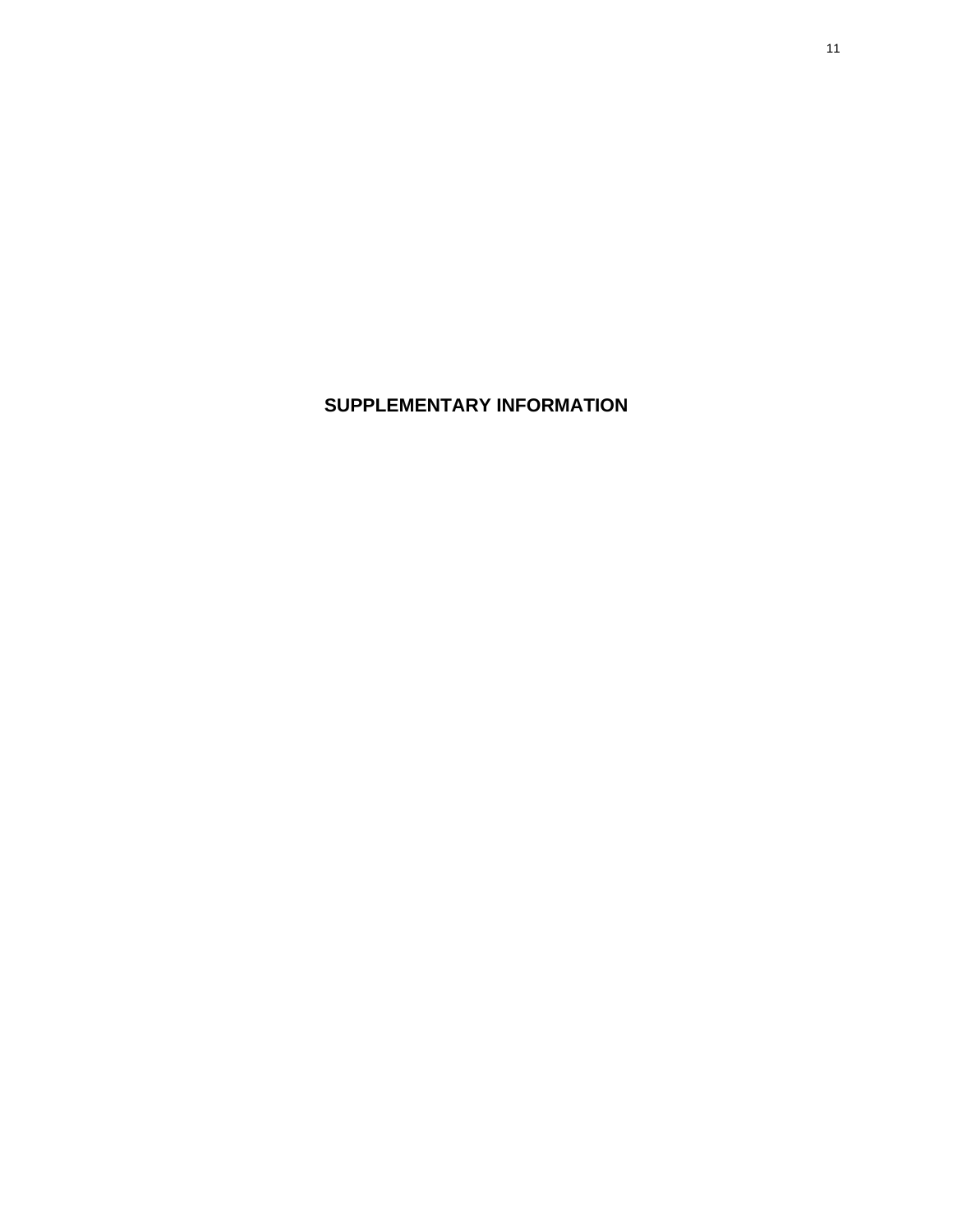# **CENTRAL PLATTE VALLEY METRO DISTRICT SCHEDULE OF REVENUES, EXPENDITURES AND CHANGES IN FUND BALANCES - BUDGET AND ACTUAL FOR THE FOUR MONTHS ENDED APRIL 30, 2022**

#### **DEBT SERVICE FUND**

|                                    | Annual<br><b>Budget</b> | <b>Year to Date</b><br><b>Actual</b> | <b>Variance</b> |
|------------------------------------|-------------------------|--------------------------------------|-----------------|
| <b>REVENUES</b>                    |                         |                                      |                 |
| Interest income                    | \$<br>8,500             | \$<br>5,329                          | \$<br>(3, 171)  |
| Property taxes                     | 1,967,871               | 1,146,583                            | (821, 288)      |
| <b>TIF Taxes</b>                   | 3,315,881               | 1,873,531                            | (1,442,350)     |
| <b>TOTAL REVENUES</b>              | 5,292,252               | 3,025,443                            | (2, 266, 809)   |
| <b>EXPENDITURES</b>                |                         |                                      |                 |
| Bond interest - 2013A Series       | 1,964,509               |                                      | 1,964,509       |
| Bond interest - 2014 Series        | 928,142                 |                                      | 928,142         |
| Bond principal - 2013A Series      | 1,330,000               |                                      | 1,330,000       |
| Bond principal - 2014 Series       | 500,000                 |                                      | 500,000         |
| Contingency                        | 6,669                   |                                      | 6,669           |
| County Treasurer's fee             | 19,680                  | 11,428                               | 8,252           |
| Paying agent fees                  | 6,000                   | 4,500                                | 1,500           |
| Rebate liability                   |                         | 4,267                                | (4,267)         |
| <b>TOTAL EXPENDITURES</b>          | 4,755,000               | 20,195                               | 4,734,805       |
| <b>NET CHANGE IN FUND BALANCES</b> | 537,252                 | 3,005,248                            | 2,467,996       |
| <b>FUND BALANCES - BEGINNING</b>   | 8,320,621               | 8,322,323                            | 1,702           |
| <b>FUND BALANCES - ENDING</b>      | 8,857,873<br>\$         | 11,327,571<br>\$                     | 2,469,698<br>\$ |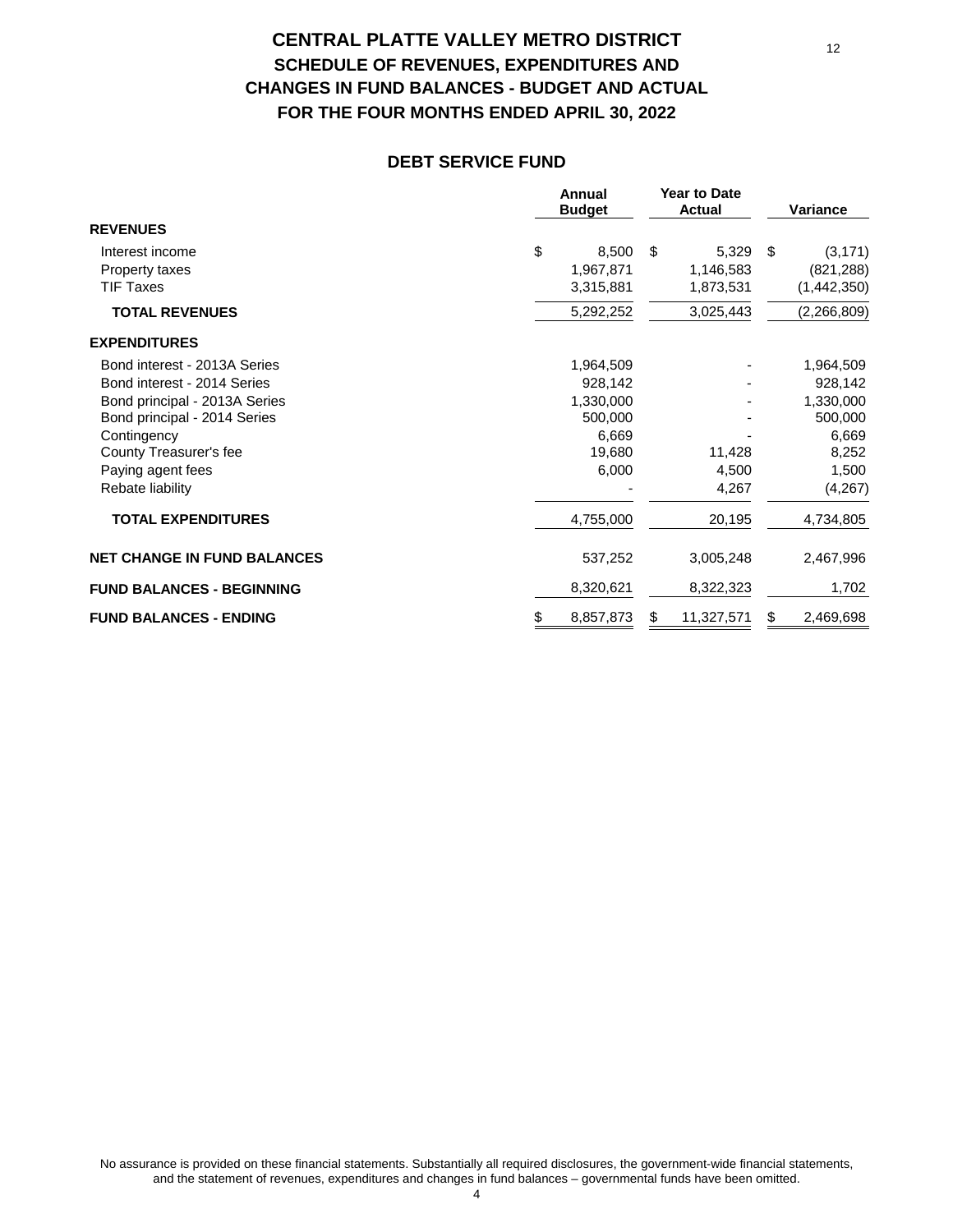# **CENTRAL PLATTE VALLEY METRO DISTRICT SCHEDULE OF REVENUES, EXPENDITURES AND CHANGES IN FUND BALANCES - BUDGET AND ACTUAL FOR THE FOUR MONTHS ENDED APRIL 30, 2022**

## **CAPITAL PROJECTS FUND**

|                                                     | Annual<br><b>Budget</b> | <b>Year to Date</b><br><b>Actual</b> | <b>Variance</b> |
|-----------------------------------------------------|-------------------------|--------------------------------------|-----------------|
| <b>REVENUES</b>                                     |                         |                                      |                 |
| Interest income                                     | \$<br>2,500             | \$<br>2,169                          | \$<br>(331)     |
| <b>TOTAL REVENUES</b>                               | 2,500                   | 2,169                                | (331)           |
| <b>EXPENDITURES</b>                                 |                         |                                      |                 |
| 17th Street Garden Fencing                          | 120,000                 |                                      | 120,000         |
| Contingency                                         | 15,000                  |                                      | 15,000          |
| Engineering                                         | 60,000                  |                                      | 60,000          |
| Holiday lighting                                    | 1,265,000               | 1,261                                | 1,263,739       |
| Union Gateway - Elevator                            |                         | 8,283                                | (8,283)         |
| <b>TOTAL EXPENDITURES</b>                           | 1,460,000               | 9,544                                | 1,450,456       |
| <b>EXCESS OF REVENUES OVER (UNDER) EXPENDITURES</b> | (1,457,500)             | (7, 375)                             | 1,450,125       |
| <b>OTHER FINANCING SOURCES (USES)</b>               |                         |                                      |                 |
| Transfers from other funds                          | 560,000                 |                                      | (560,000)       |
| Transfers to CPV Coord M.D.                         | (355,000)               |                                      | 355,000         |
| TOTAL OTHER FINANCING SOURCES (USES)                | 205,000                 |                                      | (205,000)       |
| <b>NET CHANGE IN FUND BALANCES</b>                  | (1,252,500)             | (7, 375)                             | 1,245,125       |
| <b>FUND BALANCES - BEGINNING</b>                    | 3,126,502               | 3,146,287                            | 19,785          |
| <b>FUND BALANCES - ENDING</b>                       | \$<br>1,874,002         | \$<br>3,138,912                      | \$<br>1,264,910 |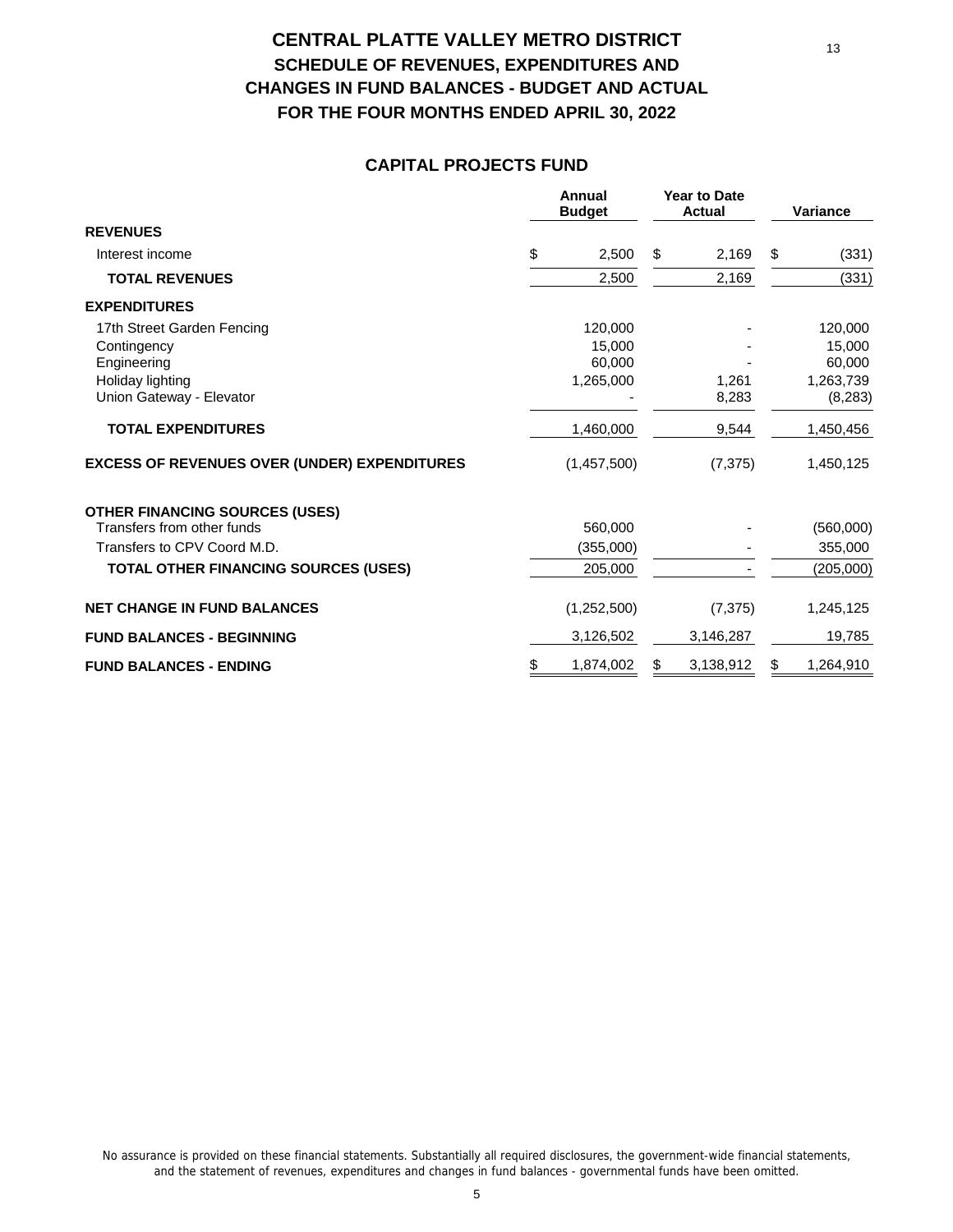#### **Services Provided**

The District was formed on June 2, 1998, with its formation election held on May 5, 1998. The election approved an increase in taxes of \$660,000 annually for general operations and maintenance; general obligation indebtedness of \$41,920,000 for streets, \$1,830,000 for safety controls, \$11,100,000 for water facilities, \$500,000 for sewer facilities, \$1,400,000 for parks, and \$250,000 for general operating costs, special obligation revenue bonds payable solely from appropriations and payments from the City and County of Denver of \$9,225,000 for streets, \$225,000 for safety controls, and \$2,550,000 for parks, and provided that the District could retain revenue in excess of fiscal year spending. In subsequent elections held in 2000, 2004, and 2005 District electors renewed the District's debt authorization for a total cumulative amount of \$197,000,000.

In accordance with its Service Plan, the District was formed to provide for the design, construction, installation, financing, and acquisition of certain street, safety protection, water, sanitation, and park and recreation improvements in its service area in Denver County.

The District issued bonds/debt in 1998, 1999, 2001, 2005, 2006, 2009, 2013 and 2014 for capital outlay, operations, and refunding. The District and the City have negotiated an Infrastructure and Open Space Agreement, which was amended in 2001 and 2010 to provide for the sharing of costs for certain infrastructure.

Subsequent to the issuance of the Series 2001 bonds, approximately 40% of the land area within the District was excluded for operating purposes. This excluded property remains responsible for payment of the debt service on the debt outstanding at the date of exclusion.

On February 19, 2013, an order and decree was filed and granted in the District Court of Denver County organizing the Central Platte Valley Coordination Metropolitan District (Coordination District). The Coordination District was organized to implement a multi-district structure to more effectively accommodate both residential and commercial development within and without the District's and the Coordination District's physical boundaries.

The Coordination District is entity responsible for coordinating the operation and maintenance of all public services and improvements throughout the development. The Coordination District intends to enter into such necessary and appropriate agreements with the District and other governmental and non-governmental entities to provide for the operation and maintenance of all of the improvements and the provision of public services not otherwise dedicated to third party entities.

The Coordination District shall be dependent upon the District and other governmental entities and third parties for the generation and advancement of funds. The Coordination District shall have no power to issue any debt and no authority to impose a mill levy upon any property within or without its boundaries. Rather, the primary source of revenue available to the Coordination District is based upon its ability to enter into inter-governmental agreements with other governmental entities (IGAs). The basic nature of these IGAs would be for a governmental entity with taxing or other revenuegenerating authority (such as the District) to transfer revenues to the Coordination District, which would then use the funds to the benefit of the entire development.

The District has no employees, and all administrative functions are contracted.

14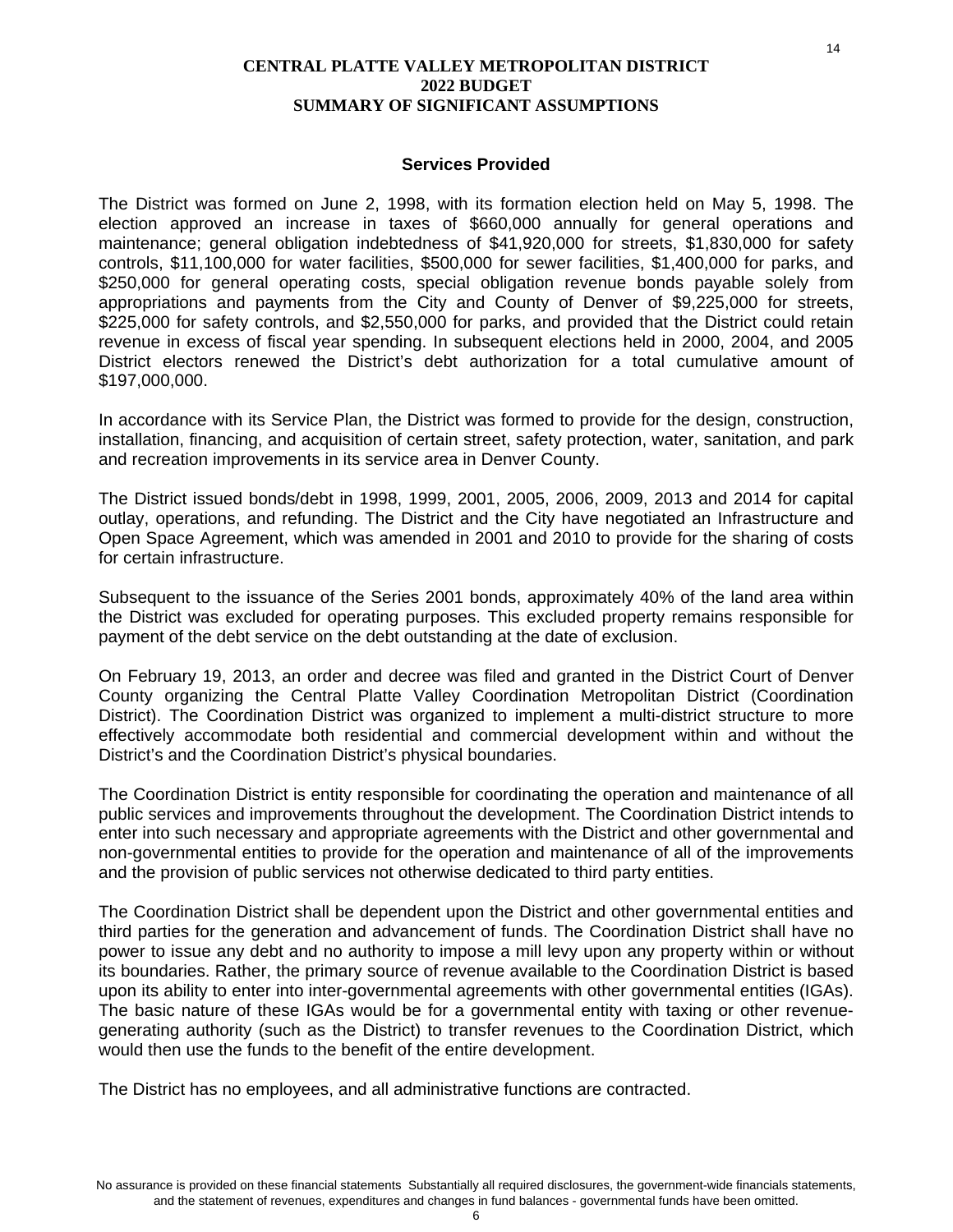#### **Services Provided – (continued)**

The District prepares its budget on the modified accrual basis of accounting in accordance with the requirements of Colorado Revised Statues C.R.S. 29-1-105 using its best estimates as of the date of the budget hearing. These estimates are based on expected conditions and its expected course of actions. The assumptions disclosed herein are those that the District believes are significant to the budget. There will usually be differences between the budget and actual results, because events and circumstances frequently do not occur as expected, and those differences may be material.

#### **Revenues**

#### **Property Taxes**

Property taxes are levied by the District's Board of Directors. The levy is based on assessed valuations determined by the County Assessor generally as of January 1 of each year. The levy is normally set by December 15 by certification to the County Commissioners to put the tax lien on the individual properties as of January 1 of the following year. The County Treasurer collects the determined taxes during the ensuing calendar year. The taxes are payable by April or, if in equal installments, at the taxpayer's election, in February and June. Delinquent taxpayers are notified in August and generally sales of the tax liens on delinquent properties are held in November or December. The County Treasurer remits the taxes collected monthly to the District.

The calculation of the taxes levied is displayed on page 3 of the budget at the adopted mill levy of 20.000 mills for the Operating District and 8.000 mills for the excluded property.

#### **Specific Ownership Taxes**

Specific ownership taxes are set by the State and collected by the County Treasurer, primarily on vehicle licensing within the County as a whole. The specific ownership taxes are allocated by the County Treasurer to all taxing entities within the County. The budget assumes that the District's share will be equal to approximately 5.00% of the property taxes and TIF taxes collected.

### **TIF Taxes**

During 2008, the Denver Downtown Development Authority (DDA) was created to help finance the Denver Union Station Project. The Denver Union Station Project is adjacent to the District, and a portion of the District is included within the boundaries of the DDA. The DDA has the statutory authority to use Tax Increment Financing (TIF) for 30 years, or until 2039.

Tax Increment Financing allows the DDA to collect property taxes on the assessed value of real property within the District that is greater than a base amount established for the District, which base amount is the assessed value as of the date of the formation of the DDA in 2009. The District and the DDA have entered into an intergovernmental agreement whereby the DDA will not retain any of the District's TIF increment collected from the increase in AV above the base amount but will return all collected amounts to the District within 30 days of receipt. It is estimated that in 2022 the District will receive approximately \$5,283,752 under this agreement, as the DDA has waived any interest in these TIF taxes.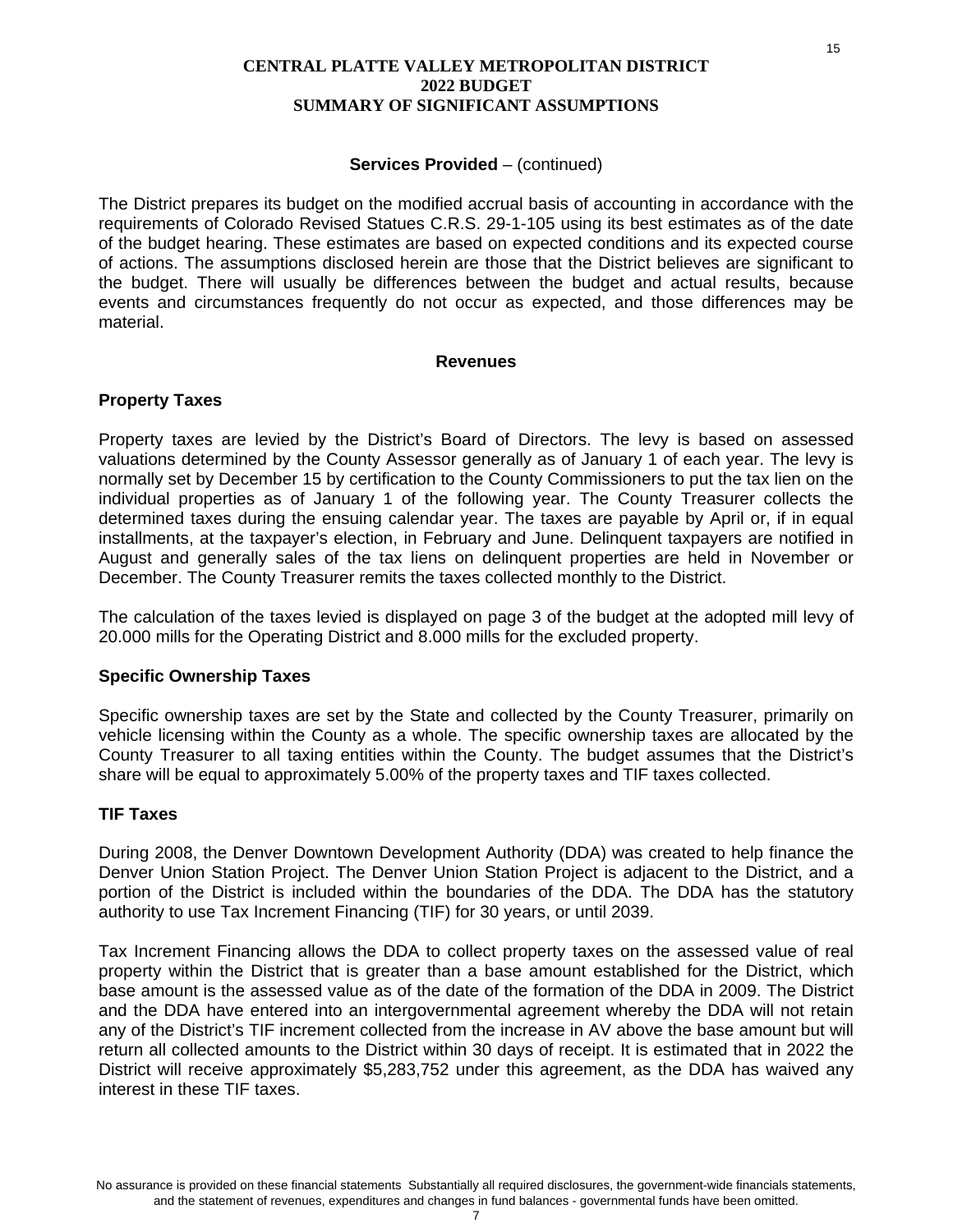#### **Revenues** – (continued)

#### **Net Investment Income**

Interest earned on the District's available funds has been estimated based upon an average interest rate of approximately 0.1%.

### **Expenditures**

#### **Administrative and Operational Expenditures**

On October 8, 2013, the District entered into an intergovernmental agreement with Central Platte Valley Coordination Metropolitan District. Per this Agreement the District will transfer \$2,380,000 to the Coordination District, to be used to cover general government, operation and maintenance expenditure, as well as the security and maintenance of areas within the District and the excluded area, including the Union Gateway Bridge, 17<sup>th</sup> Street Gardens, and the Millennium Bridge, fountain, and elevators, per the IGA's mentioned above.

Administrative expenditures budgeted for the District include the services necessary to maintain the District's administrative viability such as accounting and audit, insurance, legal, management, and other expenses directly attributable to the District.

#### **Debt Service**

Interest and principal payments are provided based upon the debt amortization schedules for the 2013A and 2014B Bond Refundings as detailed on pages 5, 10 and 11 of the Budget (discussed under Debt and Leases).

### **Capital Outlay**

The 2022 anticipated expenditures are detailed on page 6 of the budget. \$355,000 will be transferred to the Coordination District to fund administrative capital expenses.

#### **Contingency**

The District has provided for the possibility of additional expenditures for improvements or other contingencies.

16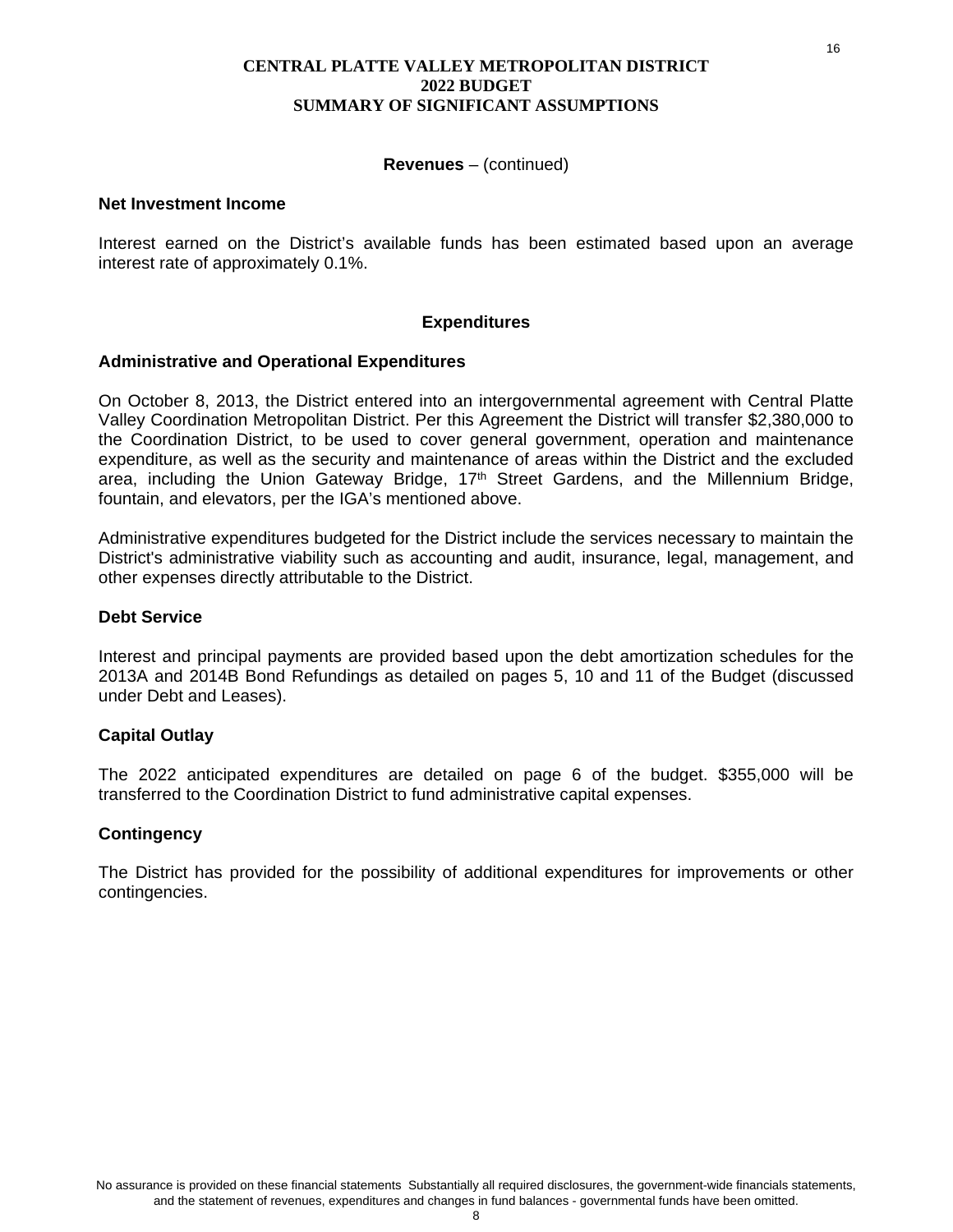#### **Debt and Leases**

**\$43,025,000 General Obligation Refunding Bond Series 2013A, dated October 1, 2013,** with an interest rate between 4.010% and 5.375%, payable on June 1 and December 1. Proceeds of the Series 2013A bond were used to refund, pay at maturity, and redeem the District's outstanding Tax-Exempt Loans Series 2009A1 and 2009A2; fund a Reserve Fund; and pay costs in connection with the refunding of such loans and the issuance of the new bond.

**\$22,280,000 General Obligation Refunding Bonds Series 2014B, dated October 15, 2014**, with an interest rate between 3.640% and 5.000%, payable on June 1 and December 1. Proceeds of the Series 2014B bonds were used to refund, pay at maturity, and redeem the District's outstanding Tax-Exempt Loan Series 2009B; fund a Reserve Fund; and pay costs in connection with the refunding of such loan and the issuance of the new bonds.

The District has no operating or capital leases.

#### **Reserves**

### **Emergency Reserve**

The District has provided for an emergency reserve equal to at least 3% of the fiscal year spending for 2022, as defined under TABOR.

### **Reserve for Future Rebates**

The District has set aside funds for the possibility of property tax rebates/refunds in connection with property valuation protests that had not been adjudicated as of the date of mill levy certification for 2022.

### **Reserve for Capital Replacement**

The District has established a reserve for the replacement/enhancement of major structures within the District, including the Millennium Bridge and the Union Gateway Bridge. In 2018, the District commissioned a reserve study for the planned maintenance and repairs of the District's bridges, elevators, landscaping and back of curb improvements through the next 30 years.

17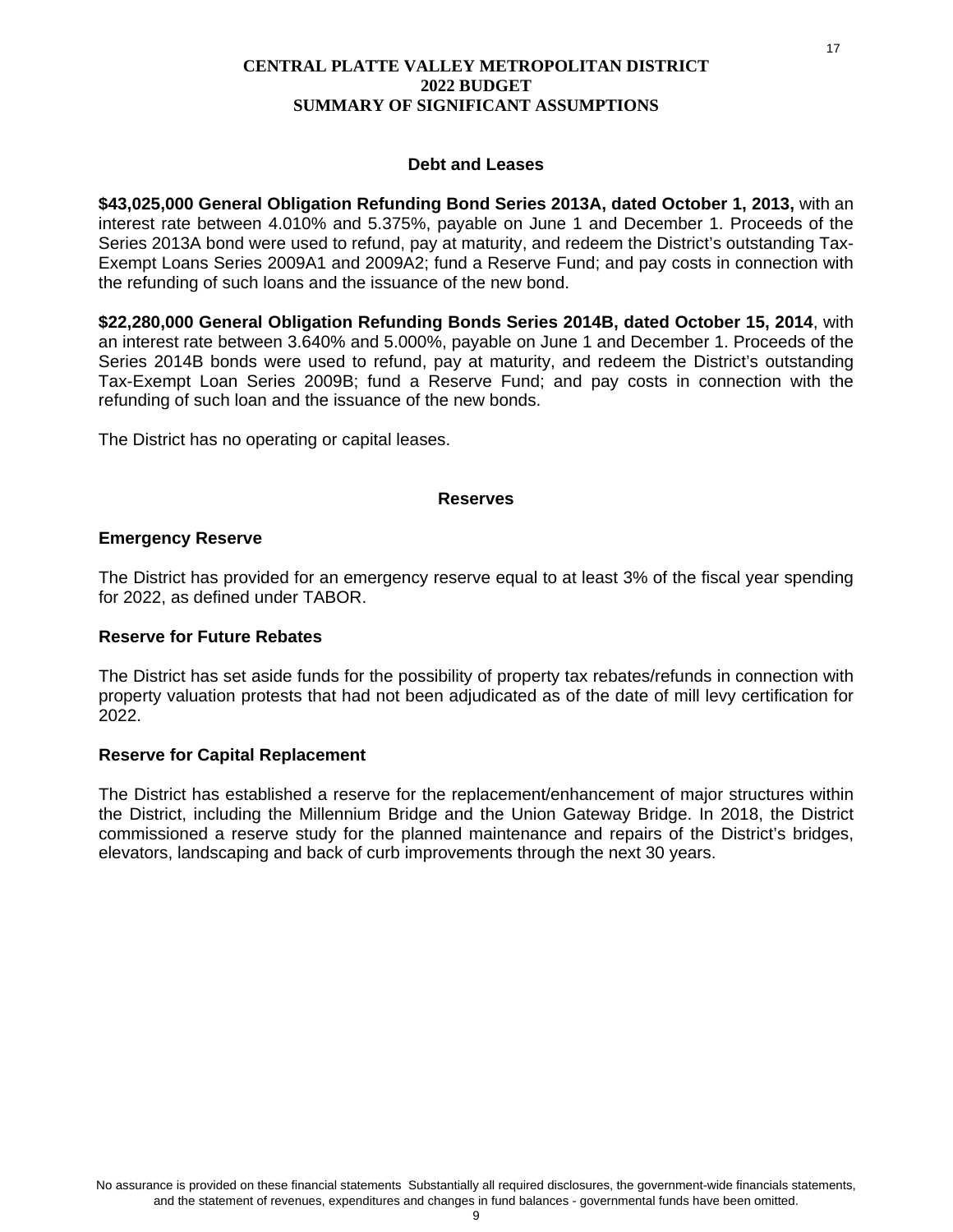|      | Dated October 1, 2013<br>Interest Rate Between 4.010% and 6.0%<br><b>Interest Payable June 1 and December 1</b><br><b>Principal Due December 1</b> |    | <b>Series 2013A General Obligation Refunding Bonds</b> | <b>Series 2014 General Obligation Refunding Bonds</b><br>Dated October 15, 2014<br>Interest Rate Between 3.640% and 5.0%<br><b>Interest Payable June 1 and December 1</b><br><b>Principal Due December 1</b> |    |                 |                                  |
|------|----------------------------------------------------------------------------------------------------------------------------------------------------|----|--------------------------------------------------------|--------------------------------------------------------------------------------------------------------------------------------------------------------------------------------------------------------------|----|-----------------|----------------------------------|
|      | Principal                                                                                                                                          |    | <b>Interest</b>                                        | Principal                                                                                                                                                                                                    |    | <b>Interest</b> | <b>Total</b><br><b>All Bonds</b> |
| 2022 | \$<br>1,330,000                                                                                                                                    | \$ | 1,964,509                                              | \$<br>500,000                                                                                                                                                                                                | \$ | 928,142         | \$<br>4,722,651                  |
| 2023 | 1,395,000                                                                                                                                          |    | 1,911,176                                              | 520,000                                                                                                                                                                                                      |    | 909.942         | 4,736,118                        |
| 2024 | 1,465,000                                                                                                                                          |    | 1,855,236                                              | 535,000                                                                                                                                                                                                      |    | 891,014         | 4,746,250                        |
| 2025 | 1,545,000                                                                                                                                          |    | 1,796,490                                              | 555,000                                                                                                                                                                                                      |    | 871,540         | 4,768,030                        |
| 2026 | 1,630,000                                                                                                                                          |    | 1,734,536                                              | 575,000                                                                                                                                                                                                      |    | 851,338         | 4,790,874                        |
| 2027 | 1,725,000                                                                                                                                          |    | 1,669,173                                              | 600,000                                                                                                                                                                                                      |    | 830,408         | 4,824,581                        |
| 2028 | 1,865,000                                                                                                                                          |    | 1,600,000                                              | 620,000                                                                                                                                                                                                      |    | 808,568         | 4,893,568                        |
| 2029 | 1,965,000                                                                                                                                          |    | 1,501,231                                              | 645,000                                                                                                                                                                                                      |    | 786,000         | 4,897,231                        |
| 2030 | 2,070,000                                                                                                                                          |    | 1,397,150                                              | 675,000                                                                                                                                                                                                      |    | 753,750         | 4,895,900                        |
| 2031 | 2,180,000                                                                                                                                          |    | 1,285,887                                              | 710,000                                                                                                                                                                                                      |    | 720,000         | 4,895,887                        |
| 2032 | 2,295,000                                                                                                                                          |    | 1,168,713                                              | 745,000                                                                                                                                                                                                      |    | 684,500         | 4,893,213                        |
| 2033 | 2,420,000                                                                                                                                          |    | 1,045,356                                              | 780,000                                                                                                                                                                                                      |    | 647,250         | 4,892,606                        |
| 2034 | 2,550,000                                                                                                                                          |    | 915,281                                                | 820,000                                                                                                                                                                                                      |    | 608,250         | 4,893,531                        |
| 2035 | 2,695,000                                                                                                                                          |    | 769,181                                                | 860,000                                                                                                                                                                                                      |    | 567,250         | 4,891,431                        |
| 2036 | 2,850,000                                                                                                                                          |    | 614,550                                                | 905,000                                                                                                                                                                                                      |    | 524,250         | 4,893,800                        |
| 2037 | 3,015,000                                                                                                                                          |    | 450,638                                                | 950,000                                                                                                                                                                                                      |    | 479,000         | 4,894,638                        |
| 2038 | 4,825,000                                                                                                                                          |    | 277,087                                                | 1,000,000                                                                                                                                                                                                    |    | 431,500         | 6,533,587                        |
| 2039 |                                                                                                                                                    |    |                                                        | 1,045,000                                                                                                                                                                                                    |    | 381,500         | 1,426,500                        |
| 2040 |                                                                                                                                                    |    |                                                        | 1,100,000                                                                                                                                                                                                    |    | 329,250         | 1,429,250                        |
| 2041 |                                                                                                                                                    |    |                                                        | 1,155,000                                                                                                                                                                                                    |    | 274,250         | 1,429,250                        |
| 2042 |                                                                                                                                                    |    |                                                        | 1,210,000                                                                                                                                                                                                    |    | 216,500         | 1,426,500                        |
| 2043 |                                                                                                                                                    |    |                                                        | 3,120,000                                                                                                                                                                                                    |    | 156,000         | 3,276,000                        |
|      | \$<br>37,820,000                                                                                                                                   | \$ | 21,956,194                                             | \$<br>19,625,000                                                                                                                                                                                             | \$ | 13,650,202      | \$<br>93,051,396                 |

#### **CENTRAL PLATTE VALLEY METROPOLITAN DISTRICT SCHEDULE OF DEBT SERVICE REQUIREMENTS TO MATURITY**

**\$22,280,000**

**\$43,025,000**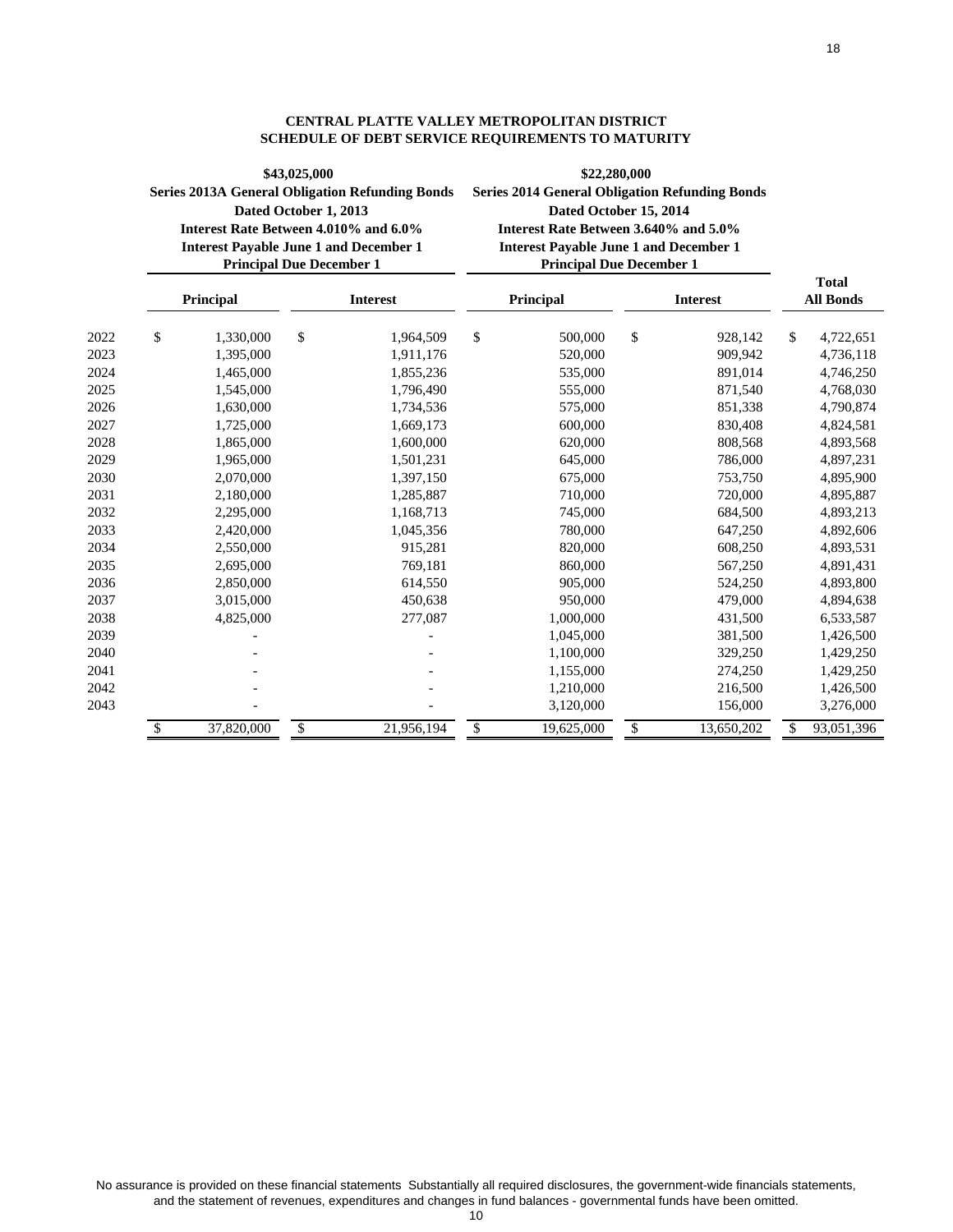# **CENTRAL PLATTE VALLEY METROPOLITAN DISTRICT Schedule of Cash Deposits & Investments April 30, 2022 Updated as of May 31, 2022**

|                                                                                          |                                | General<br>Fund | Debt<br><b>Service Fund</b> | Capital<br><b>Projects Fund</b> | <b>Total</b>       |
|------------------------------------------------------------------------------------------|--------------------------------|-----------------|-----------------------------|---------------------------------|--------------------|
| <b>OPERATING CASH</b>                                                                    |                                |                 |                             |                                 |                    |
| <b>US Bank - Checking Account</b><br>Balance as of 04/30/22<br>Subsequent activities:    | \$                             | 3,108.51        | \$                          | \$                              | \$<br>3,108.51     |
| Transfer from CSAFE<br>05/03/22                                                          |                                | 19,757.25       |                             | 9,242.75                        | 29,000.00          |
| 05/10/22<br><b>Bill.com Payables</b>                                                     |                                | (19,577.98)     |                             | (9, 242.75)                     | (28,820.73)        |
| Anticipated vouchers payable                                                             |                                | (14,824.96)     |                             | (10,661.56)                     | (25, 486.52)       |
| Anticipated transfer from CSAFE                                                          |                                | 14,338.44       |                             | 10,661.56                       | 25,000.00          |
|                                                                                          | Anticipated Balance            | 2,801.26        |                             |                                 | 2,801.26           |
| <b>INVESTMENTS</b>                                                                       |                                |                 |                             |                                 |                    |
| <b>Colotrust Plus</b><br>Balance as of 04/30/22<br>Subsequent activities: none           |                                |                 |                             | 364,289.81                      | 364,289.81         |
|                                                                                          | Anticipated Balance            |                 |                             | 364,289.81                      | 364,289.81         |
| <b>Colotrust Prime</b><br>Balance as of 04/30/22<br>Subsequent activities: none          |                                | 23,694.70       |                             |                                 | 23,694.70          |
|                                                                                          | <b>Anticipated Balance</b>     | 23,694.70       |                             |                                 | 23,694.70          |
| <b>CSAFE</b><br>Balance as of 04/30/22<br>Subsequent activities:                         |                                | 2,591,539.79    | 2,237,320.36                | 1,724,654.55                    | 6,553,514.70       |
| Transfer to Checking<br>05/03/22                                                         |                                | (19,757.25)     |                             | (9, 242.75)                     | (29,000.00)        |
| 05/03/22<br>Transfer to CPVCMD                                                           |                                | (155,000.00)    |                             |                                 | (155,000.00)       |
| 05/10/22<br>Property Tax Receipt - April                                                 |                                | 434,716.23      | 776,037.68                  |                                 | 1,210,753.91       |
| Anticipated transfer to checking                                                         |                                | (14, 338.44)    |                             | (10,661.56)                     | (25,000.00)        |
| Anticipated transfer to CPVCMD                                                           |                                | (168,000.00)    |                             |                                 | (168,000.00)       |
|                                                                                          | Anticipated Balance            | 2,669,160.33    | 3,013,358.04                | 1,704,750.24                    | 7,387,268.61       |
| <b>First Western Trust Bank</b><br>Balance as of 04/30/22<br>Subsequent activities: none |                                |                 |                             | 1,057,609.61                    | 1,057,609.61       |
|                                                                                          | Anticipated Balance            | $\sim$          |                             | 1,057,609.61                    | 1,057,609.61       |
|                                                                                          | <b>Anticipated Balances \$</b> | 2,695,656.29    | 3,013,358.04<br>S           | 3,126,649.66<br>\$              | 8,835,663.99<br>\$ |

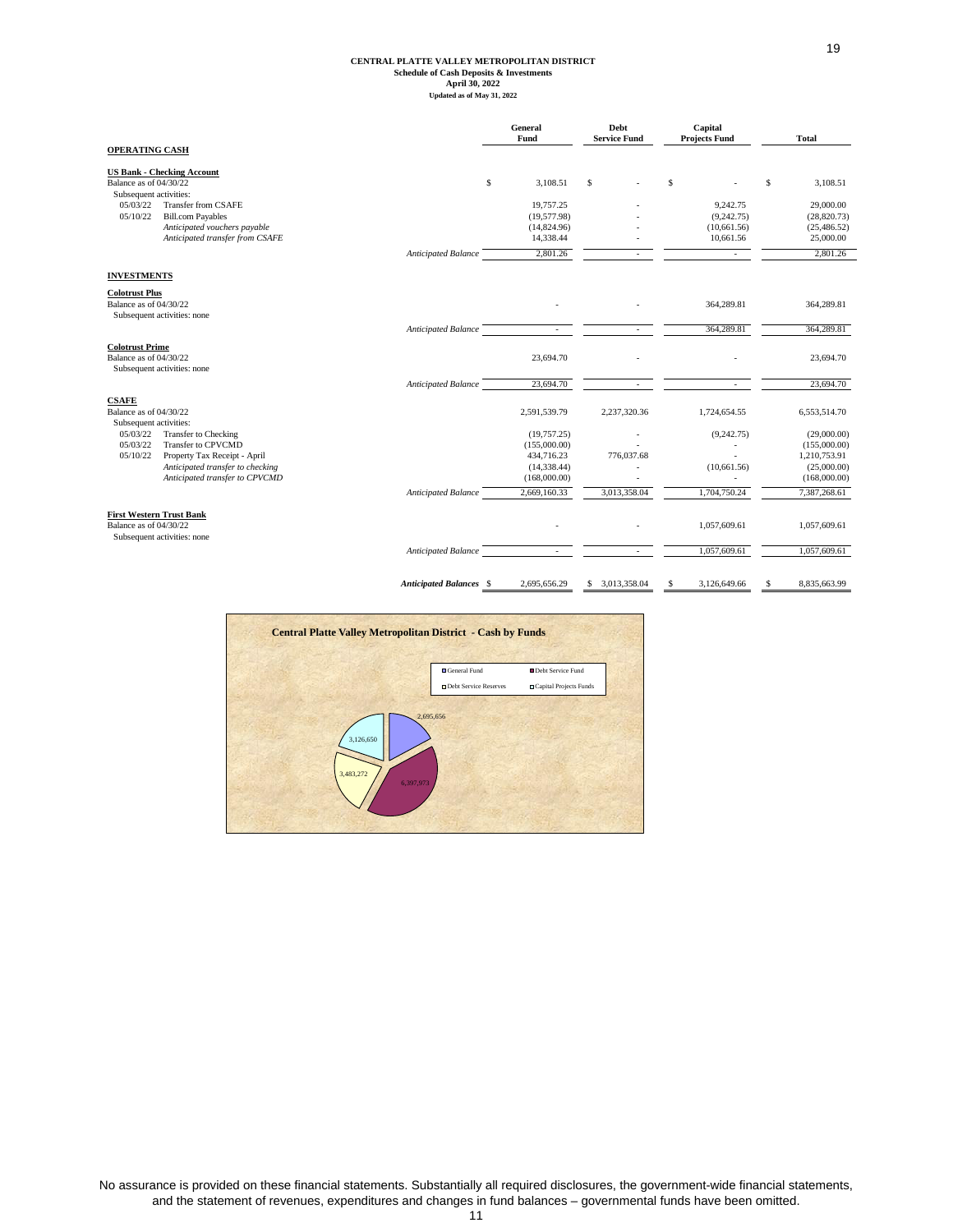#### **April 30, 2022 Schedule of Cash Deposits & Investments Updated as of May 31, 2022** (CONTINUED) **CENTRAL PLATTE VALLEY METROPOLITAN DISTRICT**

*Anticipated Balance* **8 1,637,246.77** 

*Anticipated Balance* 1,717,544.02

Anticipated Balance 40.14

*Anticipated Balance* 1,202.30

*Anticipated Balance* 1,846,025.48

*Anticipated Balance* 1,665,748.13

*Anticipated Balance* 46.84

#### **Investment Yields at 04/30/22**

CSAFE - Yield 0.43% Colotrust Plus- Yield 0.4492% Colotrust Prime - Yield 0.2002% First Western Trust Bank - CD's (\$200,000 original purchase) - Yield 0.15% First Western Trust Bank - CD's (\$500,000 original purchase) - Yield 0.10% First Western Trust Bank - CD's (\$300,000 original purchase) - Yield 0.20% UMB invested in CSAFE - Yield 0.43%

#### **FUNDS HELD BY UMB:**

**2013A Bonds**

# **2013A Reserve Fund** 1,637,246.77<br>
Balance as of 04/30/22 **1,637,246.77**

Subsequent activities: none

# **2013A Revenue Fund** 1,717,544.02<br>Balance as of 04/30/22 1,717,544.02

Subsequent activities: none

# **2013A Bond Interest Fund**

Balance as of  $04/30/22$  982,294.65 Subsequent activities: none<br> $06/01/22$  DS Paymer 06/01/22 DS Payment - Interest (800,000.01)<br>06/01/22 DS Payment - Interest (182,254.50) DS Payment - Interest

#### **2013A Bond Principal Fund**

Balance as of 04/30/22 1,202.30 Subsequent activities: none

#### **2014 Bonds**

**2014 Reserve Fund 1,846,025.48**<br>Balance as of 04/30/22 1,846,025.48 Subsequent activities: none

#### **2014 Revenue Fund**

**Balance as of 04/30/22** 1,665,748.13 Subsequent activities: none

#### **2014 Bond Interest Fund** Balance as of 04/30/22 464,117.84

Subsequent activities:<br>06/01/22 DS Pa 06/01/22 DS Payment - Interest (71,071.00)<br>06/01/22 DS Payment - Interest (393,000.00) DS Payment - Interest

#### **2014 Bond Principal Fund**

Balance as of  $04/30/22$  33.97 Subsequent activities: none

#### *Anticipated Balance* 33.97 Anticipated total funds held by UMB  $$ 6,867,887.65$

**DUS Bank Check** ■Colotrust Plus  $\blacksquare$ Colotrust Prim **OCSAFE** FWTB UMB (CSAFE)

|                         |   | 15.703.552 |        |
|-------------------------|---|------------|--------|
| <b>UMB (CSAFE)</b>      |   | 6,867,888  | 43.73% |
| <b>FWTB</b>             |   | 1.057.610  | 6.73%  |
| <b>CSAFE</b>            |   | 7.387.269  | 47.04% |
| Colotrust Prime         |   | 23.695     | 0.15%  |
| Colotrust Plus          |   | 364,290    | 2.32%  |
| <b>US Bank Checking</b> | S | 2.801      | 0.02%  |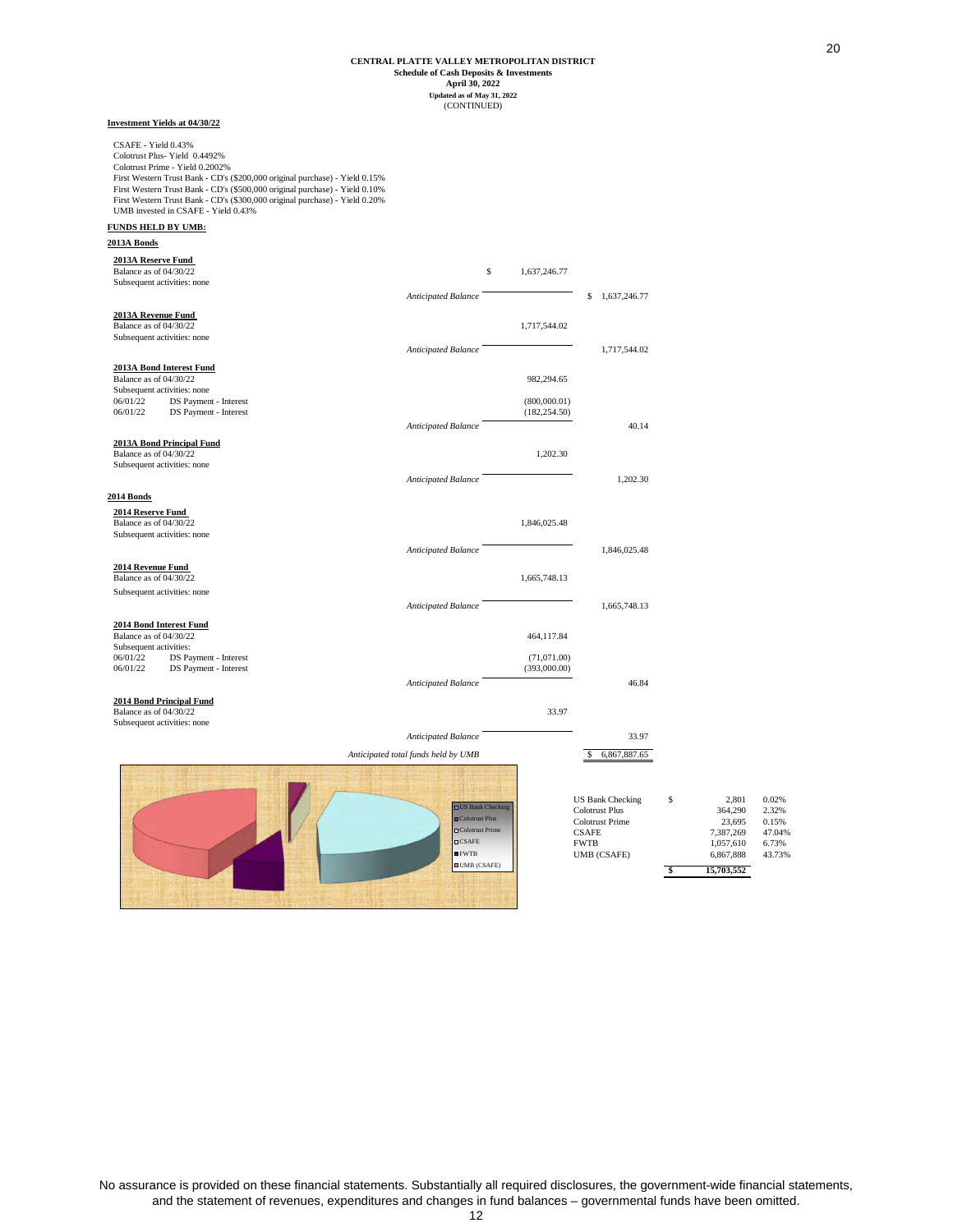#### **CENTRAL PLATTE VALLEY METROPOLITAN DISTRICT Property Tax Reconciliation Schedule**

**2022**

|           |              |                       |                 |                          |               |                               |                          |                          |                     |                       |               | <b>Prior Year</b>     |         |
|-----------|--------------|-----------------------|-----------------|--------------------------|---------------|-------------------------------|--------------------------|--------------------------|---------------------|-----------------------|---------------|-----------------------|---------|
|           |              | <b>Net Delinguent</b> | <b>Specific</b> |                          |               |                               | Prop tax (due to)        | <b>Net</b>               | % of Total Property |                       | Total         | % of Total Property   |         |
|           | Property     | <b>Taxes, Rebates</b> | Ownership       |                          | Treasurer's   | <b>TIF Taxes</b>              | paid to County for       | Amount                   |                     | <b>Taxes Received</b> | Cash          | <b>Taxes Received</b> |         |
|           | Taxes        | and Abatements        | <b>Taxes</b>    | Interest                 | Fees          |                               | pymt of rebates          | Received                 | Monthly             | Y-T-D                 | Received      | <b>Monthly</b>        | Y-T-D   |
|           |              |                       |                 |                          |               |                               |                          |                          |                     |                       |               |                       |         |
| January   | 10.652.96 \$ | $\sim$                | 41,070.94 \$    | $\sim$                   | $(106.52)$ \$ |                               | $\blacksquare$           | 51,617.38                | 0.38%               | 0.38%                 | \$42,184.82   | 0.24%                 | 0.24%   |
| February  | 1,172,234.35 |                       | 36,891.12       | (824.93)                 | (11,680.62)   | 2,211,901.19                  |                          | 3,408,521.11             | 42.06%              | 42.45%                | 3,764,964.61  | 35.27%                | 35.50%  |
| March     | 73.515.58    |                       | 45,066.38       | 16.92                    | (735.33)      | 64.047.74                     |                          | 181,911.29               | 2.64%               | 45.08%                | 218,986.25    | 9.95%                 | 45.45%  |
| April     | 330, 197. 75 |                       | 37,251.20       | 5.24                     | (3,302.05)    | 846,601.77                    | ۰.                       | 1,210,753.91             | 11.85%              | 56.93%                | 3,230,204.98  | 20.42%                | 65.87%  |
| May       |              |                       |                 | $\overline{\phantom{a}}$ |               | $\overline{\phantom{a}}$      | $\overline{\phantom{a}}$ | $\overline{\phantom{a}}$ | 0.00%               | 56.93%                | 143.474.38    | 2.53%                 | 68.40%  |
| June      |              |                       |                 |                          |               |                               |                          | $\sim$                   | 0.00%               | 56.93%                | 2,773,405.19  | 37.86%                | 106.27% |
| July      |              |                       |                 |                          |               |                               |                          | ۰.                       | $0.00\%$            | 56.93%                | 45,300.36     | 0.51%                 | 106.78% |
| August    |              |                       |                 |                          |               |                               |                          | $\overline{\phantom{a}}$ | 0.00%               | 56.93%                | 135,747.01    | 0.67%                 | 107.45% |
| September |              |                       |                 |                          |               |                               |                          | ٠                        | 0.00%               | 56.93%                | 38,835.46     | 0.01%                 | 107.45% |
| October   |              |                       |                 |                          |               |                               |                          | ۰.                       | 0.00%               | 56.93%                | 49,012.12     | 0.34%                 | 107.80% |
| November  |              |                       |                 |                          |               |                               |                          |                          | 0.00%               | 56.93%                | 45,453.95     | 0.06%                 | 107.85% |
| December  |              |                       |                 |                          |               |                               |                          |                          | $0.00\%$            | 56.93%                | 31,937.66     | 0.00%                 | 107.85% |
|           | 1,586,600.64 |                       | 160,279.64      | (802.77)                 |               | $(15,824.52)$ \$ 3,122,550.70 |                          | 4,852,803.69             | 56.93%              | 56.93% \$             | 10,519,506.79 | 107.85%               | 107.85% |
|           |              |                       |                 |                          |               |                               |                          |                          |                     |                       |               |                       |         |

|                               | <b>Taxes</b>          |               | <b>Property Tax</b>     | % Collected to |                                               |                                  |
|-------------------------------|-----------------------|---------------|-------------------------|----------------|-----------------------------------------------|----------------------------------|
| <b>Property Tax</b>           | Levied                | % of Levied   | Collected               | Amt. Levied    | <b>Net Property Taxes</b>                     | Tax rebates due to Denver County |
| <b>GENERAL FUND</b>           | 818,923               | 40.00% \$     | 440,018.11              | 53.73%         | <b>GENERAL FUND \$</b><br>440,018.11          | As of 1/1/2022 \$                |
| <b>DEBT SERVICE</b>           | ,228,384              | 60.00%        | 660,026.90              | 53.73%         | <b>DEBT SERVICE</b><br>1,146,582.53           | Amounts withheld in 2022         |
| DEBT SERVICE (debt only)      | 739,487               | 100.00%       | 486,555.63              | 65.80%         | 1,586,600.64                                  | Amounts paid in 2022             |
|                               | 2,786,794             |               | 1,586,600.64            | 56.93%         |                                               | Total due as of 12/31/2022 \$    |
|                               |                       |               |                         |                | 2022                                          |                                  |
| <b>Specific Ownership Tax</b> |                       |               |                         |                | 102,365,347<br><b>AV - Operating District</b> |                                  |
| <b>GENERAL FUND</b>           | 415,660               | 100.00% \$    | 160,279.64              | 38.56%         | <b>TIF Increment</b><br>279,114,573           |                                  |
|                               | 415,660               | 100.00%       | \$160,279.64            | 38.56%         | 381,479,920                                   |                                  |
| <b>Treasurer's Fees</b>       |                       |               |                         |                |                                               |                                  |
| <b>GENERAL FUND</b>           | 8,190                 | 40.00% \$     | 4,396.97                | 53.69%         | 8.000<br><b>Operations Mill Levy</b>          |                                  |
| <b>DEBT SERVICE</b>           | 11,808                | 60.00%        | 6,595.46                | 55.86%         | <b>DS Mill Levy</b><br>12.000                 |                                  |
| DEBT SERVICE (debt only)      | 7,872                 | 100.00%       | 4,832.09                | 61.38%         | 20.000                                        |                                  |
|                               | 27,870                |               | 15,824.52               | 56.78%         |                                               |                                  |
|                               |                       |               |                         |                | \$.<br>92,435,890<br>AV - Excluded Area       |                                  |
|                               |                       |               | <b>TIF Tax</b>          | % Collected to | <b>DS Mill Levy</b><br>8.000                  |                                  |
| <b>TIF Tax</b>                | <b>Taxes Budgeted</b> | % of Budgeted | Collected               | Amt. Budgeted  |                                               |                                  |
| <b>GENERAL FUND</b>           | 2,210,587             | 40.00%        | S.<br>1,249,020.17      | 56.50%         |                                               |                                  |
| <b>DEBT SERVICE</b>           | 3,315,881             | 60.00%        | 1,873,530.53            | 56.50%         |                                               |                                  |
|                               | 5,526,468             |               | 100.00% \$ 3,122,550.70 | 56.50%         |                                               |                                  |

 $\sim$ 

|               | <b>Net Property Taxes</b>      |                   |
|---------------|--------------------------------|-------------------|
| $\%$          | <b>GENERAL FUND \$</b>         | 440,018.11        |
| ℅             | <b>DEBT SERVICE</b>            | 1,146,582.53      |
|               |                                | 1,586,600.64      |
| %<br>%        |                                |                   |
|               | 2022                           |                   |
|               | <b>AV - Operating District</b> | \$<br>102,365,347 |
|               | <b>TIF Increment</b>           | 279.114.573       |
| %<br>%        |                                | 381,479,920       |
|               |                                |                   |
| %             | <b>Operations Mill Levy</b>    | 8.000             |
|               | DS Mill Levy                   | 12.000            |
| %<br>%        |                                | 20.000            |
| $\frac{0}{6}$ |                                |                   |
|               | AV - Excluded Area             | \$<br>92,435,890  |
| o             | DS Mill Levy                   | 8.000             |

| <b>Fax rebates due to Denver Countv</b> |  |  |  |
|-----------------------------------------|--|--|--|
|                                         |  |  |  |

| As of 1/1/2022 \$             |  |  |
|-------------------------------|--|--|
| Amounts withheld in 2022      |  |  |
| Amounts paid in 2022          |  |  |
| Total due as of 12/31/2022 \$ |  |  |

No assurance is provided on these financial statements. Substantially all required disclosures, the government-wide financial statements,<br>and the statement of revenues, expenditures and changes in fund balances – governmen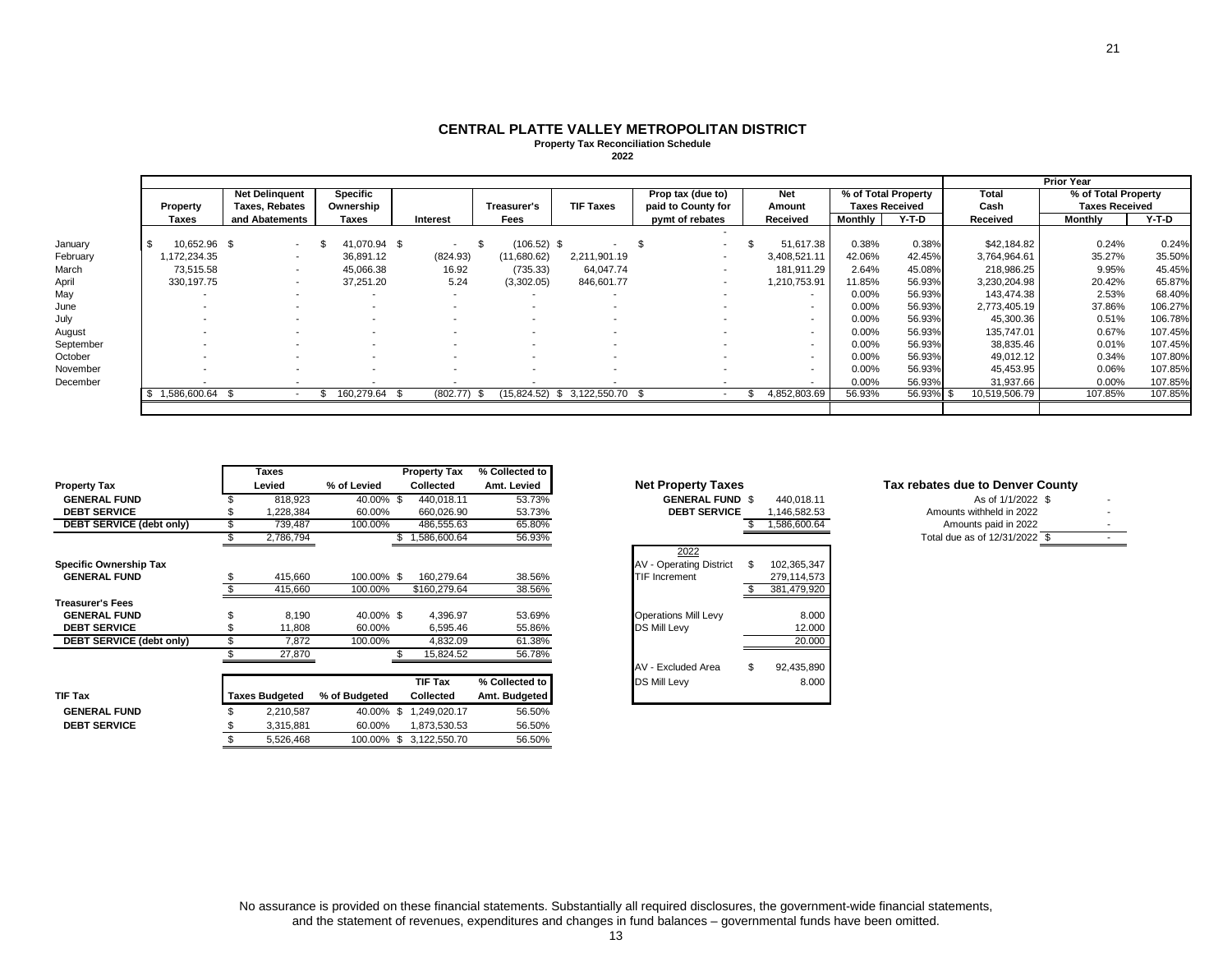<span id="page-21-0"></span>

| <b>Central Platte Valley Metro District</b><br><b>Cash Requirement Report - Detailed</b><br><b>All Dates</b> |                                                                              |                                            |                      |                 |                                                 | 22        |
|--------------------------------------------------------------------------------------------------------------|------------------------------------------------------------------------------|--------------------------------------------|----------------------|-----------------|-------------------------------------------------|-----------|
|                                                                                                              |                                                                              | <b>Gross</b>                               |                      | <b>Discount</b> | <b>Net</b>                                      | Cash      |
| <b>GL Account</b>                                                                                            | <b>Description</b>                                                           | <b>Open Amount</b>                         |                      | Available       | <b>Open Amount</b>                              | Required  |
| <b>CLA</b>                                                                                                   | <b>CliftonLarsonAllen LLP</b>                                                |                                            |                      |                 |                                                 |           |
| Reference:<br>GL AP account:<br>107000                                                                       | 3279431<br>102500<br>Accounting - CliftonLarsonAllen LLP                     | Date:<br>Due date:<br>4,569.44             | 04/30/22<br>04/30/22 |                 | Discount exp date:<br>Payment term:             |           |
|                                                                                                              | Totals                                                                       | 4,569.44                                   |                      | 0.00            | 4,569.44                                        | 4,569.44  |
| Reference:<br>GL AP account:<br>107440                                                                       | 3280158<br>102500<br>District management - CliftonLarsonAllen LLP<br>Totals  | Date:<br>Due date:<br>6,516.52<br>6,516.52 | 04/30/22<br>04/30/22 | 0.00            | Discount exp date:<br>Payment term:<br>6,516.52 | 6,516.52  |
|                                                                                                              |                                                                              |                                            |                      |                 |                                                 |           |
|                                                                                                              | <b>Totals for CliftonLarsonAllen LLP</b>                                     | 11,085.96                                  |                      | 0.00            | 11,085.96                                       | 11,085.96 |
| MА                                                                                                           | Miller and Associates, LLC                                                   |                                            |                      |                 |                                                 |           |
| Reference:<br>GL AP account:<br>107581                                                                       | 140<br>102500<br>Election expense - Miller and Associates, LLC               | Date:<br>Due date:<br>307.50               | 04/30/22<br>04/30/22 |                 | Discount exp date:<br>Payment term:             |           |
| 107460                                                                                                       | Legal services - Miller and Associates, LLC<br>Totals                        | 3,431.50<br>3,739.00                       |                      | 0.00            | 3.739.00                                        | 3,739.00  |
|                                                                                                              | <b>Totals for Miller and Associates, LLC</b>                                 | 3,739.00                                   |                      | 0.00            | 3,739.00                                        | 3,739.00  |
| <b>Stealth</b>                                                                                               | <b>Stealth Monitoring, Inc.</b>                                              |                                            |                      |                 |                                                 |           |
| Reference:<br>GL AP account:<br>307866                                                                       | IN 300206<br>302500<br>Security Cameras - Stealth Monitoring, Inc.<br>Totals | Date:<br>Due date:<br>5,511.61<br>5,511.61 | 05/03/22<br>05/03/22 | 0.00            | Discount exp date:<br>Payment term:<br>5,511.61 | 5,511.61  |
| Reference:<br>GL AP account:                                                                                 | IN300803<br>302500                                                           | Date:<br>Due date:                         | 05/18/22<br>05/18/22 |                 | Discount exp date:<br>Payment term:             |           |
| 307866                                                                                                       | Security Cameras - Stealth Monitoring, Inc.<br>Totals                        | 5,149.95<br>5,149.95                       |                      | 0.00            | 5,149.95                                        | 5,149.95  |
|                                                                                                              | <b>Totals for Stealth Monitoring, Inc.</b>                                   | 10,661.56                                  |                      | 0.00            | 10,661.56                                       | 10,661.56 |
|                                                                                                              | <b>Company Totals</b>                                                        | 25,486.52                                  |                      | 0.00            | 25,486.52                                       | 25,486.52 |

No assurance is provided on these financial statements Substantially all required disclosures, the government-wide financials statements, and the statement of revenues, expenditures and changes in fund balances - governmental funds have been omitted.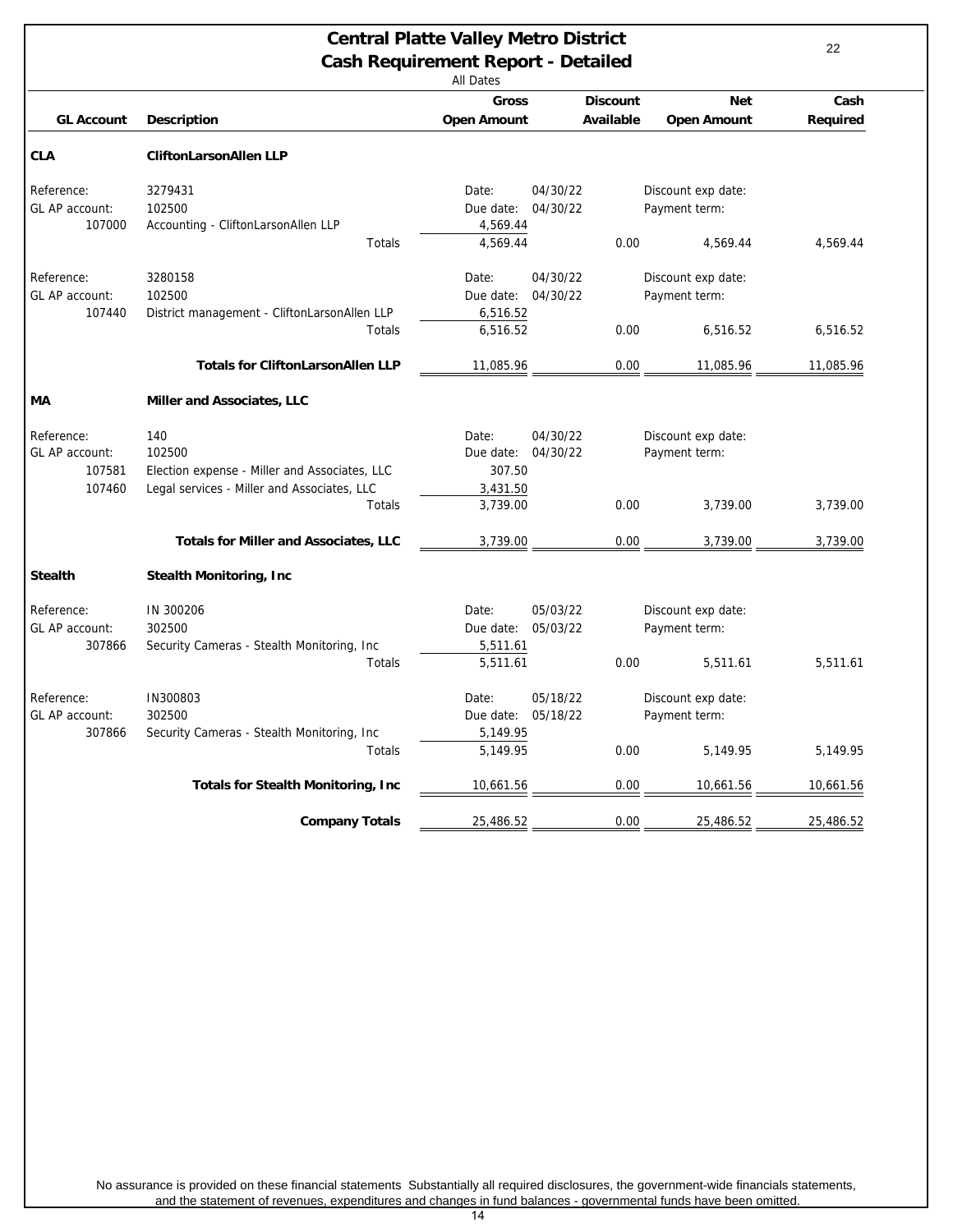#### **CENTRAL PLATTE VALLEY METROPOLITAN DISTRICT SCHEDULE OF FIXED ASSETS April 30, 2022**

| <b>By Classification</b>               |    | <b>Balance at</b><br>December 31,<br>2021 |    | <b>Additions</b> |    | <b>Transfers and</b><br><b>Retirements</b> |    | <b>Balance at</b><br>April 30,<br>2022 |  |
|----------------------------------------|----|-------------------------------------------|----|------------------|----|--------------------------------------------|----|----------------------------------------|--|
| Capital assets not being depreciated   |    |                                           |    |                  |    |                                            |    |                                        |  |
| Landscape improvements                 | \$ | 152,359                                   | \$ |                  | \$ |                                            | \$ | 152,359                                |  |
| Construction in process                |    | 53,472                                    |    | 1,261            |    |                                            |    | 54,733                                 |  |
| Total capital assets,                  |    |                                           |    |                  |    |                                            |    |                                        |  |
| not being depreciated                  |    | 205,831                                   |    | 1,261            |    |                                            |    | 207,092                                |  |
| Capital assets being depreciated       |    |                                           |    |                  |    |                                            |    |                                        |  |
| Millennium Bridge                      |    | 12,343,738                                |    |                  |    |                                            |    | 12,343,738                             |  |
| <b>Union Gateway Bridge</b>            |    | 5,037,796                                 |    | 8,283            |    |                                            |    | 5,046,079                              |  |
| Security cameras                       |    | 65,982                                    |    |                  |    |                                            |    | 65,982                                 |  |
| Fountain/plaza                         |    | 300,000                                   |    |                  |    |                                            |    | 300,000                                |  |
| Pedestrian lights                      |    | 474,586                                   |    |                  |    |                                            |    | 474,586                                |  |
| Transformer housing                    |    | 16,000                                    |    |                  |    |                                            |    | 16,000                                 |  |
| Irrigation system                      |    | 105,061                                   |    |                  |    |                                            |    | 105,061                                |  |
| Granite/crescent walls                 |    | 1,835,440                                 |    |                  |    |                                            |    | 1,835,440                              |  |
| 17th Street Garden lighting            |    | 35,947                                    |    |                  |    |                                            |    | 35,947                                 |  |
| Sidewalks/back of curb landscaping     |    | 1,001,323                                 |    |                  |    |                                            |    | 1,001,323                              |  |
| Back-of-curb infrastructure/fixtures   |    | 185,386                                   |    |                  |    |                                            |    | 185,386                                |  |
| Total capital assets being depreciated |    | 21,401,259                                |    | 8,283            |    |                                            |    | 21,409,542                             |  |
| <b>Total capital assets</b>            |    | 21,607,090                                | \$ | 9,544            |    |                                            |    | 21,616,634                             |  |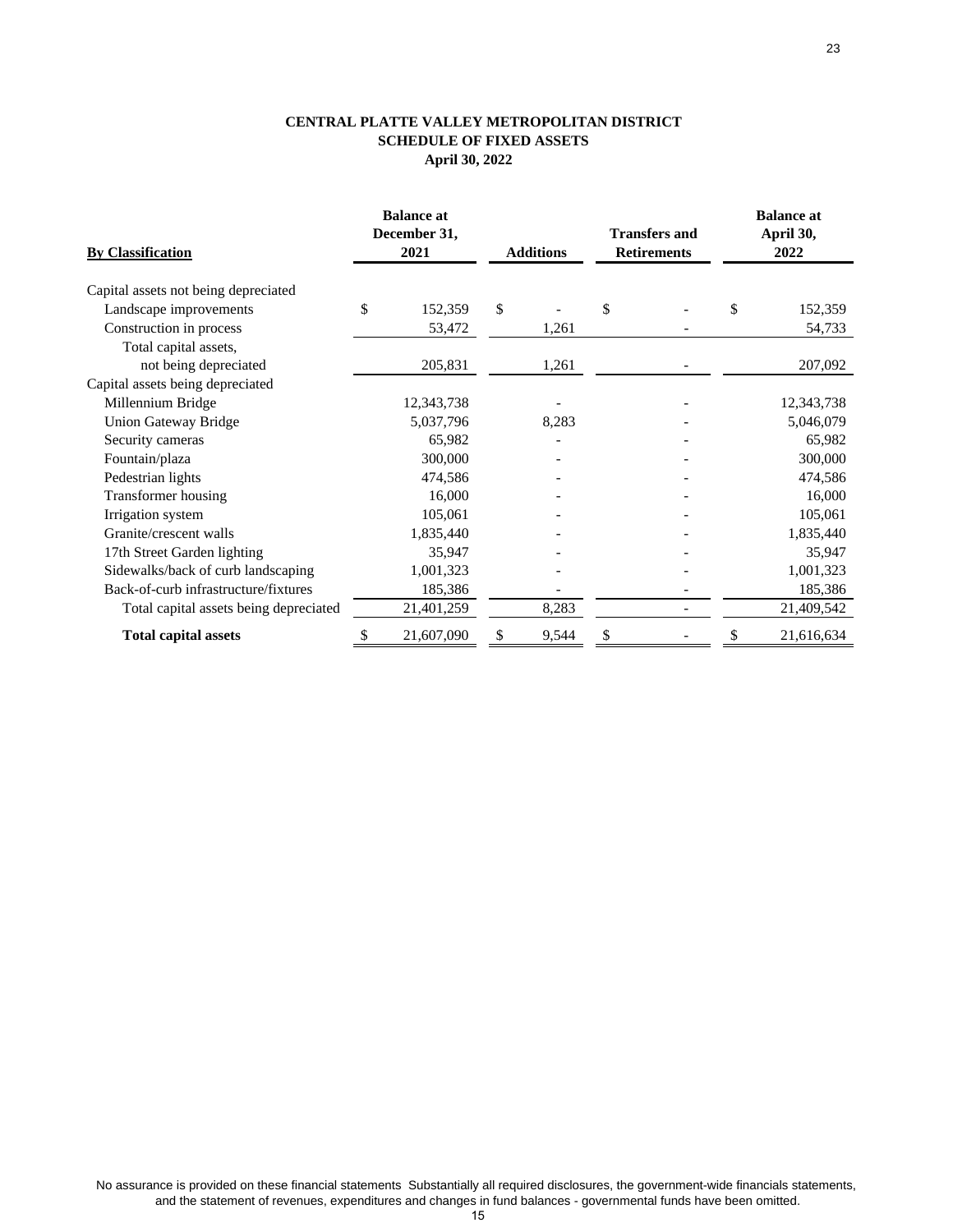# <span id="page-23-0"></span>**CERTIFIED RECORD**

**OF** 

## **PROCEEDINGS**

# **CENTRAL PLATTE VALLEY METROPOLITAN DISTRICT IN THE CITY AND COUNTY OF DENVER, COLORADO**

Relating to a resolution authorizing the incurrence of:

# **TAXABLE (CONVERTIBLE TO TAX-EXEMPT) UNLIMITED TAX GENERAL OBLIGATION REFUNDING LOAN IN A PRINCIPAL AMOUNT NOT TO EXCEED \$35,885,000**

Adopted June 7, 2022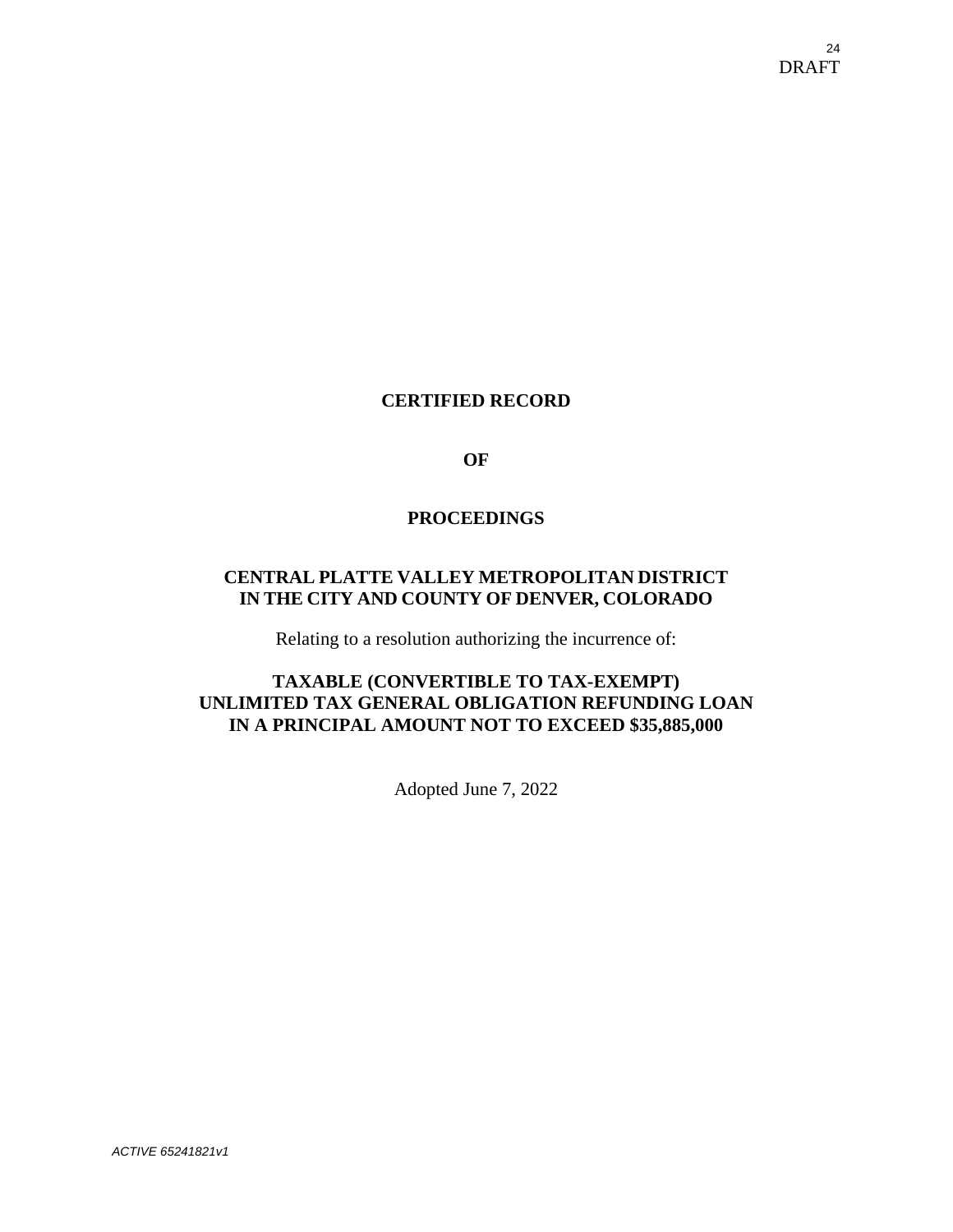| <b>STATE OF COLORADO</b>                       |  |
|------------------------------------------------|--|
| CITY AND COUNTY OF DENVER                      |  |
| CENTRAL PLATTE VALLEY<br>METROPOLITAN DISTRICT |  |

The Board of Directors of Central Platte Valley Metropolitan District, met in special session at the offices of First Western Trust, 1900 16<sup>th</sup> Street, Suite 1200, Denver, CO 80202, and via video/telephonic means, on Tuesday, the  $7<sup>th</sup>$  day of June, 2022, at the hour of 9:00 A.M.

In accordance with Section 11-57-211, C.R.S., one or more of the members of the Board participated in this meeting and voted through the use of telecommunication devices, and there was at least one person physically present at the designated meeting area to ensure that the physical location of the public meeting was in fact accessible to the public.

The following members of the Board of Directors were present either in person or by telephone conference call, constituting a quorum:

> Present: Amy Cara, President Josh Fine, Secretary/Treasurer Lindsay Belluomo, Assistant Secretary Jay Lambiotte, Assistant Secretary Derrick Walker, Assistant Secretary

Absent: None

Thereupon there was introduced the following resolution: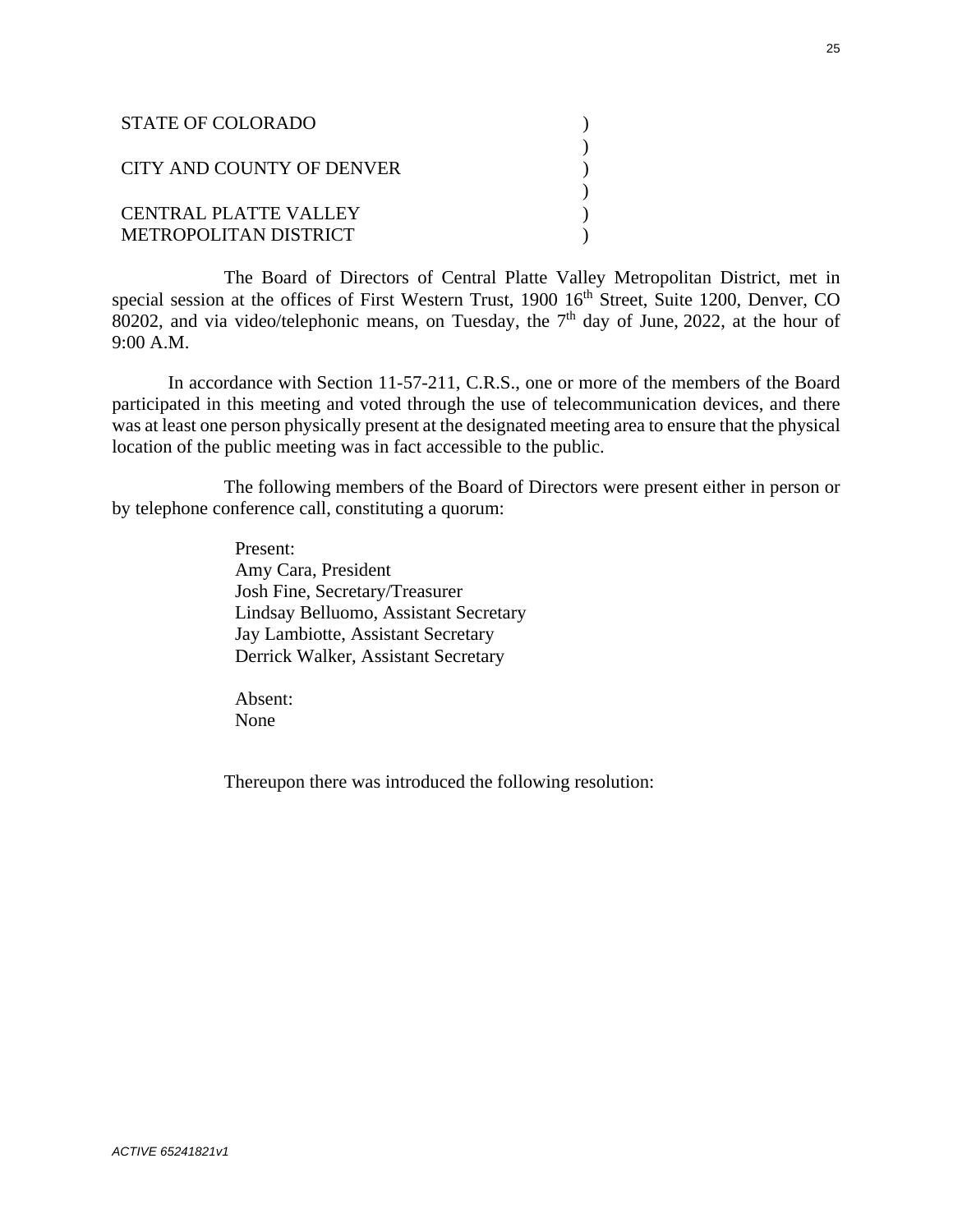#### RESOLUTION

A RESOLUTION OF CENTRAL PLATTE VALLEY METROPOLITAN DISTRICT AUTHORIZING THE INCURRENCE OF A TAXABLE (CONVERTIBLE TO TAX-EXEMPT) UNLIMITED TAX GENERAL OBLIGATION REFUNDING LOAN., SERIES 2022A IN A PRINCIPAL AMOUNT NOT TO EXCEED \$35,885,000; APPROVING A LOAN AGREEMENT, A FIRST SUPPLEMENT TO THE LOAN AGREEMENT, PROMISSORY NOTES, AN ESCROW AGREEMENT, AND OTHER DOCUMENTS IN CONNECTION THEREWITH; PROVIDING DETAILS CONCERNING THE LOAN AND FUNDS APPERTAINING THERETO; RATIFYING ACTS PREVIOUSLY TAKEN CONCERNING SAID LOAN; REPEALING ALL RESOLUTIONS IN CONFLICT HEREWITH; AND PROVIDING FOR OTHER MATTERS RELATING THERETO.

NOW, THEREFORE, BE IT RESOLVED BY THE BOARD OF DIRECTORS OF CENTRAL PLATTE VALLEY METROPOLITAN DISTRICT:

Section 1. Definitions. As used herein, capitalized terms shall have the respective meanings set forth in the preambles hereto and the Loan Agreement, and the following terms shall have their respective meanings below, unless the context indicates otherwise.

"**Act**" means Title 32, Article 1, C.R.S.

"**Board**" means the Board of Directors of the District.

"**Lenders**" means, collectively, MidWest*One* Bank, an Iowa banking corporation, and NBH Bank, a Colorado state bank, in their capacity as lenders of the Loan, and their respective permitted successors and assigns.

"**Bond Counsel**" means Greenberg Traurig, LLP.

"**Code**" means the Internal Revenue Code of 1986, as in effect on the date of delivery of the Loan.

"**Conversion Date**" means the date on which (i) the Taxable Note is currently refunded with the Tax-Exempt Note by exchanging the Taxable Note for the Tax-Exempt Note issued pursuant to the First Supplement in equal principal amounts and (ii) the Loan begins to accrue interest at the Tax-Exempt Rate.

"**District**" means Central Platte Valley Metropolitan District, a quasi-municipal corporation and political subdivision of the State, and its successors.

"**Documents**" means collectively, the Placement Agent Agreement, the Loan Agreement, the First Supplement to the Loan Agreement, the Promissory Notes, and the Escrow Agreement.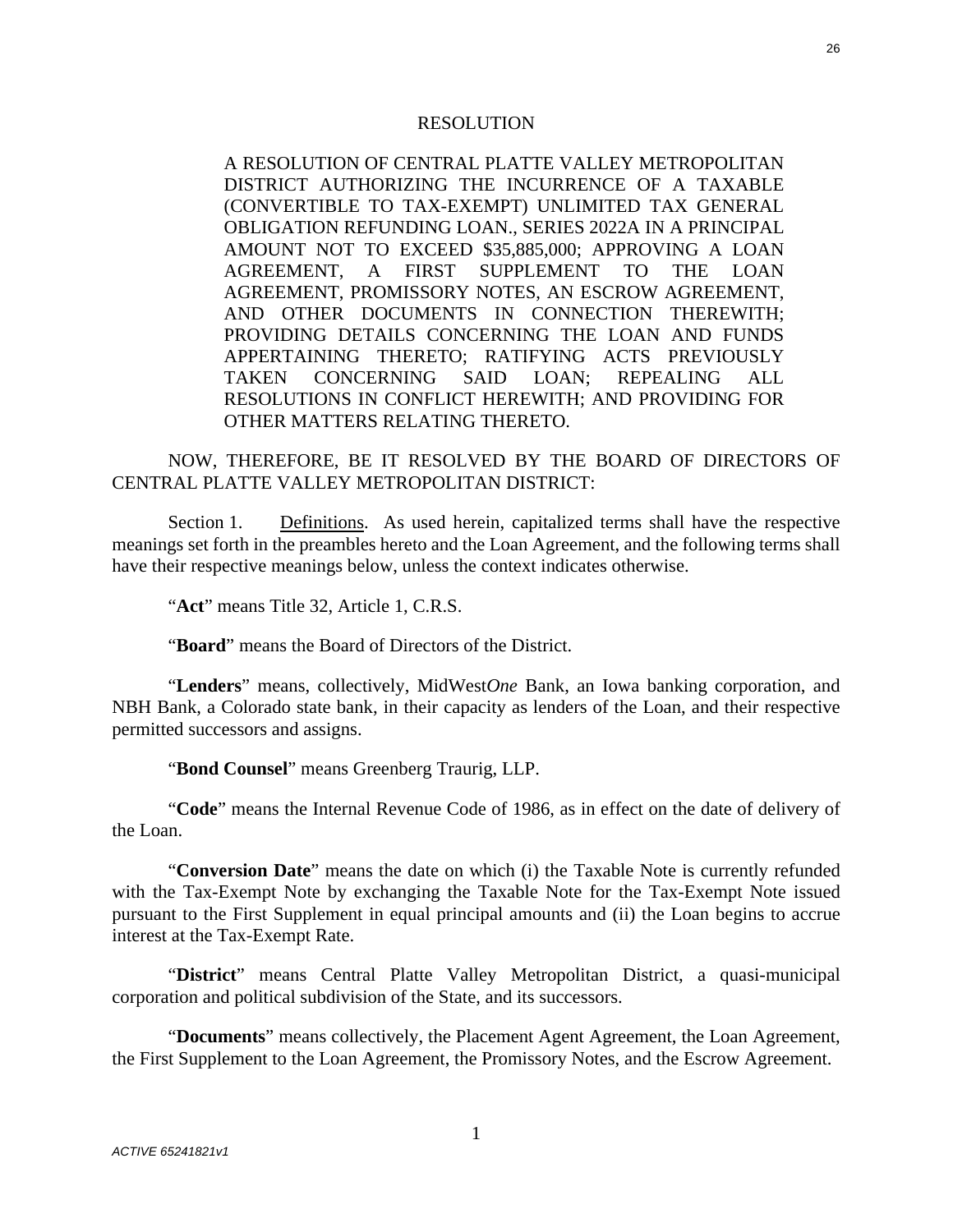"**Escrow Agreement**" means that certain Escrow Agreement by and between the District and the Escrow Agent with respect to the Refunding Project.

"**First Supplement**" means the First Supplement to the Loan Agreement to be dated as of the Conversion Date between the District and the Lenders which provides for the issuance of the Tax-Exempt Note.

"**Loan**" means the Taxable (Convertible to Tax-Exempt) Unlimited Tax General Obligation Refunding Loan, Series 2022A, made by the Lenders to the District hereunder in the principal amount not to exceed \$35,885,000.

"**Loan Agreement**" means that certain Loan Agreement by and among the District and the Lenders pursuant to which the Loan is being made by the Lenders to the District.

"**Placement Agent**" means D.A. Davidson.

agent under the Escrow Agreement.

"**Placement Agent Agreement**" means that certain Placement Agent Agreement by and between the District and the Placement Agent with respect to the placement of the Loan with the Lenders by the Placement Agent.

"**Post Issuance Compliance Policy**" means the Post Issuance Compliance Policy setting forth the District's written procedures for post-issuance compliance and remedial action applicable to tax-advantaged bonds, notes, leases, certificates of participation, or similar obligations, including, without limitation, the Loan.

"**Promissory Notes**" means collectively, the Tax-Exempt Note, the form of which is attached to the First Supplement, and the Taxable Note, the form of which is attached to the Loan Agreement.

"**Refunded Bonds**" means the District's General Obligation Refunding Bonds, Series 2013A issued in the original aggregate principal amount of \$43,025,000 pursuant to the Refunded Bonds Indenture.

"**Refunded Bonds Indenture**" means the Indenture of Trust dated as of October 1, 2013 by and between the District and UMB Bank, n.a. by which the District issued the Refunded Bonds.

"**Refunding Project**" means the advance refunding in full of the Refunded Bonds.

"**Supplemental Public Securities Act**" means Title 11, Article 57, Sections 201, *et seq*. of the Colorado Revised Statutes, as amended from time to time.

"**State**" means the State of Colorado.

"**Taxable Note**" means the Taxable Promissory Note, the form of which is attached to the Loan Agreement.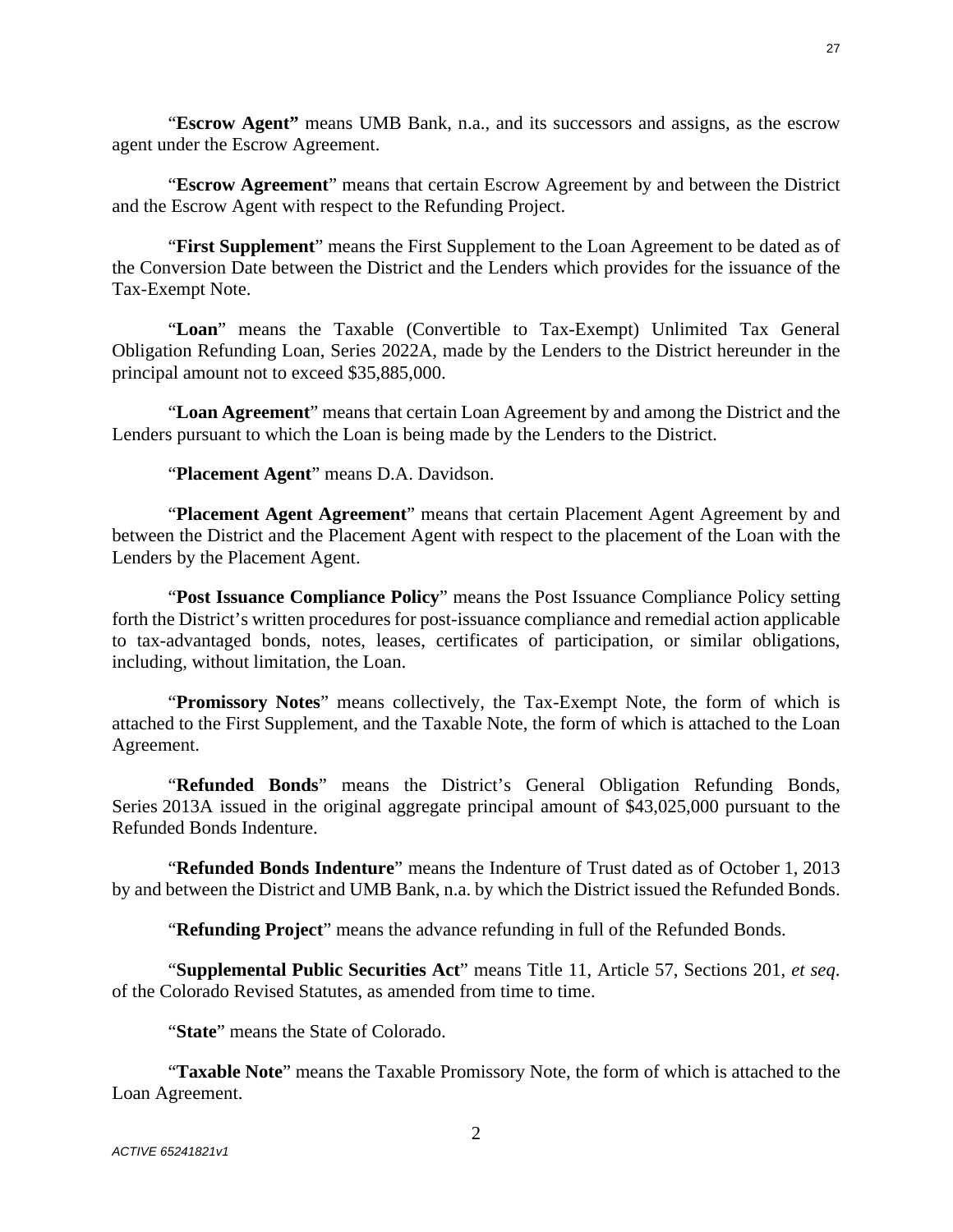"**Tax-Exempt Note**" means the Tax-Exempt Promissory Note, the form of which is attached to the First Supplement.

"**Tax-Exempt Rate**" shall have the meaning assigned to it in the Loan Agreement.

Section 2. Recitals and Determinations.

(a) The District is a quasi-municipal corporation and political subdivision of the State duly organized and existing pursuant to the provisions of the Act.

(b) The members of the Board have been duly appointed and qualified.

(c) The District is empowered by (i) the Act, to incur the Loan and other obligations for the public purposes of the District, and (ii) the Supplemental Public Securities Act to issue the Loan and other obligations with certain maturity dates and interest rates.

(d) The Board deems it necessary at this time to authorize the incurrence of the Loan and issuance of the Promissory Notes, pursuant to the Act and the Supplemental Public Securities Act.

(e) The Board hereby determines to use the proceeds of the Loan authorized by this resolution to pay for costs of the Refunding Project.

(f) The Board has determined, and does hereby determine, that the limitations of the Act and the Supplemental Public Securities Act imposed upon the incurrence of the Loan have been met and that the Refunding Project serves a valid and governmental purpose and is necessary, expedient and in the best interests of the District and its taxpayers.

(g) There have been presented to the Board the forms of the Loan Agreement, the First Supplement, the Promissory Notes, the Placement Agent Agreement, and the Escrow Agreement.

(h) The Loan is being placed with the Lenders by the Placement Agent.

Section 3. Authorization. For the purpose of providing funds to defray a portion of the costs of the Refunding Project, the Board, on behalf of the District, in accordance with the Act and the Supplemental Public Securities Act, shall incur the Loan in the principal amount not to exceed \$35,885,000, and with an initial Taxable Rate not to exceed 5.50%, and upon the Conversion Date, a Tax-Exempt Rate not to exceed 4.50%, which does not exceed the 18.00% maximum Net Effective Interest Rate permitted by the terms of the Election.

Section 4. Promissory Notes Details. The Promissory Notes shall be issued and contain such terms and provisions as set forth in the Loan Agreement and the First Supplement, as applicable.

28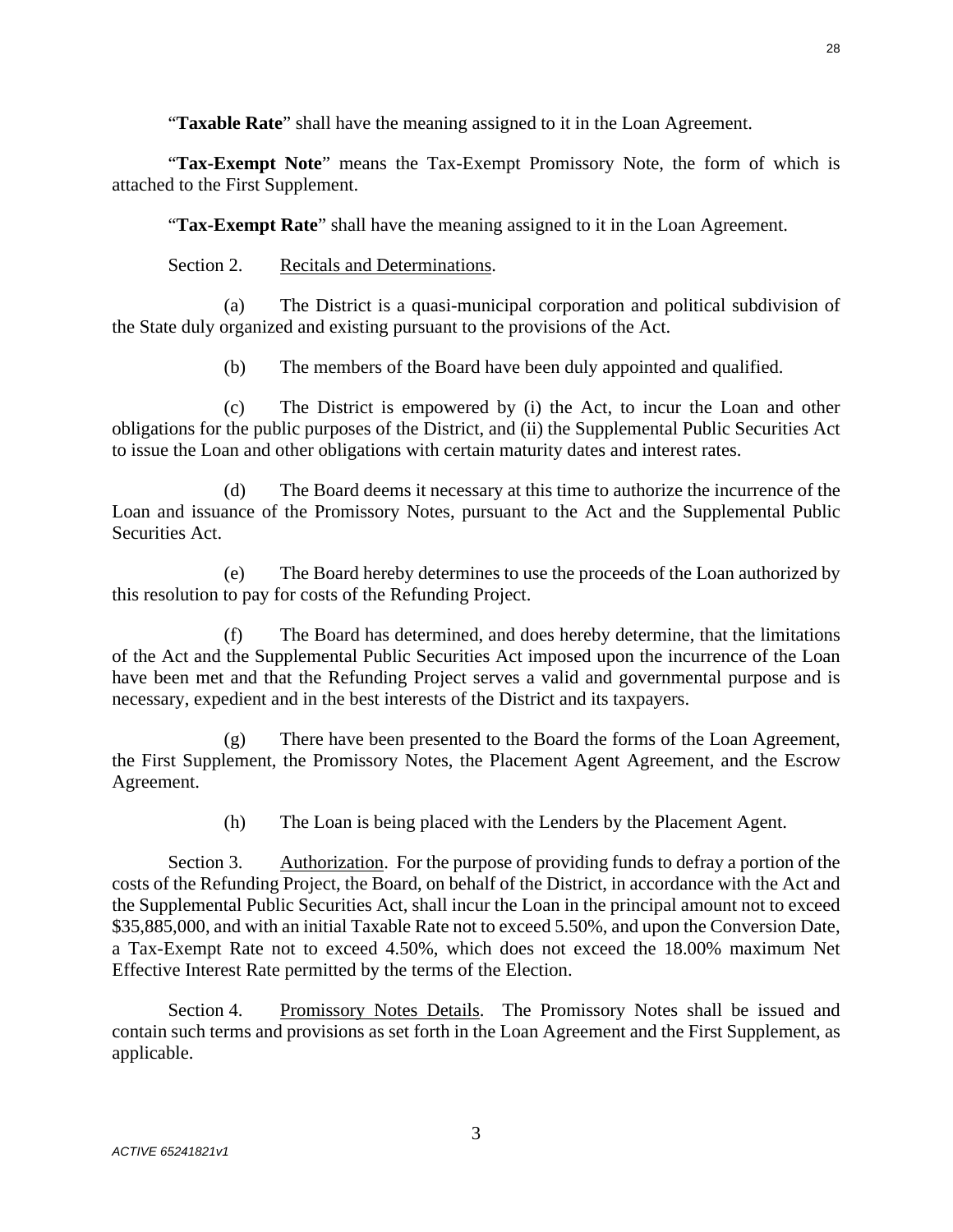Section 11-57-204 of the Supplemental Public Securities Act provides that a public entity, including the District, may elect in an act of issuance to apply all or any of the provisions of the Supplemental Public Securities Act. The Board hereby elects to apply all of the Supplemental Public Securities Act provisions to the Loan and Promissory Notes, including the provisions regarding delegation of the District.

Section 5. Execution of Promissory Notes; Signatures. The Promissory Notes shall each be executed on behalf of the District by the manual or facsimile signature of the President (the "**President**") of the District, sealed with the corporate seal of the District, and attested by the manual or facsimile signature of the Secretary or Assistant Secretary of the District (the **"Secretary**"). In case any officer who shall have signed the Promissory Notes shall cease to be such officer of the District before the Loan has been incurred, such Promissory Notes with the signatures thereto affixed may, nevertheless, be delivered, as though the person or persons who signed such Promissory Notes had remained in office.

Section 6. Forms of Promissory Notes. The Promissory Notes in the forms set forth in the respective Loan Agreement and First Supplement, are herein incorporated by reference and are hereby approved with only such changes therein as are not inconsistent herewith.

Section 7. Approvals, Authorizations, and Amendments. The forms of each of the Documents are hereby approved. The District shall enter into and perform its obligations under each of the Documents in the forms of such documents presented at this meeting with such changes and additions therein as shall be approved by the President or the Secretary; the President, or the Secretary are each hereby authorized and directed to approve such additions, changes and completions to the Documents as necessary to effectuate the purposes of this resolution; the President or the Secretary or any Assistant Secretary are each hereby authorized to execute the Documents, and the Secretary or any Assistant Secretary or the Treasurer are each hereby authorized to execute and to affix the seal of the District thereto, and the President and Secretary or any Assistant Secretary are each further authorized to execute and authenticate such other documents, instruments or certificates as are deemed necessary or desirable by Bond Counsel or counsel to the District in order to incur and secure the Loan, including, without limitation, a rate lock agreement with the Lenders and a tax certificate for the Loan upon the Conversion Date. Such Documents are to be executed in the forms hereinabove approved, provided that such Documents may be completed, corrected or revised as deemed necessary by the parties thereto in order to carry out the purposes of this resolution. Copies of all of the Documents shall be delivered, filed and recorded as provided therein.

The proper officers of the District are hereby authorized and directed to prepare and furnish to Bond Counsel certified copies of all proceedings and records of the District relating to the Loan and such other affidavits and certificates as may be required to show the facts relating to the authorization and issuance thereof as such facts appear from the books and records in such officers' custody and control or as otherwise known to them.

The approval hereby given to the various Documents referred to above includes an approval of such additional details therein as may be necessary and appropriate for their completion, and for deletions therefrom and for additions thereto, as may be approved by the President or Secretary prior to the execution of the Documents. The execution of any instrument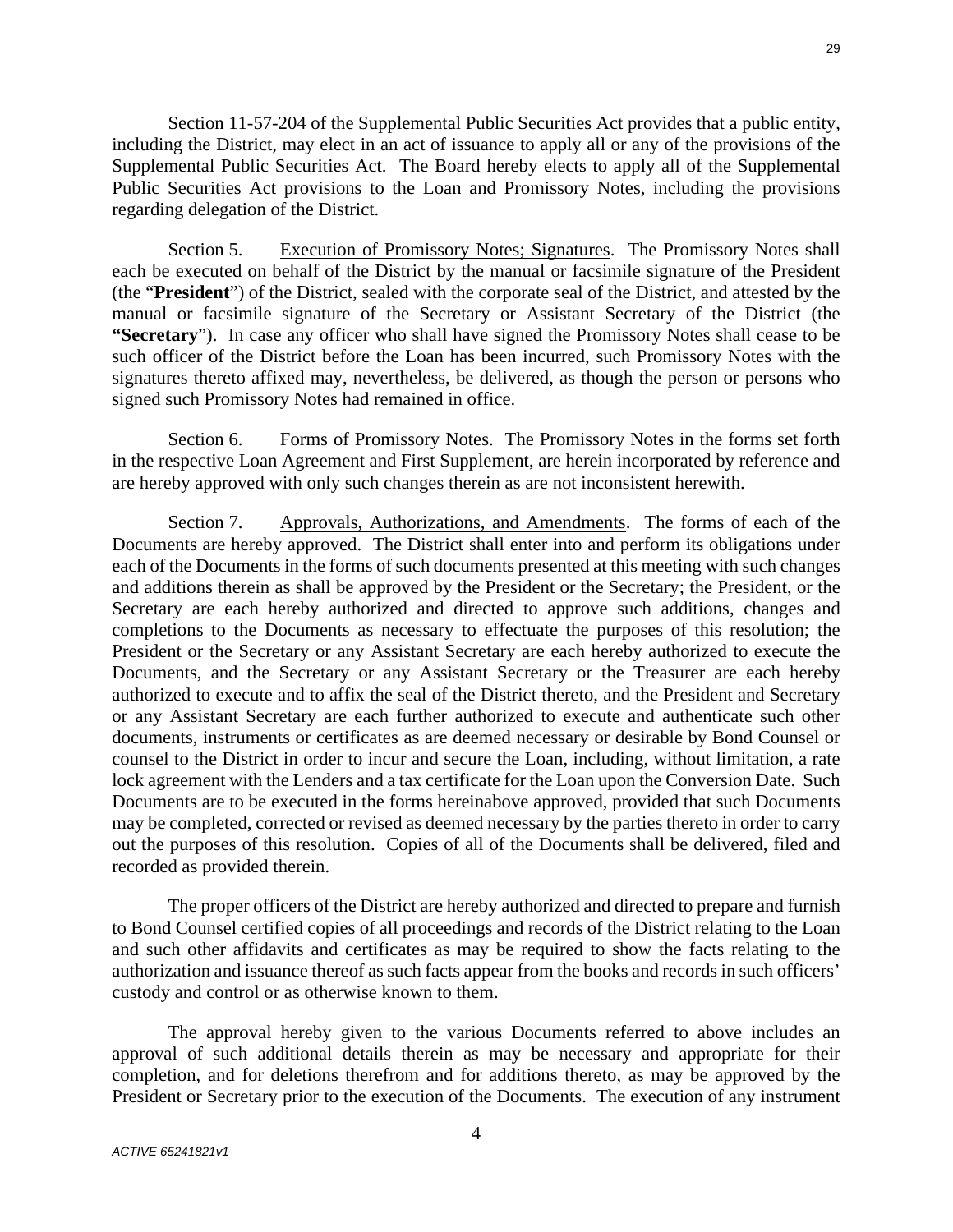by the appropriate officers of the District herein authorized shall be conclusive evidence of the approval by the District of such instrument in accordance with the terms hereof.

Section 8. Limitation of Actions. In accordance with the Supplemental Public Securities Act, no legal or equitable action may be commenced with respect to this resolution authorizing the incurrence of the Loan and issuance of the Promissory Notes more than thirty (30) days after the date set forth below which is the date of adoption and approval of this resolution.

Section 9. Ratification. All actions not inconsistent with the provisions of this resolution heretofore taken by the Board and the officers of the District directed toward effecting the Refunding Project, and the incurrence of the Loan for purposes of the Refunding Project be, and the same are hereby ratified, approved and confirmed.

Section 10. Contract with Lenders. After the Loan has been incurred, this resolution shall constitute a contract between the District and the Lenders and shall be and remain irrepealable until such Loan and the interest thereon shall have been fully paid, satisfied and discharged.

Section 11. Post Issuance Tax Compliance Policy; Responsible Person. The Post Issuance Compliance Policy, in substantially the form presented to the Board at or prior to this meeting, is hereby approved by the Board and adopted as the Post Issuance Compliance Policy of the District. The Board hereby designates the person so identified therein as the "Responsible Person."

Section 12. Severability. If any section, paragraph, clause or provision of this resolution shall for any reason be held to be invalid or unenforceable, the invalidity or unenforceability of such section, paragraph, clause or provision shall not affect any of the remaining provisions of this resolution.

Section 13. Repealer. All acts and resolutions in conflict with this resolution are hereby rescinded, annulled and repealed. This repealer shall not be construed to revive any act or resolution, or part thereof, heretofore repealed.

Section 14. Effective Date. This Resolution shall take effect immediately upon adoption and approval.

[Remainder of Page Intentionally Left Blank]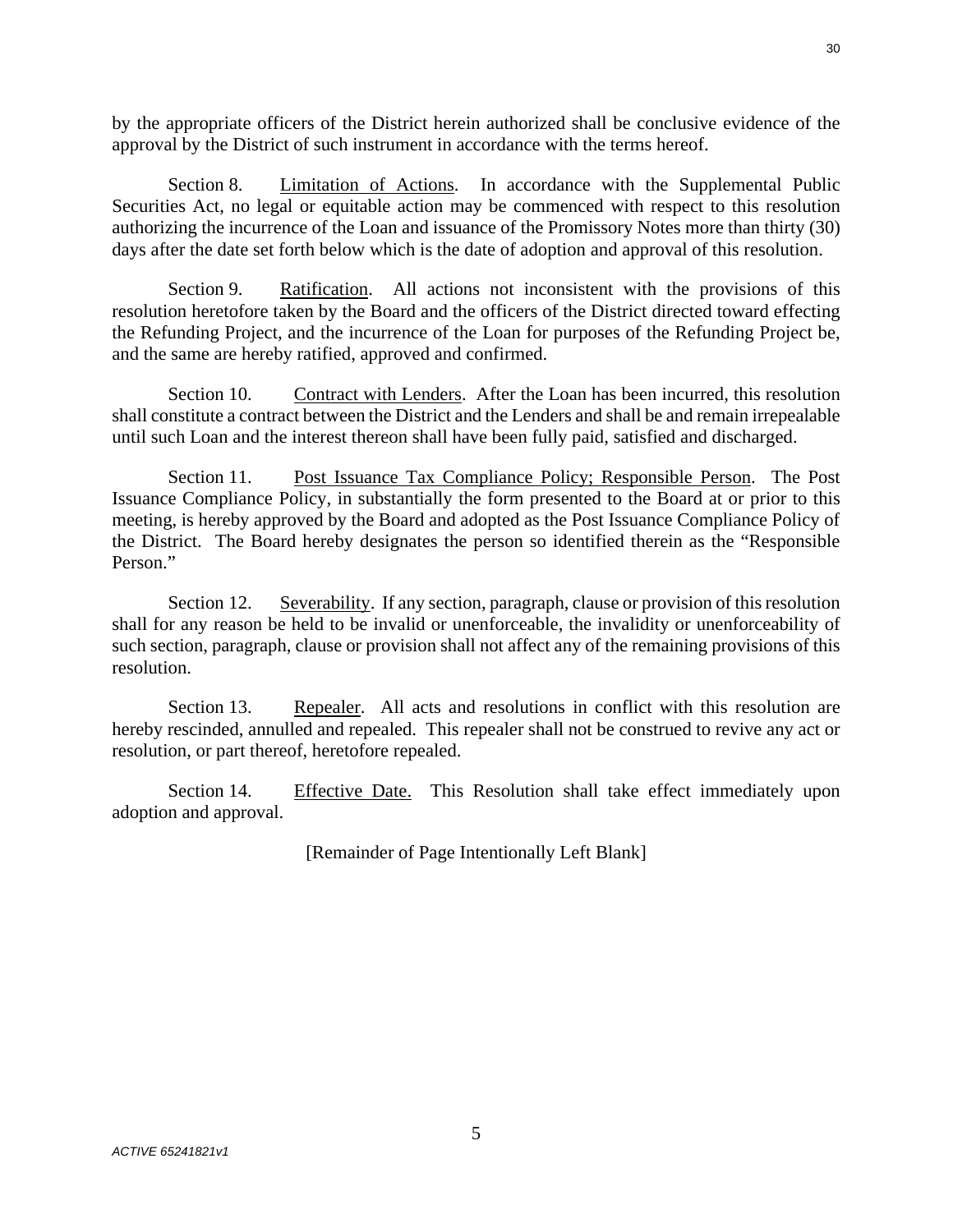# ADOPTED AND APPROVED this 15<sup>th</sup> day of June, 2022.

(SEAL)

President or Vice President

\_\_\_\_\_\_\_\_\_\_\_\_\_\_\_\_\_\_\_\_\_\_\_\_\_\_\_\_\_\_\_\_\_\_\_\_

Secretary/Assistant Secretary

\_\_\_\_\_\_\_\_\_\_\_\_\_\_\_\_\_\_\_\_\_\_\_\_\_\_\_\_\_\_\_\_\_\_\_\_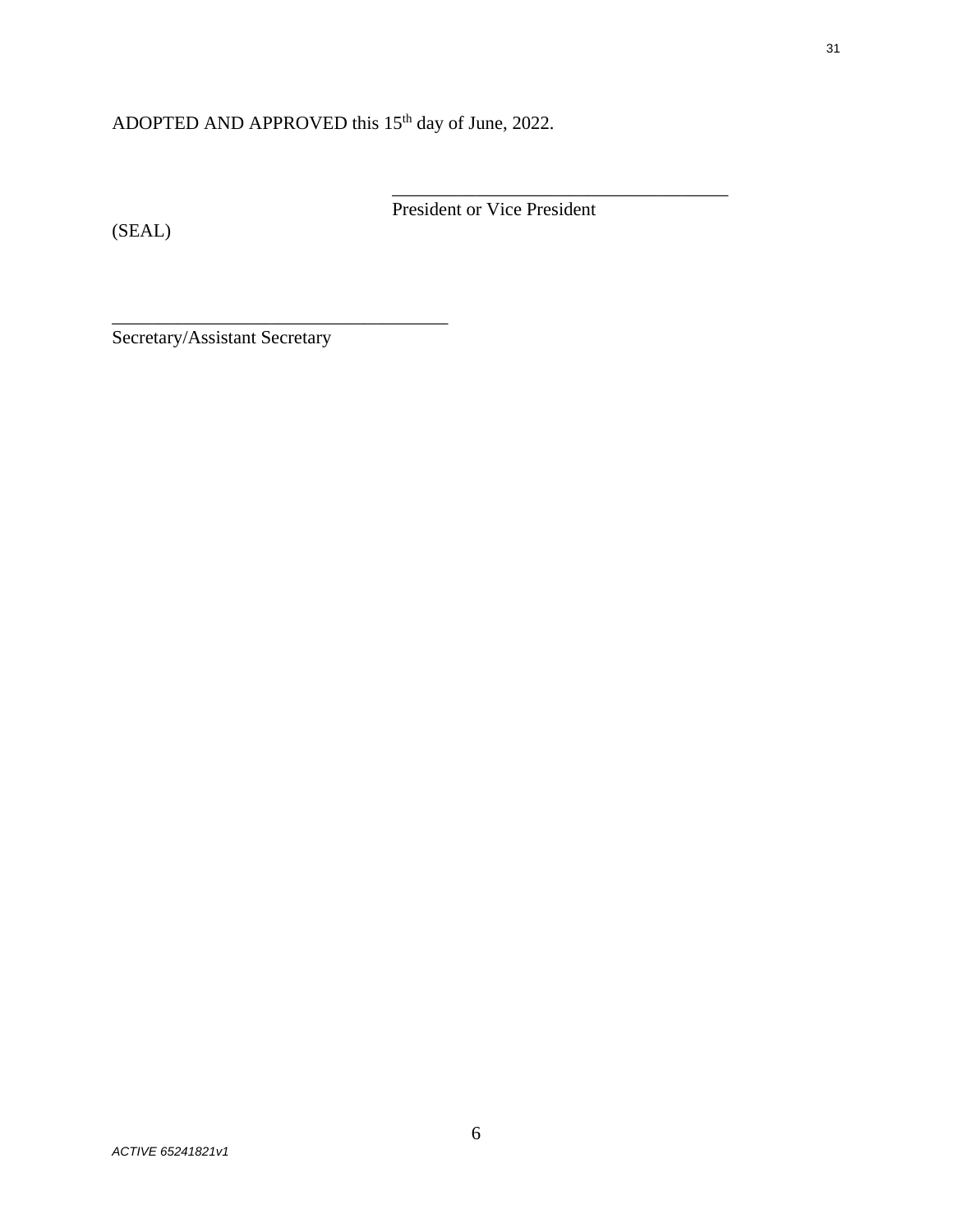A motion for adoption of the Resolution was then duly made and seconded, and, upon being put to a vote, was passed and adopted on the following vote:

Those Voting Yes: All present

Those Voting No: None

Absent: None

A majority of the members of the Board having voted in favor thereof, the presiding officer declared said motion carried and said minutes are approved and official. The Secretary was directed to enter the foregoing proceedings and resolution upon the records of the minutes of the Board.

Thereupon, the Board of Directors considered other matters unrelated to the resolution.

There being no further business to come before the Board, on motion duly made, seconded and carried, the meeting adjourned.

(SEAL)

President

\_\_\_\_\_\_\_\_\_\_\_\_\_\_\_\_\_\_\_\_\_\_\_\_\_\_\_\_\_\_\_\_\_\_\_\_

\_\_\_\_\_\_\_\_\_\_\_\_\_\_\_\_\_\_\_\_\_\_\_\_\_\_\_\_\_\_\_\_\_\_\_\_ Secretary/Assistant Secretary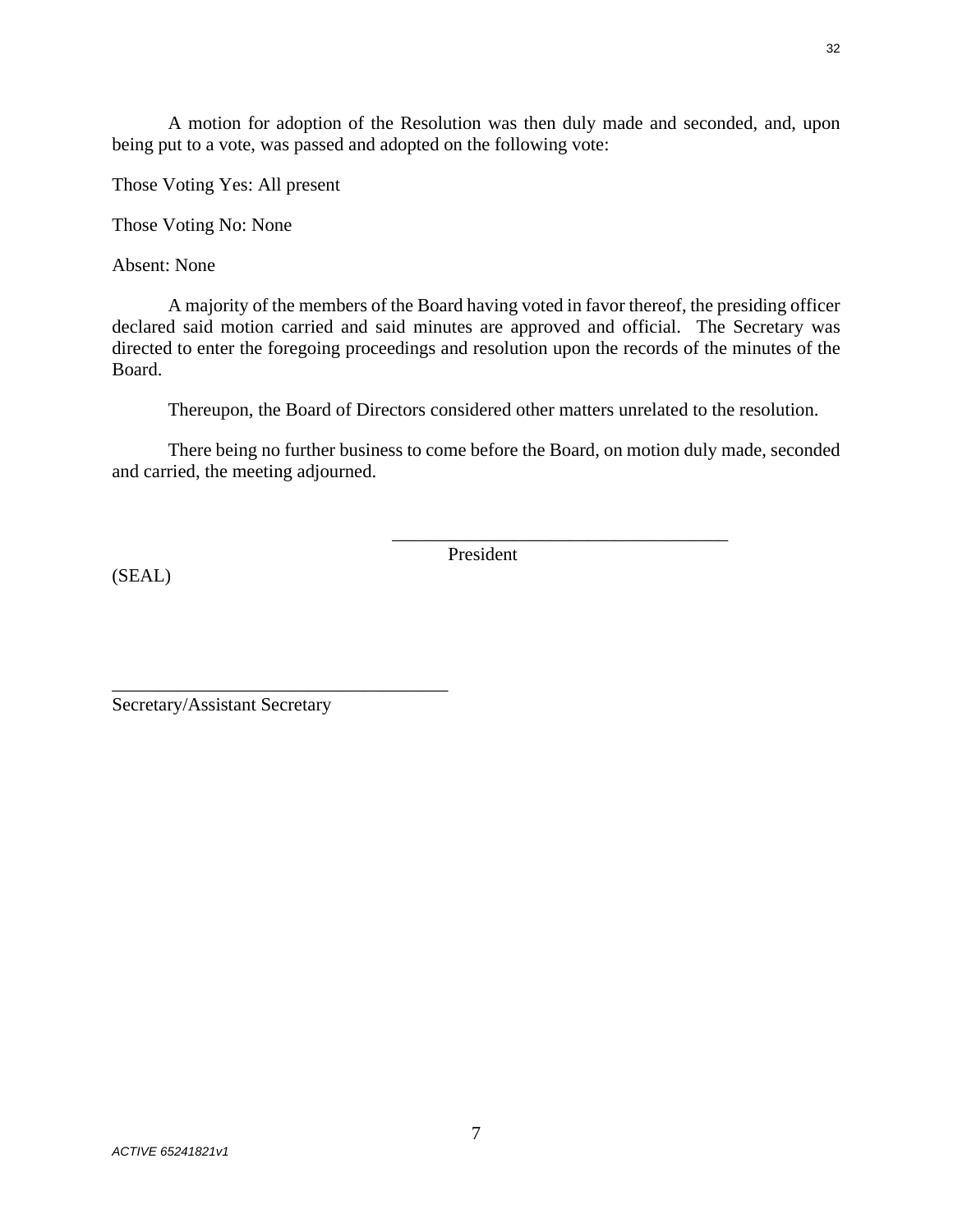| STATE OF COLORADO            |  |
|------------------------------|--|
| CITY AND COUNTY OF DENVER    |  |
| <b>CENTRAL PLATTE VALLEY</b> |  |
| METROPOLITAN DISTRICT        |  |

The undersigned, as the Secretary or Assistant Secretary of Central Platte Valley Metropolitan District, City and County of Denver, Colorado, hereby certifies that the foregoing pages constitute a true and correct copy of that portion of the record of proceedings of the Board of Directors of said District relating to the adoption of a resolution authorizing the incurrence of a loan from MidWest*One* Bank, an Iowa banking corporation, and NBH Bank, a Colorado state bank, to the District, and the execution of a loan agreement, a first supplement to loan agreement, and related documents, adopted at a special meeting of the Board held at the offices of First Western Trust, 1900 16<sup>th</sup> Street, Suite 1200, Denver, CO 80202, and via video/telephonic means, on Tuesday, the 7<sup>th</sup> day of June, 2022, at the hour of 9:00 A.M., as recorded in the official record of proceedings of said District kept in my office; that the proceedings were duly had and taken; that the meeting was duly held; that the persons therein named were present at said meeting and voted as shown therein; that each director of the Board was informed of the date, time, place, and purpose of the special meeting; and that a notice of meeting, a copy of which is attached hereto as Appendix A, was posted on the District website at least 24 hours prior to the meeting, in accordance with law.

IN WITNESS WHEREOF, I have hereunto set my hand and affixed the official seal of the District, this 15<sup>th</sup> day of June, 2022.

 $\overline{a}$ 

(SEAL)

Secretary or Assistant Secretary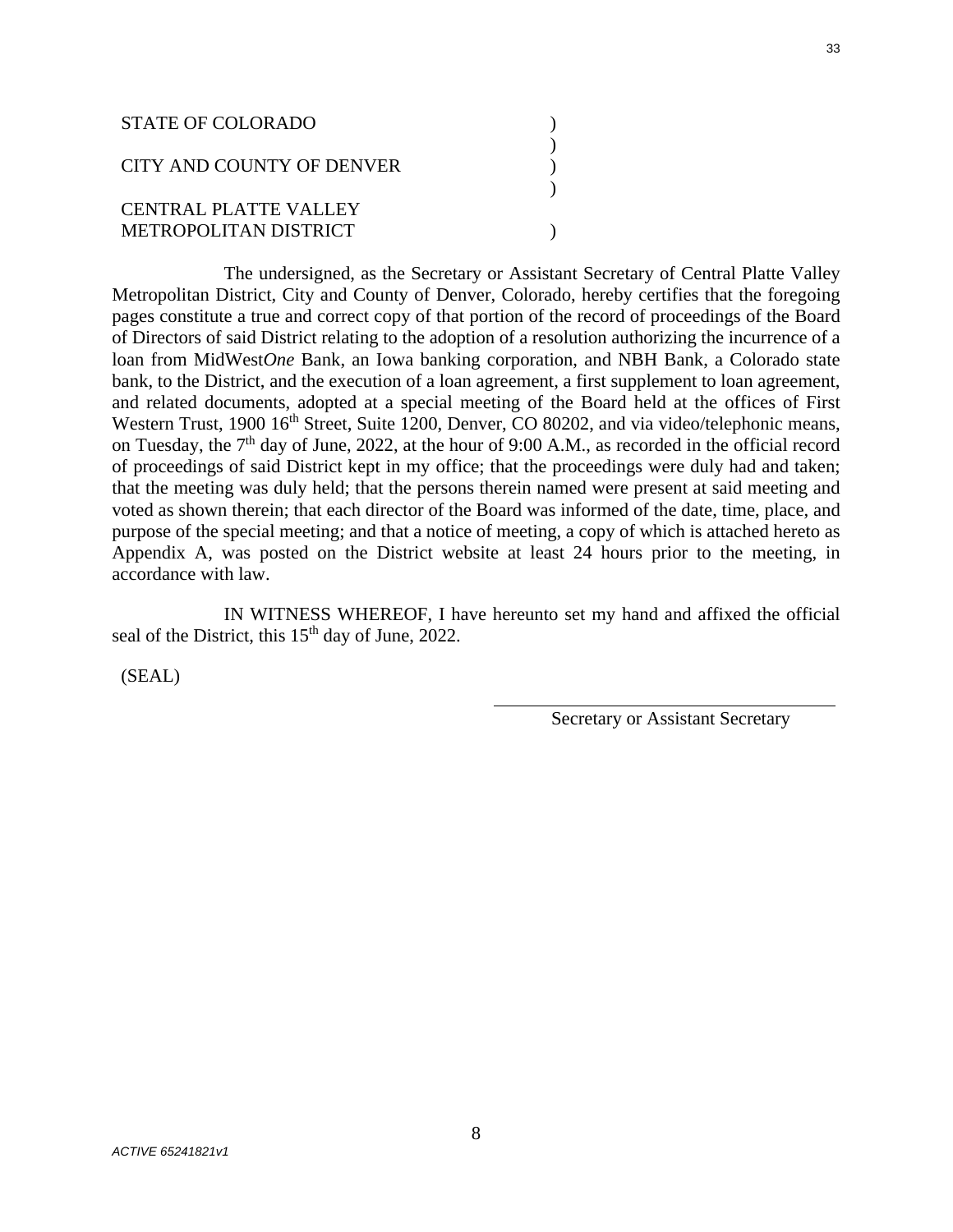# **APPENDIX A NOTICE OF MEETING**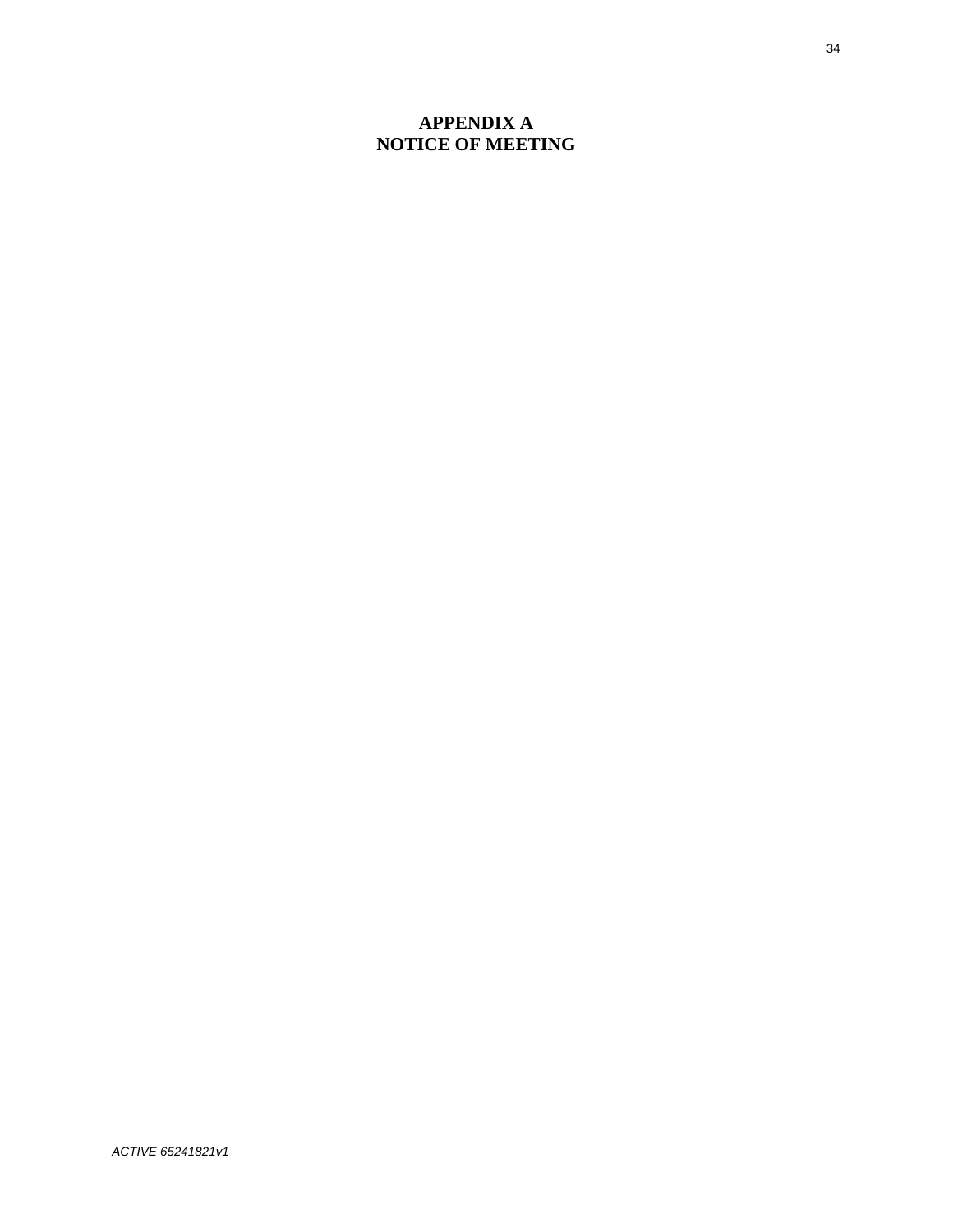# **CERTIFIED RECORD**

**OF** 

## **PROCEEDINGS**

# **CENTRAL PLATTE VALLEY METROPOLITAN DISTRICT IN THE CITY AND COUNTY OF DENVER, COLORADO**

Relating to a resolution authorizing the incurrence of:

# **TAXABLE (CONVERTIBLE TO TAX-EXEMPT) UNLIMITED TAX GENERAL OBLIGATION REFUNDING LOAN IN A PRINCIPAL AMOUNT NOT TO EXCEED \$16,245,000**

Adopted June 7, 2022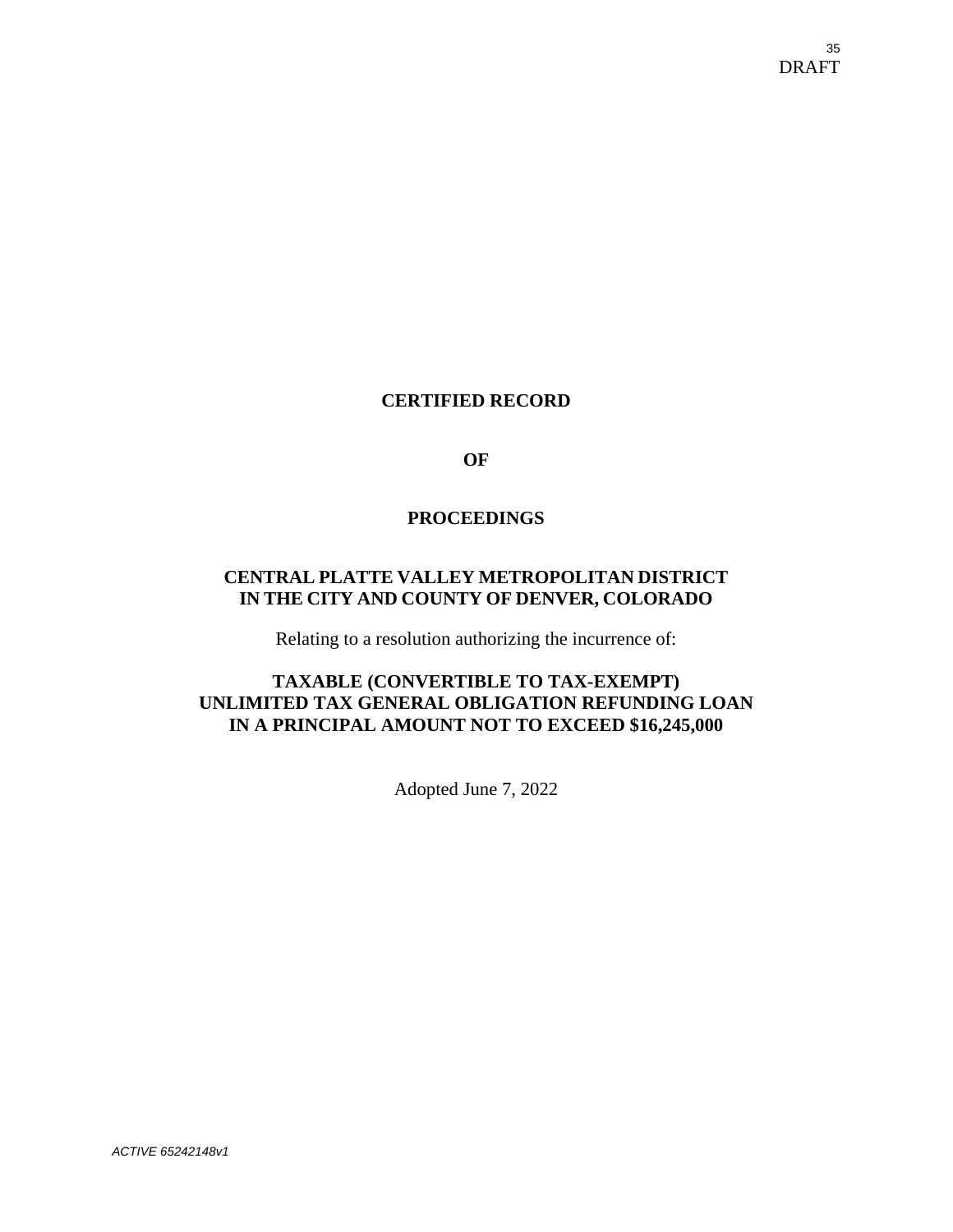| <b>STATE OF COLORADO</b>                       |  |
|------------------------------------------------|--|
| CITY AND COUNTY OF DENVER                      |  |
| CENTRAL PLATTE VALLEY<br>METROPOLITAN DISTRICT |  |

The Board of Directors of Central Platte Valley Metropolitan District, met in special session at the offices of First Western Trust, 1900 16<sup>th</sup> Street, Suite 1200, Denver, CO 80202, and via video/telephonic means, on Tuesday, the  $7<sup>th</sup>$  day of June, 2022, at the hour of 9:00 A.M.

In accordance with Section 11-57-211, C.R.S., one or more of the members of the Board participated in this meeting and voted through the use of telecommunication devices, and there was at least one person physically present at the designated meeting area to ensure that the physical location of the public meeting was in fact accessible to the public.

The following members of the Board of Directors were present either in person or by telephone conference call, constituting a quorum:

> Present: Amy Cara, President Josh Fine, Secretary/Treasurer Lindsay Belluomo, Assistant Secretary Jay Lambiotte, Assistant Secretary Derrick Walker, Assistant Secretary

Absent: None

Thereupon there was introduced the following resolution: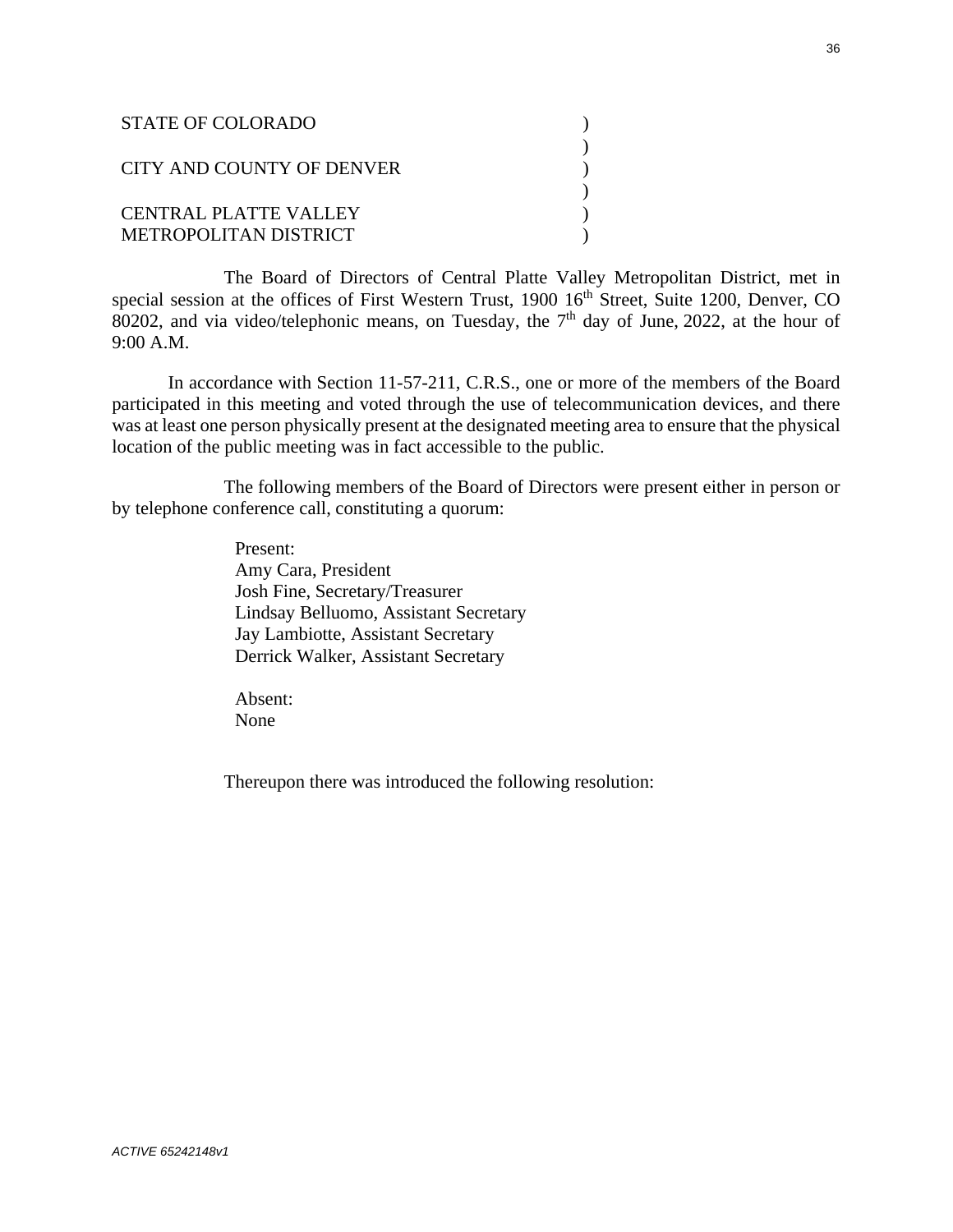#### RESOLUTION

A RESOLUTION OF CENTRAL PLATTE VALLEY METROPOLITAN DISTRICT AUTHORIZING THE INCURRENCE OF A TAXABLE (CONVERTIBLE TO TAX-EXEMPT) UNLIMITED TAX GENERAL OBLIGATION REFUNDING LOAN., SERIES 2022B IN A PRINCIPAL AMOUNT NOT TO EXCEED \$16,245,000; APPROVING A LOAN AGREEMENT, A FIRST SUPPLEMENT TO THE LOAN AGREEMENT, PROMISSORY NOTES, AN ESCROW AGREEMENT, AND OTHER DOCUMENTS IN CONNECTION THEREWITH; PROVIDING DETAILS CONCERNING THE LOAN AND FUNDS APPERTAINING THERETO; RATIFYING ACTS PREVIOUSLY TAKEN CONCERNING SAID LOAN; REPEALING ALL RESOLUTIONS IN CONFLICT HEREWITH; AND PROVIDING FOR OTHER MATTERS RELATING THERETO.

NOW, THEREFORE, BE IT RESOLVED BY THE BOARD OF DIRECTORS OF CENTRAL PLATTE VALLEY METROPOLITAN DISTRICT:

Section 1. Definitions. As used herein, capitalized terms shall have the respective meanings set forth in the preambles hereto and the Loan Agreement, and the following terms shall have their respective meanings below, unless the context indicates otherwise.

"**Act**" means Title 32, Article 1, C.R.S.

"**Board**" means the Board of Directors of the District.

"**Lenders**" means, collectively, MidWest*One* Bank, an Iowa banking corporation, and NBH Bank, a Colorado state bank, in their capacity as lenders of the Loan, and their respective permitted successors and assigns.

"**Bond Counsel**" means Greenberg Traurig, LLP.

"**Code**" means the Internal Revenue Code of 1986, as in effect on the date of delivery of the Loan.

"**Conversion Date**" means the date on which (i) the Taxable Note is currently refunded with the Tax-Exempt Note by exchanging the Taxable Note for the Tax-Exempt Note issued pursuant to the First Supplement in equal principal amounts and (ii) the Loan begins to accrue interest at the Tax-Exempt Rate.

"**District**" means Central Platte Valley Metropolitan District, a quasi-municipal corporation and political subdivision of the State, and its successors.

"**Documents**" means collectively, the Placement Agent Agreement, the Loan Agreement, the First Supplement to the Loan Agreement, the Promissory Notes, and the Escrow Agreement.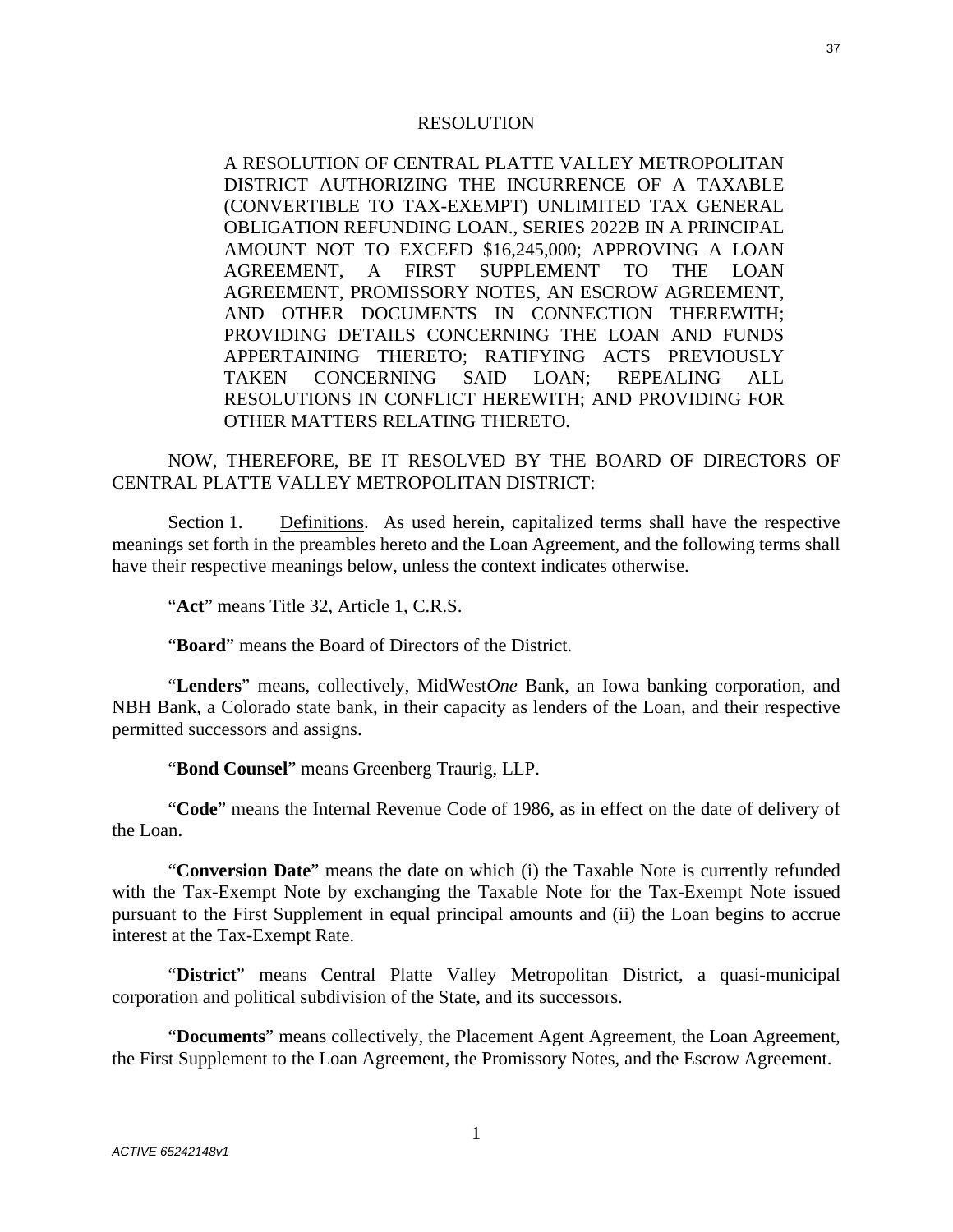38

"**Escrow Agent"** means UMB Bank, n.a., and its successors and assigns, as the escrow agent under the Escrow Agreement.

"**Escrow Agreement**" means that certain Escrow Agreement by and between the District and the Escrow Agent with respect to the Refunding Project.

"**First Supplement**" means the First Supplement to the Loan Agreement to be dated as of the Conversion Date between the District and the Lenders which provides for the issuance of the Tax-Exempt Note.

"**Loan**" means the Taxable (Convertible to Tax-Exempt) Unlimited Tax General Obligation Refunding Loan, Series 2022B, made by the Lenders to the District hereunder in the principal amount not to exceed \$16,245,000.

"**Loan Agreement**" means that certain Loan Agreement by and among the District and the Lenders pursuant to which the Loan is being made by the Lenders to the District.

"**Placement Agent**" means D.A. Davidson.

"**Placement Agent Agreement**" means that certain Placement Agent Agreement by and between the District and the Placement Agent with respect to the placement of the Loan with the Lenders by the Placement Agent.

"**Post Issuance Compliance Policy**" means the Post Issuance Compliance Policy setting forth the District's written procedures for post-issuance compliance and remedial action applicable to tax-advantaged bonds, notes, leases, certificates of participation, or similar obligations, including, without limitation, the Loan.

"**Promissory Notes**" means collectively, the Tax-Exempt Note, the form of which is attached to the First Supplement, and the Taxable Note, the form of which is attached to the Loan Agreement.

"**Refunded Bonds**" means the District's General Obligation Refunding Bonds, Series 2014 issued in the original aggregate principal amount of \$22,280,000 pursuant to the Refunded Bonds Indenture.

"**Refunded Bonds Indenture**" means the Indenture of Trust dated as of October 1, 2014 by and between the District and UMB Bank, n.a. by which the District issued the Refunded Bonds.

"**Refunding Project**" means the advance refunding in full of the Refunded Bonds.

"**Supplemental Public Securities Act**" means Title 11, Article 57, Sections 201, *et seq*. of the Colorado Revised Statutes, as amended from time to time.

"**State**" means the State of Colorado.

"**Taxable Note**" means the Taxable Promissory Note, the form of which is attached to the Loan Agreement.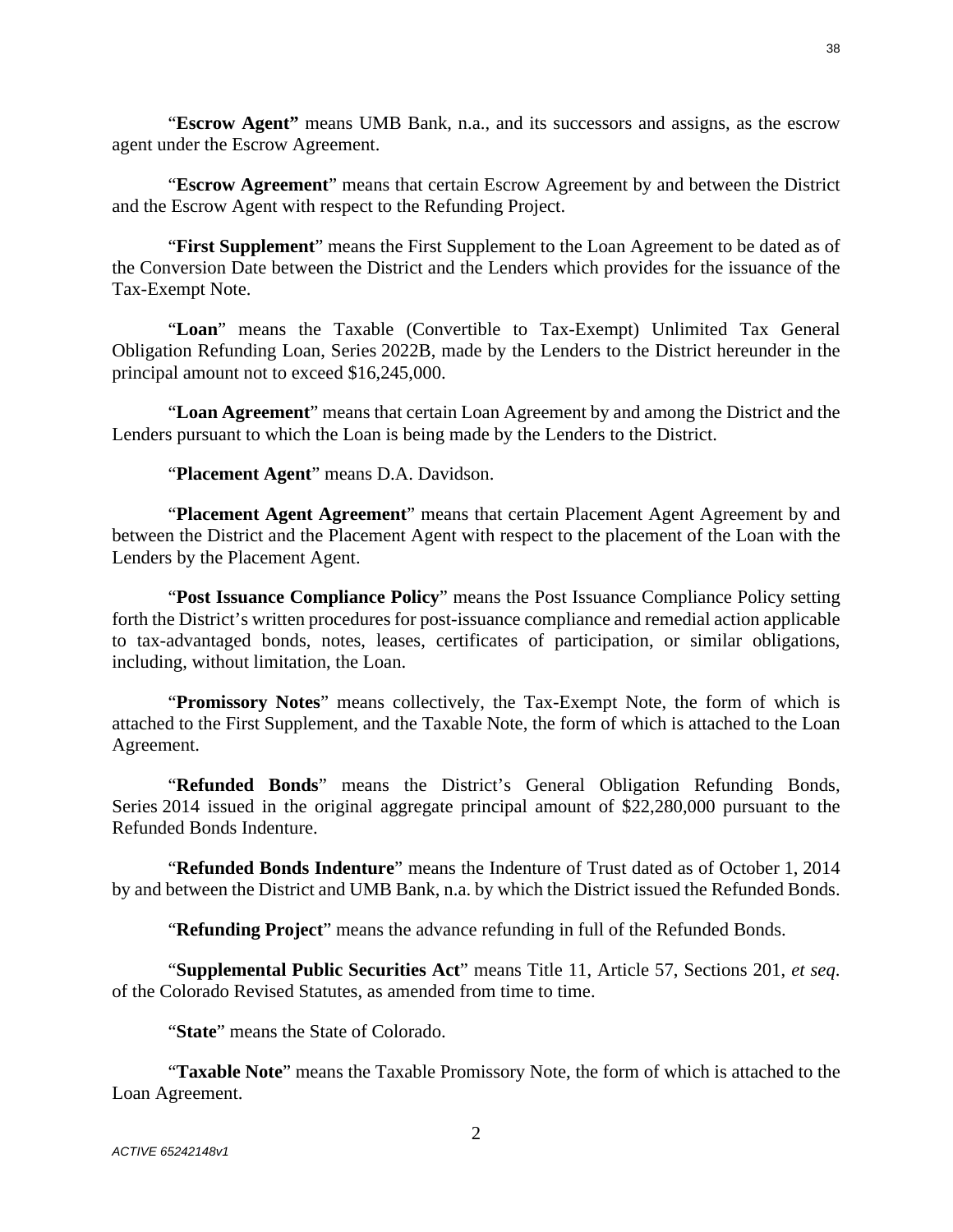"**Tax-Exempt Note**" means the Tax-Exempt Promissory Note, the form of which is attached to the First Supplement.

"**Tax-Exempt Rate**" shall have the meaning assigned to it in the Loan Agreement.

Section 2. Recitals and Determinations.

(a) The District is a quasi-municipal corporation and political subdivision of the State duly organized and existing pursuant to the provisions of the Act.

(b) The members of the Board have been duly appointed and qualified.

(c) The District is empowered by (i) the Act, to incur the Loan and other obligations for the public purposes of the District, and (ii) the Supplemental Public Securities Act to issue the Loan and other obligations with certain maturity dates and interest rates.

(d) The Board deems it necessary at this time to authorize the incurrence of the Loan and issuance of the Promissory Notes, pursuant to the Act and the Supplemental Public Securities Act.

(e) The Board hereby determines to use the proceeds of the Loan authorized by this resolution to pay for costs of the Refunding Project.

(f) The Board has determined, and does hereby determine, that the limitations of the Act and the Supplemental Public Securities Act imposed upon the incurrence of the Loan have been met and that the Refunding Project serves a valid and governmental purpose and is necessary, expedient and in the best interests of the District and its taxpayers.

(g) There have been presented to the Board the forms of the Loan Agreement, the First Supplement, the Promissory Notes, the Placement Agent Agreement, and the Escrow Agreement.

(h) The Loan is being placed with the Lenders by the Placement Agent.

Section 3. Authorization. For the purpose of providing funds to defray a portion of the costs of the Refunding Project, the Board, on behalf of the District, in accordance with the Act and the Supplemental Public Securities Act, shall incur the Loan in the principal amount not to exceed \$16,245,000, and with an initial Taxable Rate not to exceed 5.50%, and upon the Conversion Date, a Tax-Exempt Rate not to exceed 4.50%, which does not exceed the 18.00% maximum Net Effective Interest Rate permitted by the terms of the Election.

Section 4. Promissory Notes Details. The Promissory Notes shall be issued and contain such terms and provisions as set forth in the Loan Agreement and the First Supplement, as applicable.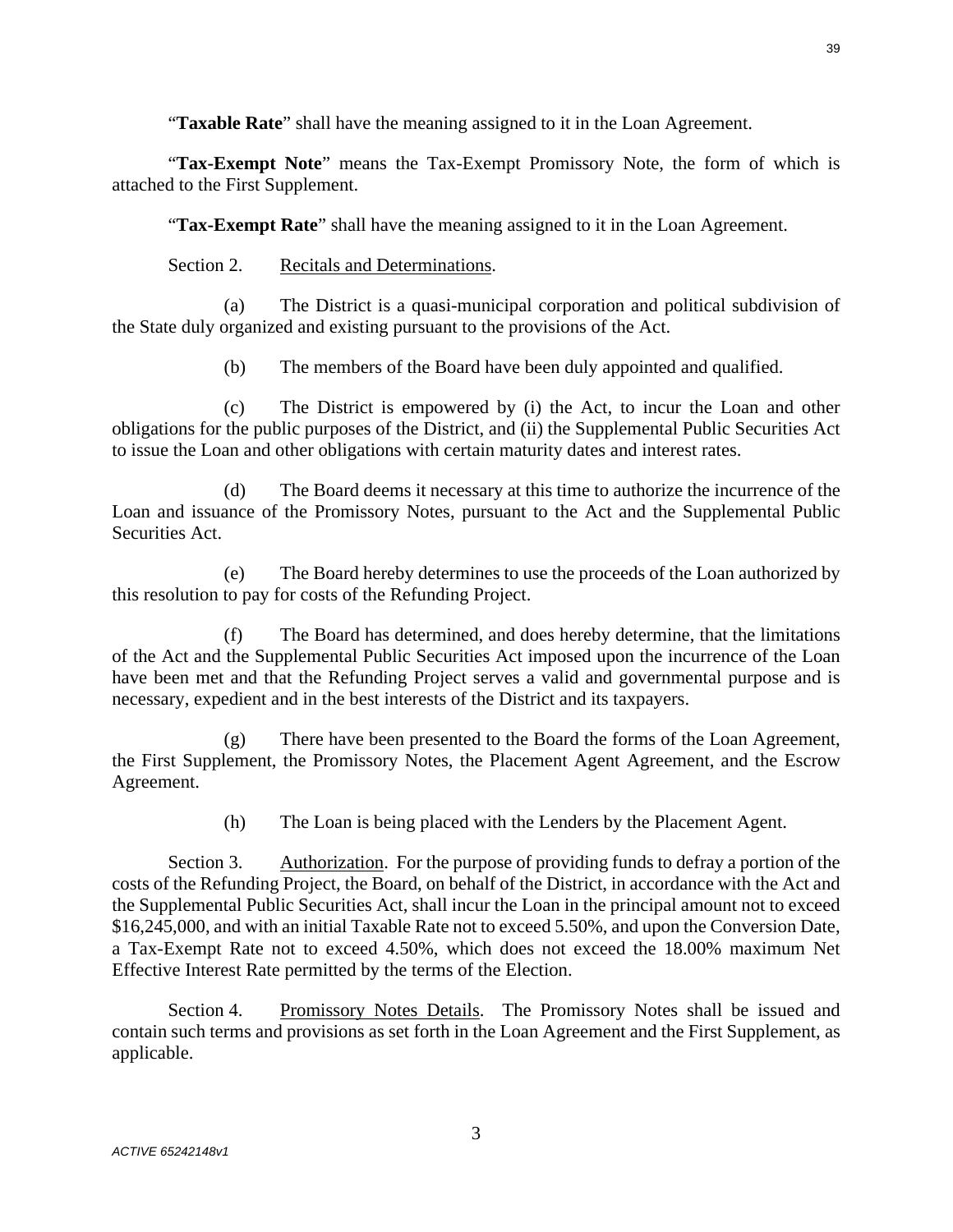Section 11-57-204 of the Supplemental Public Securities Act provides that a public entity, including the District, may elect in an act of issuance to apply all or any of the provisions of the Supplemental Public Securities Act. The Board hereby elects to apply all of the Supplemental Public Securities Act provisions to the Loan and Promissory Notes, including the provisions regarding delegation of the District.

Section 5. Execution of Promissory Notes; Signatures. The Promissory Notes shall each be executed on behalf of the District by the manual or facsimile signature of the President (the "**President**") of the District, sealed with the corporate seal of the District, and attested by the manual or facsimile signature of the Secretary or Assistant Secretary of the District (the **"Secretary**"). In case any officer who shall have signed the Promissory Notes shall cease to be such officer of the District before the Loan has been incurred, such Promissory Notes with the signatures thereto affixed may, nevertheless, be delivered, as though the person or persons who signed such Promissory Notes had remained in office.

Section 6. Forms of Promissory Notes. The Promissory Notes in the forms set forth in the respective Loan Agreement and First Supplement, are herein incorporated by reference and are hereby approved with only such changes therein as are not inconsistent herewith.

Section 7. Approvals, Authorizations, and Amendments. The forms of each of the Documents are hereby approved. The District shall enter into and perform its obligations under each of the Documents in the forms of such documents presented at this meeting with such changes and additions therein as shall be approved by the President or the Secretary; the President, or the Secretary are each hereby authorized and directed to approve such additions, changes and completions to the Documents as necessary to effectuate the purposes of this resolution; the President or the Secretary or any Assistant Secretary are each hereby authorized to execute the Documents, and the Secretary or any Assistant Secretary or the Treasurer are each hereby authorized to execute and to affix the seal of the District thereto, and the President and Secretary or any Assistant Secretary are each further authorized to execute and authenticate such other documents, instruments or certificates as are deemed necessary or desirable by Bond Counsel or counsel to the District in order to incur and secure the Loan, including, without limitation, a rate lock agreement with the Lenders and a tax certificate for the Loan upon the Conversion Date. Such Documents are to be executed in the forms hereinabove approved, provided that such Documents may be completed, corrected or revised as deemed necessary by the parties thereto in order to carry out the purposes of this resolution. Copies of all of the Documents shall be delivered, filed and recorded as provided therein.

The proper officers of the District are hereby authorized and directed to prepare and furnish to Bond Counsel certified copies of all proceedings and records of the District relating to the Loan and such other affidavits and certificates as may be required to show the facts relating to the authorization and issuance thereof as such facts appear from the books and records in such officers' custody and control or as otherwise known to them.

The approval hereby given to the various Documents referred to above includes an approval of such additional details therein as may be necessary and appropriate for their completion, and for deletions therefrom and for additions thereto, as may be approved by the President or Secretary prior to the execution of the Documents. The execution of any instrument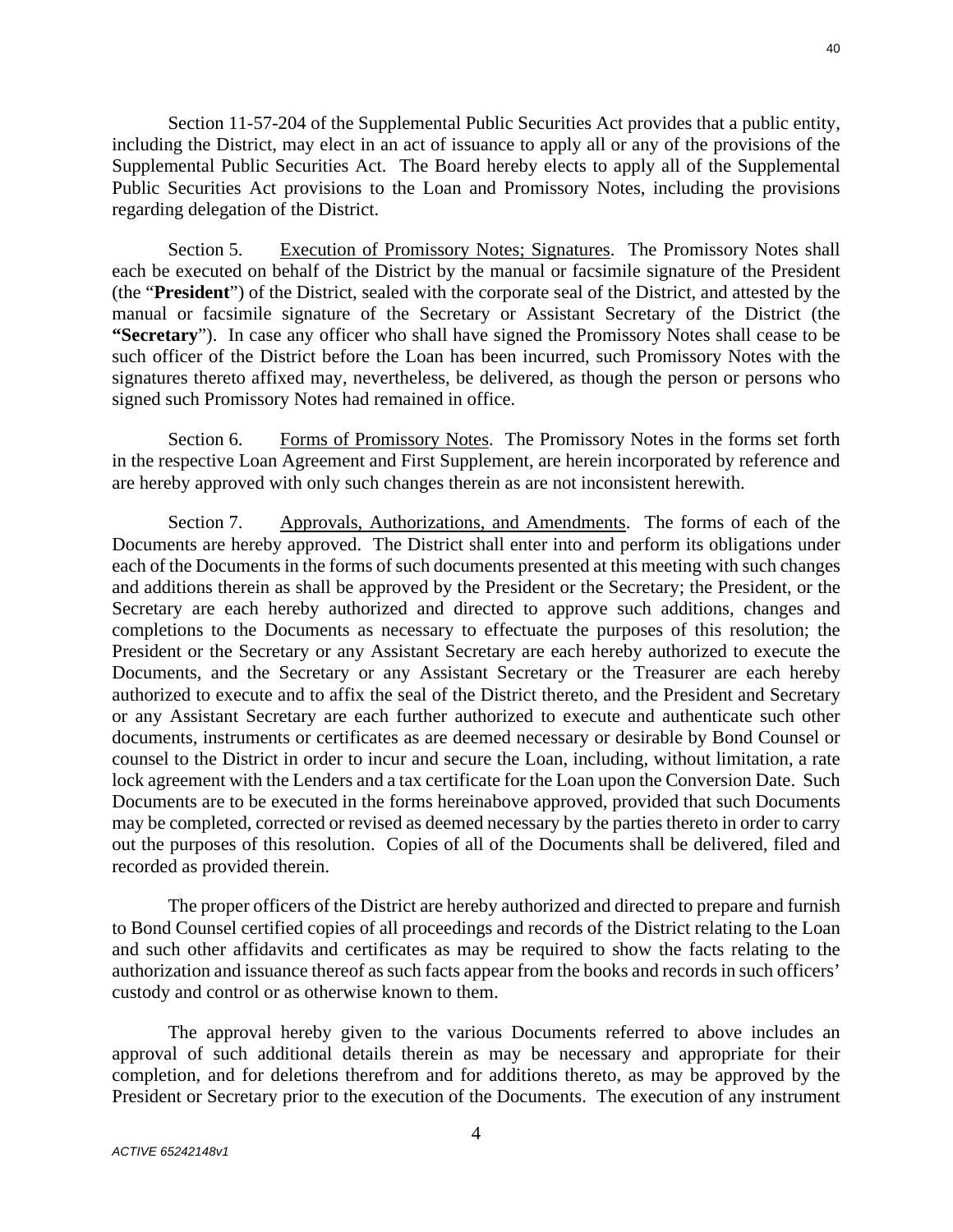by the appropriate officers of the District herein authorized shall be conclusive evidence of the approval by the District of such instrument in accordance with the terms hereof.

Section 8. Limitation of Actions. In accordance with the Supplemental Public Securities Act, no legal or equitable action may be commenced with respect to this resolution authorizing the incurrence of the Loan and issuance of the Promissory Notes more than thirty (30) days after the date set forth below which is the date of adoption and approval of this resolution.

Section 9. Ratification. All actions not inconsistent with the provisions of this resolution heretofore taken by the Board and the officers of the District directed toward effecting the Refunding Project, and the incurrence of the Loan for purposes of the Refunding Project be, and the same are hereby ratified, approved and confirmed.

Section 10. Contract with Lenders. After the Loan has been incurred, this resolution shall constitute a contract between the District and the Lenders and shall be and remain irrepealable until such Loan and the interest thereon shall have been fully paid, satisfied and discharged.

Section 11. Post Issuance Tax Compliance Policy; Responsible Person. The Post Issuance Compliance Policy, in substantially the form presented to the Board at or prior to this meeting, is hereby approved by the Board and adopted as the Post Issuance Compliance Policy of the District. The Board hereby designates the person so identified therein as the "Responsible Person."

Section 12. Severability. If any section, paragraph, clause or provision of this resolution shall for any reason be held to be invalid or unenforceable, the invalidity or unenforceability of such section, paragraph, clause or provision shall not affect any of the remaining provisions of this resolution.

Section 13. Repealer. All acts and resolutions in conflict with this resolution are hereby rescinded, annulled and repealed. This repealer shall not be construed to revive any act or resolution, or part thereof, heretofore repealed.

Section 14. Effective Date. This Resolution shall take effect immediately upon adoption and approval.

[Remainder of Page Intentionally Left Blank]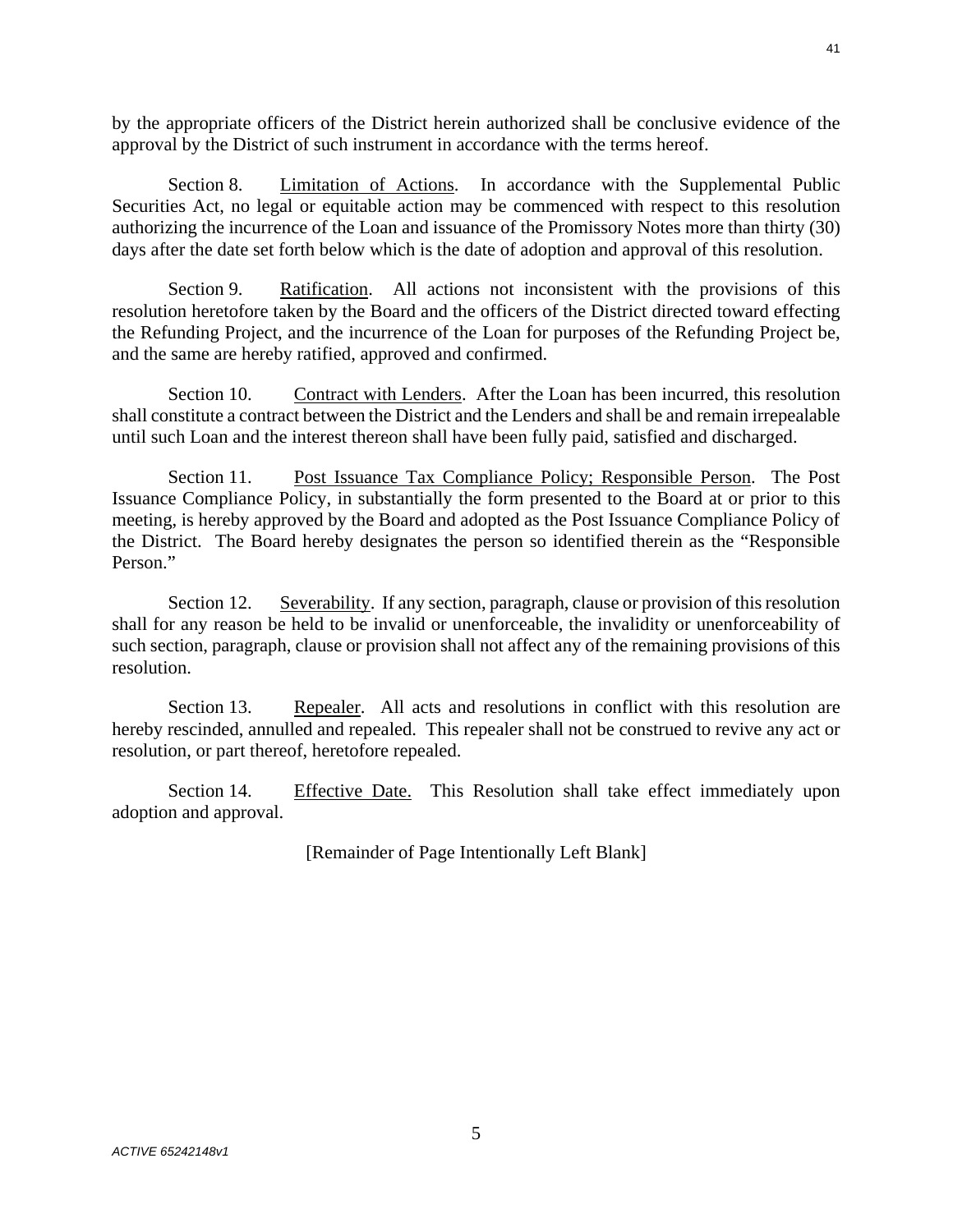# ADOPTED AND APPROVED this 15<sup>th</sup> day of June, 2022.

(SEAL)

President or Vice President

\_\_\_\_\_\_\_\_\_\_\_\_\_\_\_\_\_\_\_\_\_\_\_\_\_\_\_\_\_\_\_\_\_\_\_\_

Secretary/Assistant Secretary

\_\_\_\_\_\_\_\_\_\_\_\_\_\_\_\_\_\_\_\_\_\_\_\_\_\_\_\_\_\_\_\_\_\_\_\_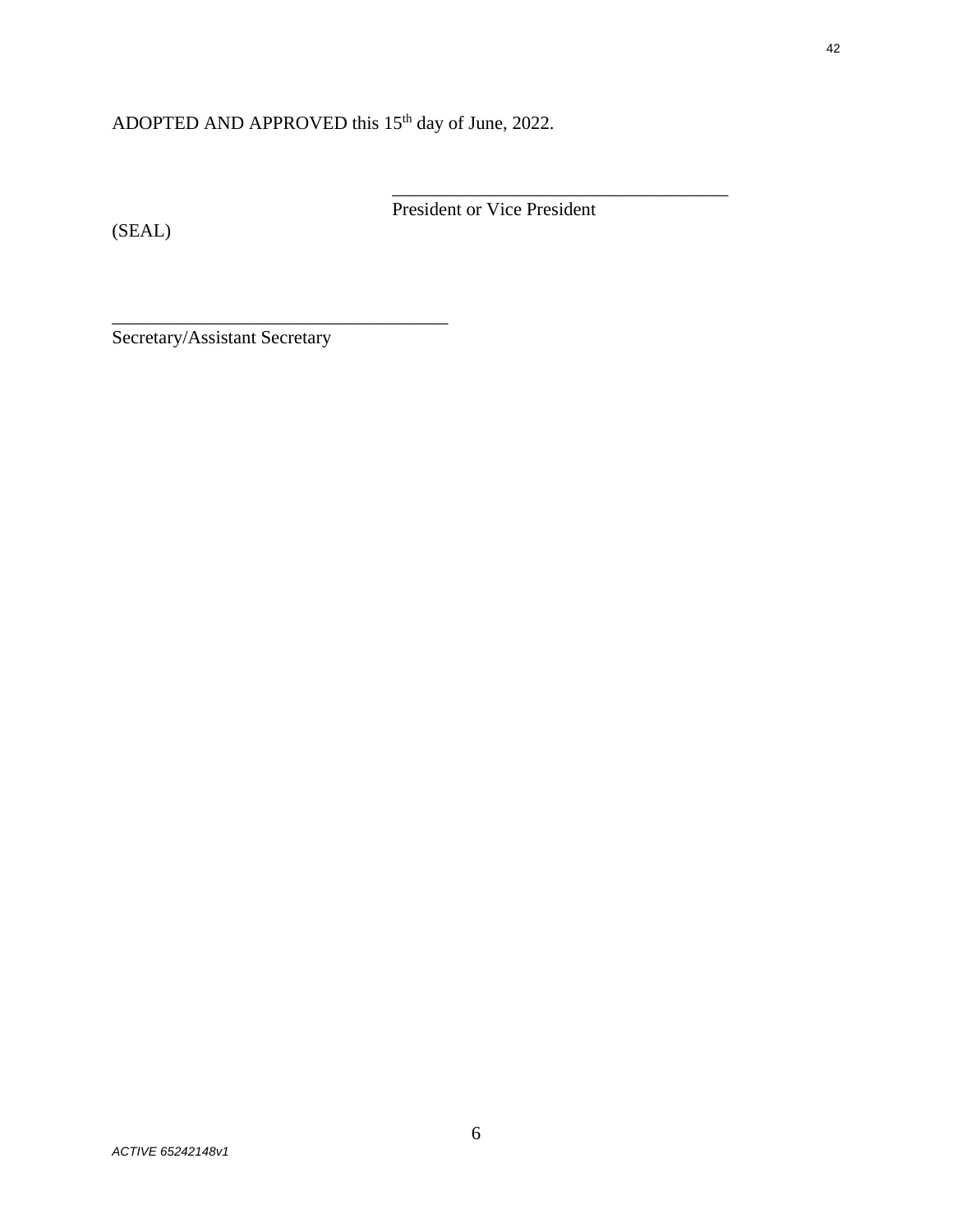A motion for adoption of the Resolution was then duly made and seconded, and, upon being put to a vote, was passed and adopted on the following vote:

Those Voting Yes: All present

Those Voting No: None

Absent: None

A majority of the members of the Board having voted in favor thereof, the presiding officer declared said motion carried and said minutes are approved and official. The Secretary was directed to enter the foregoing proceedings and resolution upon the records of the minutes of the Board.

Thereupon, the Board of Directors considered other matters unrelated to the resolution.

There being no further business to come before the Board, on motion duly made, seconded and carried, the meeting adjourned.

(SEAL)

President

\_\_\_\_\_\_\_\_\_\_\_\_\_\_\_\_\_\_\_\_\_\_\_\_\_\_\_\_\_\_\_\_\_\_\_\_

Secretary/Assistant Secretary

\_\_\_\_\_\_\_\_\_\_\_\_\_\_\_\_\_\_\_\_\_\_\_\_\_\_\_\_\_\_\_\_\_\_\_\_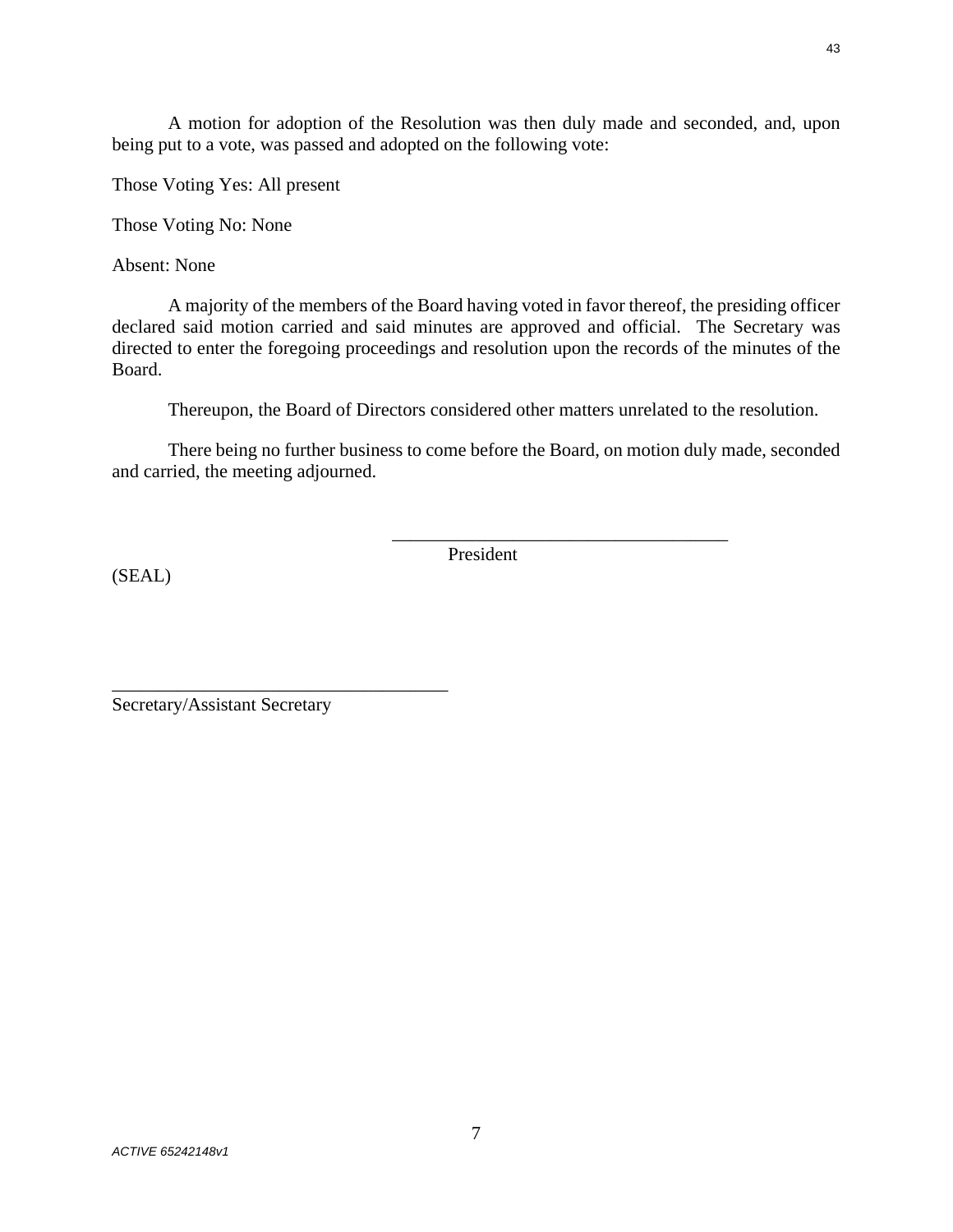| STATE OF COLORADO            |  |
|------------------------------|--|
| CITY AND COUNTY OF DENVER    |  |
| <b>CENTRAL PLATTE VALLEY</b> |  |
| METROPOLITAN DISTRICT        |  |

The undersigned, as the Secretary or Assistant Secretary of Central Platte Valley Metropolitan District, City and County of Denver, Colorado, hereby certifies that the foregoing pages constitute a true and correct copy of that portion of the record of proceedings of the Board of Directors of said District relating to the adoption of a resolution authorizing the incurrence of a loan from MidWest*One* Bank, an Iowa banking corporation, and NBH Bank, a Colorado state bank, to the District, and the execution of a loan agreement, a first supplement to loan agreement, and related documents, adopted at a special meeting of the Board held at the offices of First Western Trust, 1900 16<sup>th</sup> Street, Suite 1200, Denver, CO 80202, and via video/telephonic means, on Tuesday, the 7<sup>th</sup> day of June, 2022, at the hour of 9:00 A.M., as recorded in the official record of proceedings of said District kept in my office; that the proceedings were duly had and taken; that the meeting was duly held; that the persons therein named were present at said meeting and voted as shown therein; that each director of the Board was informed of the date, time, place, and purpose of the special meeting; and that a notice of meeting, a copy of which is attached hereto as Appendix A, was posted on the District website at least 24 hours prior to the meeting, in accordance with law.

IN WITNESS WHEREOF, I have hereunto set my hand and affixed the official seal of the District, this 15<sup>th</sup> day of June, 2022.

 $\overline{a}$ 

(SEAL)

Secretary or Assistant Secretary